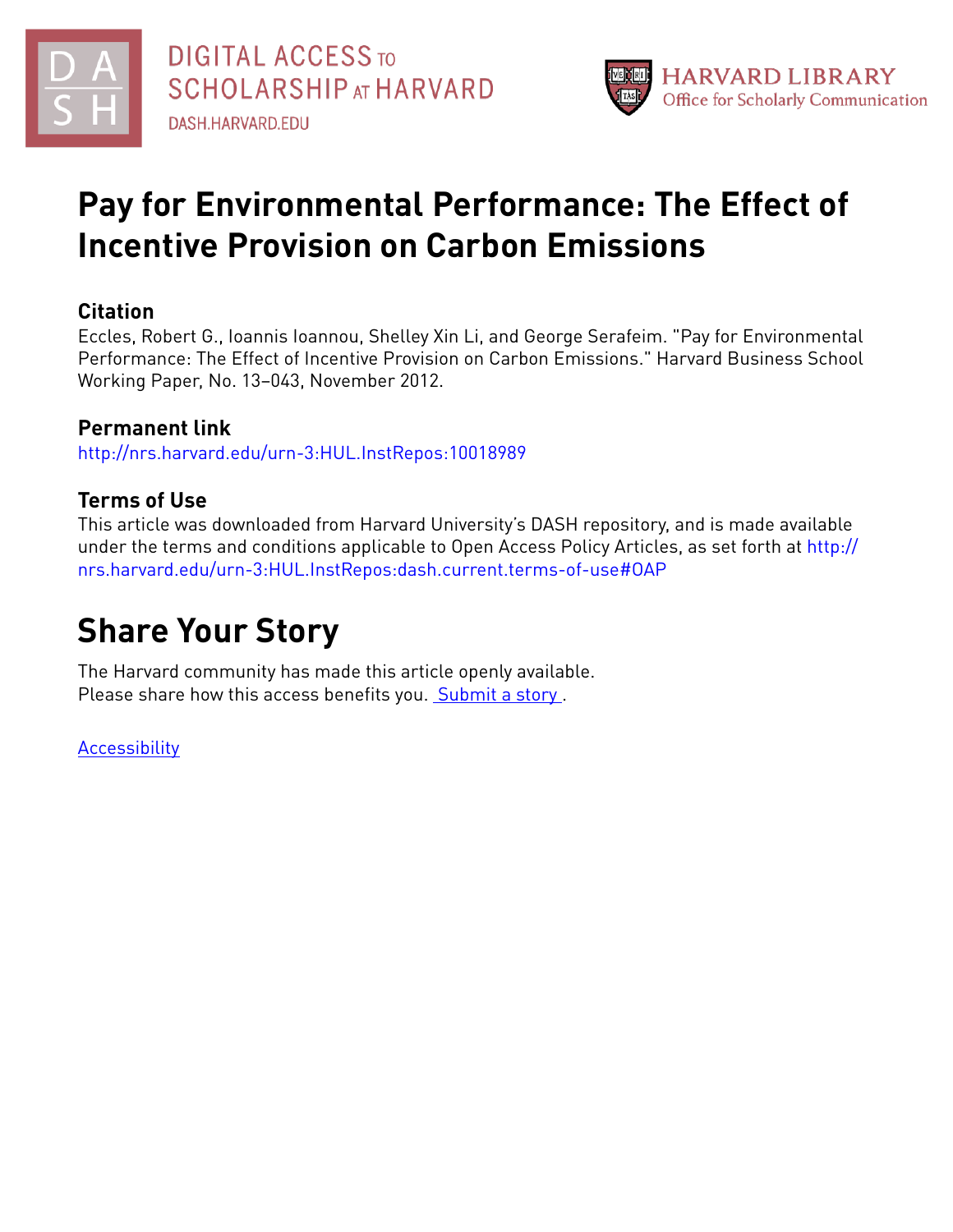

**Pay for Environmental Performance: The Effect of Incentive Provision on Carbon Emissions** 

**Robert G. Eccles Ioannis Ioannou Shelley Xin Li George Serafeim** 

**Working Paper** 

**13-043** 

**November 19, 2012**

Copyright © 2012 by Robert G. Eccles, Ioannis Ioannou, Shelley Xin Li, and George Serafeim

Working papers are in draft form. This working paper is distributed for purposes of comment and discussion only. It may not be reproduced without permission of the copyright holder. Copies of working papers are available from the author.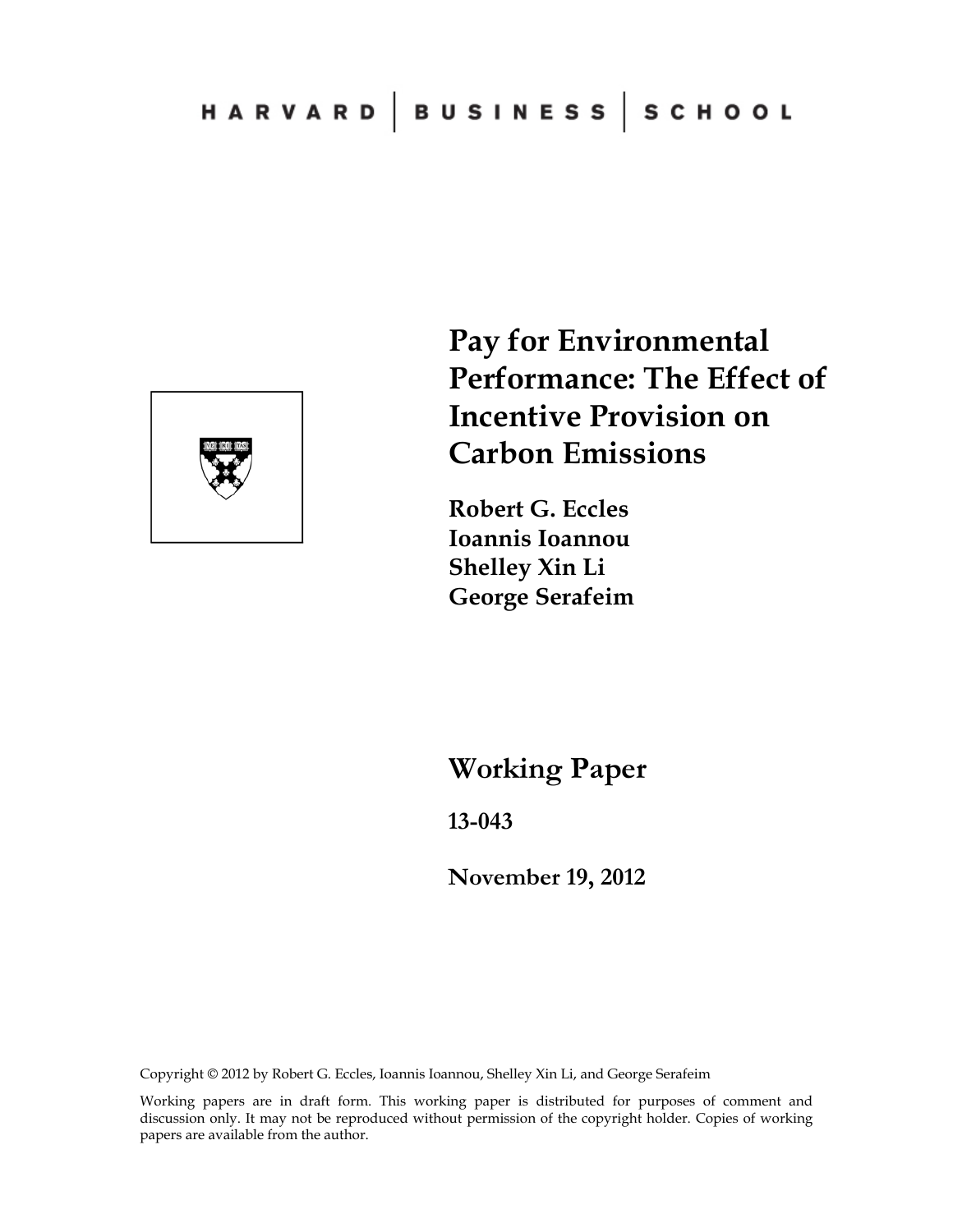#### **Pay for Environmental Performance:**

#### **The Effect of Incentive Provision on Carbon Emissions**

#### **Robert G. Eccles, Ioannis Ioannou, Shelley Xin Li, and George Serafeim**

#### **Abstract**

Corporations are increasingly under pressure to improve their environmental performance and to account for potential risks and opportunities associated with climate change. In this paper, we examine the effectiveness of monetary and nonmonetary incentives provided by companies to their employees in order to reduce carbon emissions. Specifically, we find evidence that the use of monetary incentives is associated with higher carbon emissions. This result holds both in cross-sectional and time-series analysis. Moreover, we find that the use of nonmonetary incentives is associated with lower carbon emissions. Consistent with monetary incentives crowding out motivation for pro-social behavior, we find that the effect of monetary incentives on carbon emissions is mitigated when these incentives are provided to employees with formally assigned responsibility for environmental performance. Furthermore, by employing a two-stage multinomial logistic model, we provide insights into factors affecting companies' decisions on incentive provision, as well as showing that the impact of monetary incentives on carbon emissions remains significant even when we control for potential selection bias in our sample.

 Robert G. Eccles is a Professor of Management Practice at Harvard Business School. Ioannis Ioannou is an Assistant Professor of Strategy and Entrepreneurship at London Business School. Shelley Xin Li is a doctoral candidate at Harvard Business School. George Serafeim is an Assistant Professor of Business Administration at Harvard Business School. We are grateful to the Carbon Disclosure Project and in particular to Maia Kutner for giving access to the investor survey data. We thank Andrew Knauer for excellent research assistance. All errors are solely our own responsibility. Contact author: George Serafeim gserafeim@hbs.edu.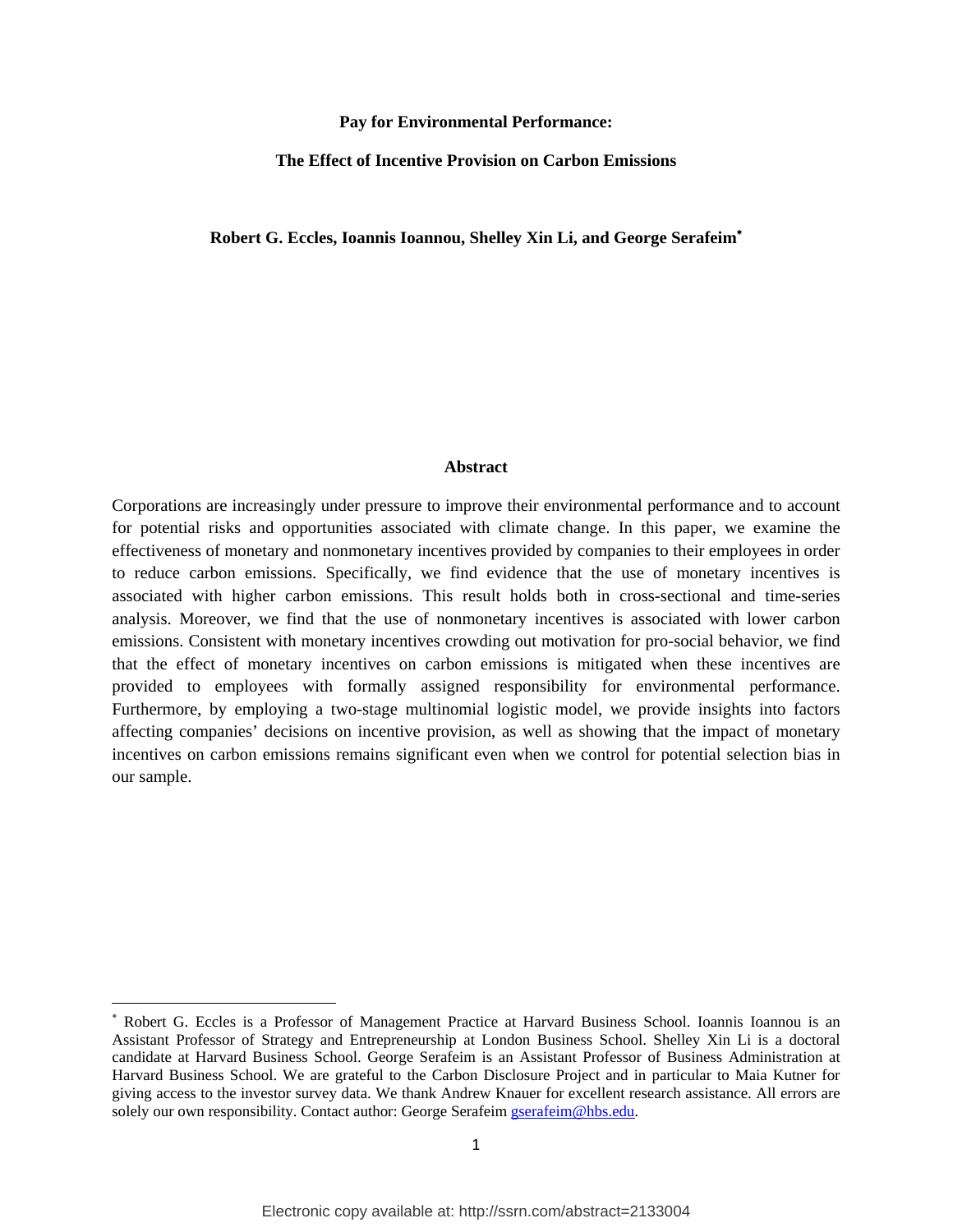#### **1. Introduction**

Climate change is currently a topic of great interest to corporations, investors, policy makers, and academics. The Stern Review, commissioned by the British Government, estimates the overall costs and risks of climate change to be equivalent to losing at least 5% of global GDP each year (i.e., over \$3 trillion for 2010). Because of the role of greenhouse gases like carbon emissions in causing global warming and the massive consequences that climate change may have on the planet, a plethora of initiatives seeking to reduce the carbon emissions of both public and private organizations have emerged around the globe. Accordingly, many corporations are providing incentives to their employees geared towards reducing carbon emissions resulting from the firm's operations. Typically, the incentives provided to employees fall within two broad categories: they can be either monetary (e.g., cash bonuses) or nonmonetary (e.g., public recognition usually in the form of awards). In this paper, we investigate how effective such incentives are in terms of reducing carbon emissions for the firms that provide them.

Although policy makers have previously attempted to establish what came to be termed as a "carbon market," currently no global price has emerged for carbon emissions and, as a result, organizations with high emissions are not legally required to internalize the negative externalities that they impose on the environment, other organizations, and the society at large. Yet a number of organizations have voluntarily and unilaterally adopted corporate policies that require reduction of carbon emissions being generated by their operations. Such attempts at reducing carbon emissions can be characterized as pro-social behaviors (Benabou and Tirole, 2006) if the underlying reasoning for reducing emissions is not maximizing private gains but contributing to the public good.

However, many argue that companies voluntarily reduce carbon emissions because doing so is consistent with profit maximization. Greater energy efficiency saves money and carbon emissions at the same time. Furthermore, mounting social awareness with regards to the detrimental effects of climate change and the real possibility of regulatory and legislative actions provide other reasons for companies to voluntarily limit their carbon emissions. Doing so can lead to a positive reputation as a "good corporate citizen," thereby attracting employees and customers who are concerned about climate change and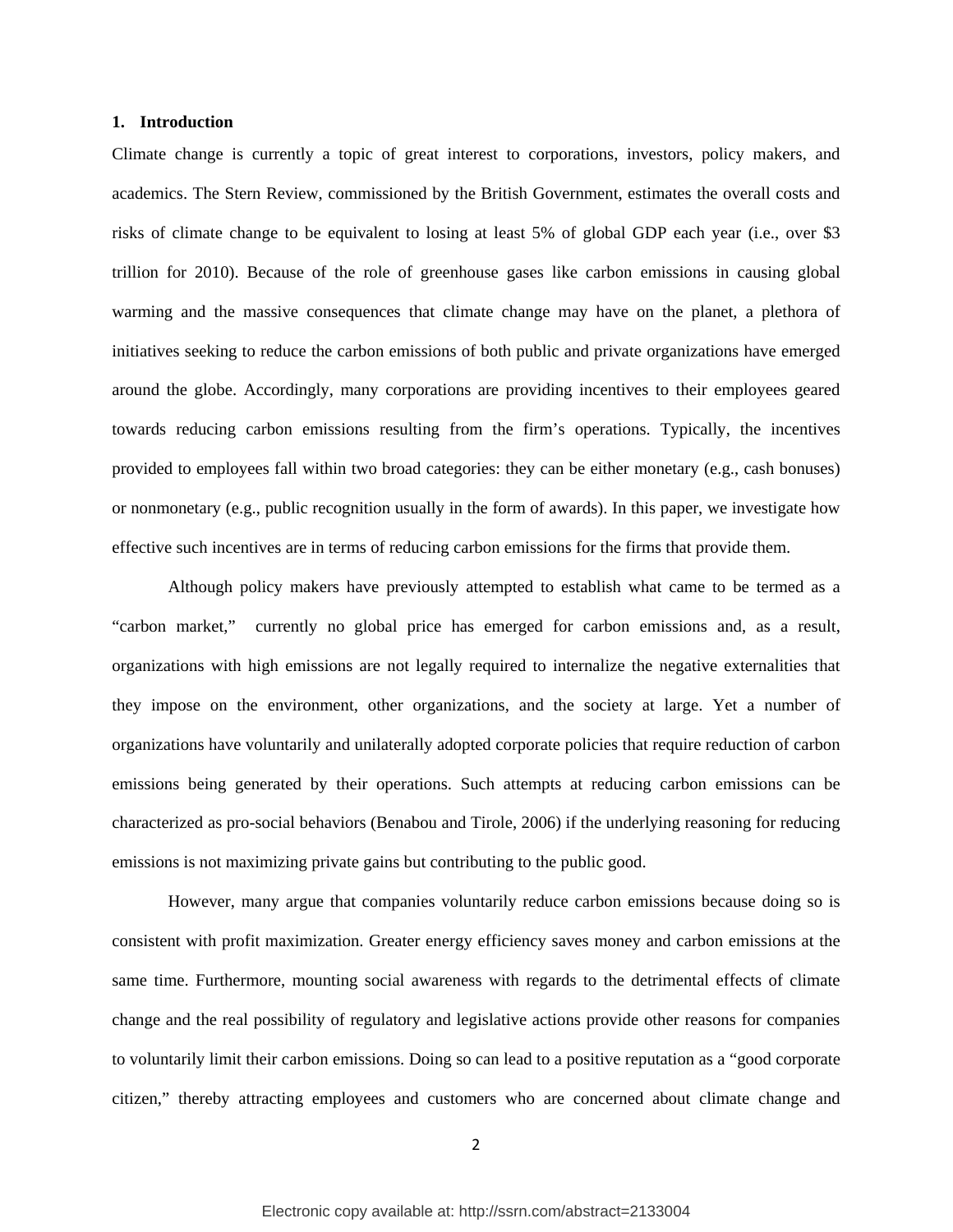preserving the company's socially-determined "license to operate." It can also lead to getting the benefit of the doubt from regulators regarding environmental issues already covered by regulation. Long-term investors who believe that future regulations are likely and/or who are "universal owners" and concerned about the effects of climate change on their overall portfolio will favor companies that are proactively responding to the relationship between carbon emissions and climate change. Finally, companies which make the investment today to reduce their carbon emissions will be in a strong position should regulation mandate reduced emissions or establish a price on them. They will conceivably have had the opportunity to phase in the investments required to do so, will be more knowledgeable about what is required to reduce emissions and, as a result, will be able to more quickly respond to new regulations and at a lower cost. All of these benefits to voluntarily reducing carbon emissions, even if they entail some short-term cost disadvantages due to the required investment, can create a competitive advantage in the long term. When the company makes a compelling economic argument for reducing carbon emissions it is less likely to be seen by employees as a pro-social activity but rather as a strategically implemented policy by the firm in order to remain competitive in product, labor, and capital markets.

Why employees exert efforts to reduce carbon emissions can have significant implications for the optimal design of incentive contracts. On the one hand, if employees are intrinsically motivated to reduce carbon emissions because they believe this will contribute to the public good then providing monetary incentives to reduce carbon emissions might actually crowd-out intrinsic motivation and lead to higher emissions. On the other hand, if employees exert efforts to reduce carbon emission because they believe this is economically the best course of action to ensure maximizing long-term profitability then monetary incentives will be effective at motivating employees. Here, we provide the first set of evidence towards answering this question. In particular, using data for a cross-section of firms across the globe, we find that firms that provide monetary incentives have higher carbon emissions compared to firms that give no incentives on environmental performance. Furthermore, we find that firms that provide nonmonetary incentives have lower carbon emissions compared to firms that give no incentives. We find these results after controlling for other determinants of carbon emission levels, such as the scale of the firm's

3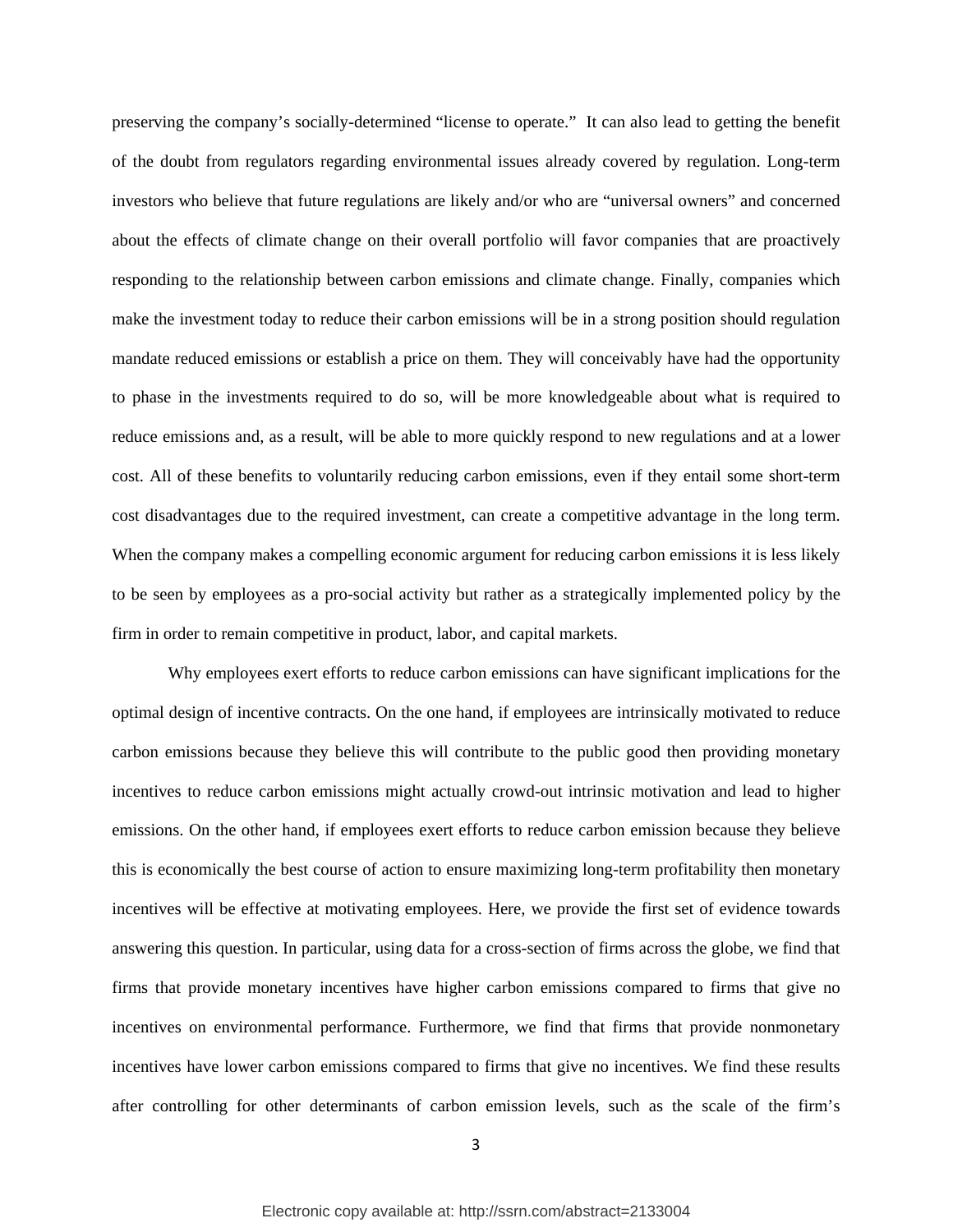operations, the adoption of corporate policies to reduce carbon emissions, the existence of commercial opportunities and risks from climate change, and the quality of sustainability governance. Moreover, we control for industry, country, and year fixed effects or for industry and country time-varying effects. In further analysis, we find similar results when we include firm fixed effects and estimate the coefficients using only within firm variation, as well as when we track the time-series evolution of carbon emissions for a matched sample of firms.

We further parse this question by varying the degree to which efforts to reduce carbon emissions is considered as pro-social behavior by employees. We posit that employees whose job descriptions explicitly include the responsibility for environmental performance and emissions reduction will be less likely to consider such goals as pro-social behavior since they are being rewarded for the instrumental reasons for doing so. Consistent with this argument, we empirically find that the negative effect of monetary incentives on reducing carbon emissions is completely mitigated when these incentives are provided to employees with direct responsibility for environmental performance. This is because their job responsibilities are based on an economic rationale for reduction in carbon emissions.

Finally, as a robustness test, we implement a two-stage multinomial logistic model, explicitly accounting in the first stage for a number of factors that could drive the probability of a focal firm choosing to adopt a monetary, a nonmonetary, both-monetary-and-non-monetary, or a no-incentive scheme linked to environmental goals. The results of this analysis are consistent with our main findings regarding the impact of monetary incentives. We also directionally find consistent but statistically insignificant results for the impact of non-monetary incentives on carbon emissions.

This study extends and complements a literature that investigates, documents, and explains the relative effectiveness of monetary vs. non-monetary incentives for improving task performance, especially when efforts are likely to be seen as pro-social behavior. First, by providing empirical evidence on such a critical issue as carbon emissions, we contribute to the debate in the literature on whether monetary incentives are effective in motivating particular and desired individual behaviors. On the one hand, there has been a large experimental literature documenting the negative effects of monetary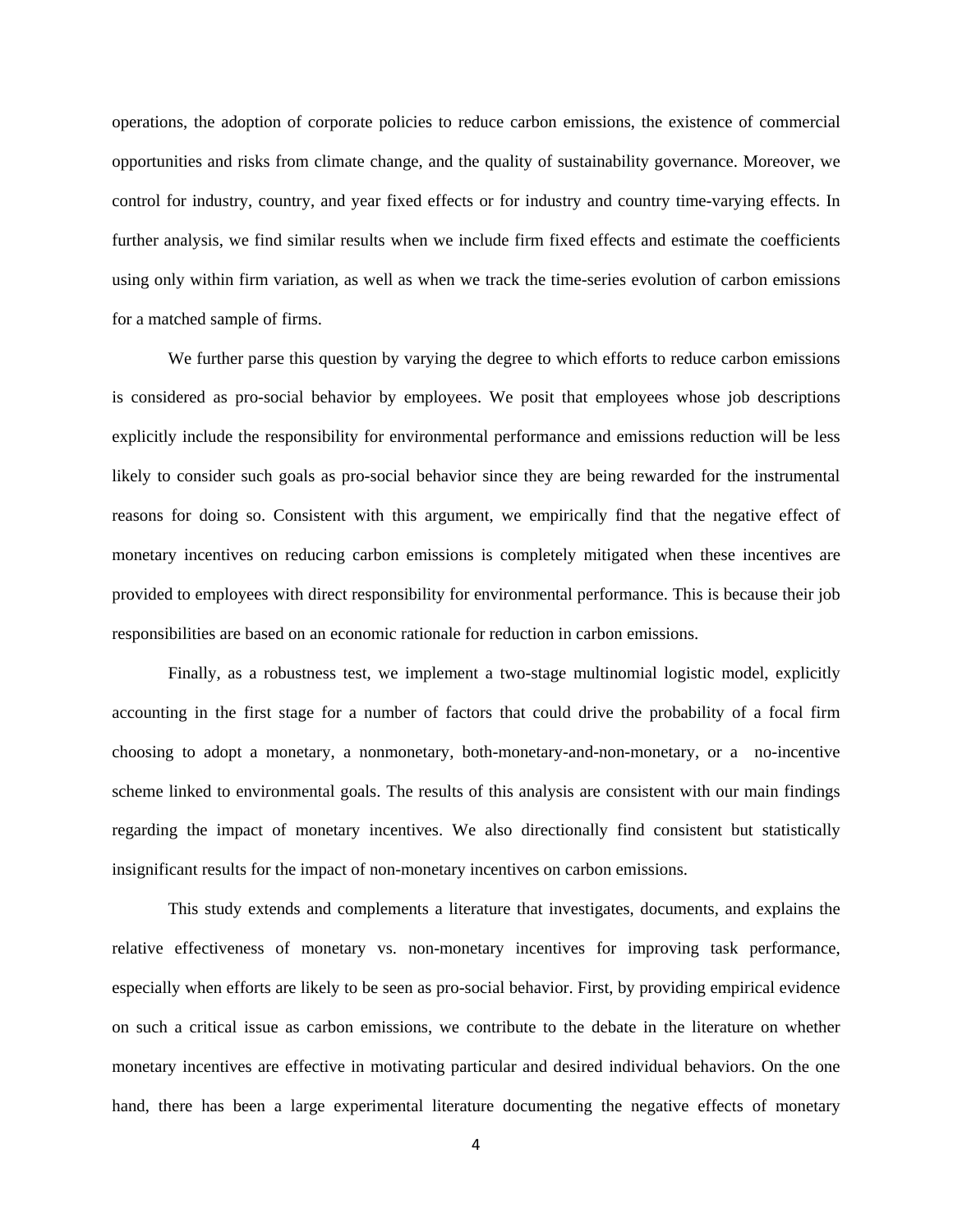incentives broadly known as the "crowding-out" effect. That is, monetary incentives can crowd out intrinsic motivation or reputational motivation for agents engaging in a given task and therefore result in the worsening of task performance. On the other hand, Prendergast (1999) notes that there is little conclusive empirical evidence documenting that monetary incentives could crowd-out motivation and lead to worse performance in workplace settings. Similarly, Gibbons (1998) suggests that management practices based on economic models may dampen non-economic realities such as motivation and social relations, and that empirical data would be useful in deepening our understanding of this issue. Whether and under what conditions do the negative effects of monetary incentives emerge in a real work place setting remain open questions. Our analysis provides empirical evidence that for tasks involving prosocial elements, monetary incentives are not effective and actually detrimental unless they are provided to people for whom such tasks constitute part of their formal job responsibility; otherwise, non-monetary incentives are likely to be more effective.

In addition, we contribute to the accounting literature that deals with how the task type and the type of incentive scheme affect the efficacy of monetary incentives and may influence the design of management accounting and control systems. In reviewing numerous laboratory-based studies in this literature, Bonner et al. (2000) find that monetary incentives improve performance in only about half of the experiments and argue that, as tasks become more cognitively complex, monetary incentives become less effective. Complementing this line of work, our study posits that an additional task characteristic, its pro-social nature, significantly impacts the effectiveness of different types of incentives and should also be considered in the design of accounting and control systems.

The remaining of the paper proceeds as follows. Section 2 discusses the motivation for this study and presents the literature review. Section 3 presents the sample and summary statistics. Section 4 discusses the results from the analyses. Finally, section 5 concludes.

#### **2. Motivation and Literature Review**

Carbon emissions can be thought of as the classic case of an externality. Organizations that emit large amounts of carbon increase the probability of future adverse environmental events that may negatively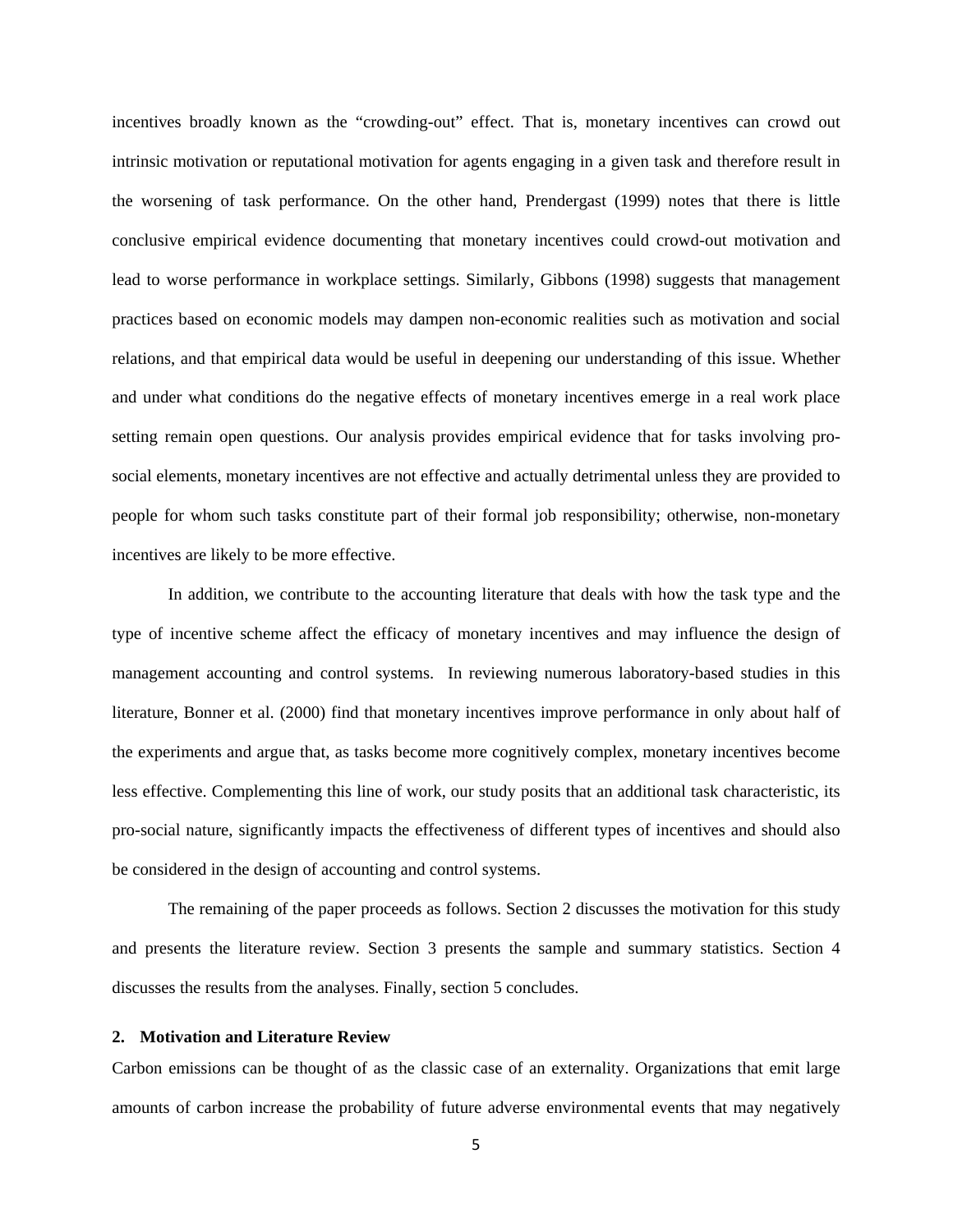affect numerous other organizations, investors, and society as a whole. However, they do not internalize all the costs associated with carbon emissions since organizations with high carbon emissions might not be themselves adversely and directly affected by climate change (for example, due to their geographic location and due to the absence of a global carbon tax). Due to the firm not directly bearing the costs of its negative externalities and the lack of Pigovian taxation<sup>1</sup>, organizations emit more carbon than it is socially optimal. Consequently, employees of organizations that perceive their company as voluntarily engaging in activities to limit the negative externalities their company imposes on society without a direct or indirect economic benefit may be regarded as exhibiting pro-social behavior.

However, the broader issue of climate change – typically linked to carbon emissions - has become an increasingly important economic issue for companies due to several reasons. First, current and future expected regulations around the world would aim to limit the carbon footprint of corporations by either imposing a direct Pigovian tax on carbon emissions or by instituting cap-and-trade programs. In the former case, a firm pays a certain price for every ton of carbon emissions it generates during the course of its operations. In the latter case, corporations are allowed to emit carbon up to a certain amount, and if they exceed that amount then they need to buy carbon emission allowances in the market place. Both mechanisms increase operating costs in proportion to the amount of carbon emissions.

Another reason why carbon emission has become an important economic issue is because of the rapidly shifting social expectations regarding the environmental performance of corporations. Good environmental performance, including but not limited to a smaller carbon footprint, may be rewarded in the product, labor, and capital markets. Since customers, employees, and investors increasingly demand from companies to take measures to address climate change and limit their carbon emissions, firms with better environmental performance have more loyal and satisfied customers, who want to buy "greener"

 $1$  In the presence of negative externalities, the social cost of a market activity is not covered by the private cost of the activity, which could lead to an inefficient market and over-consumption of the product or resource. A Pigovian tax equal to the negative externality is thought to correct the market outcome back to efficiency.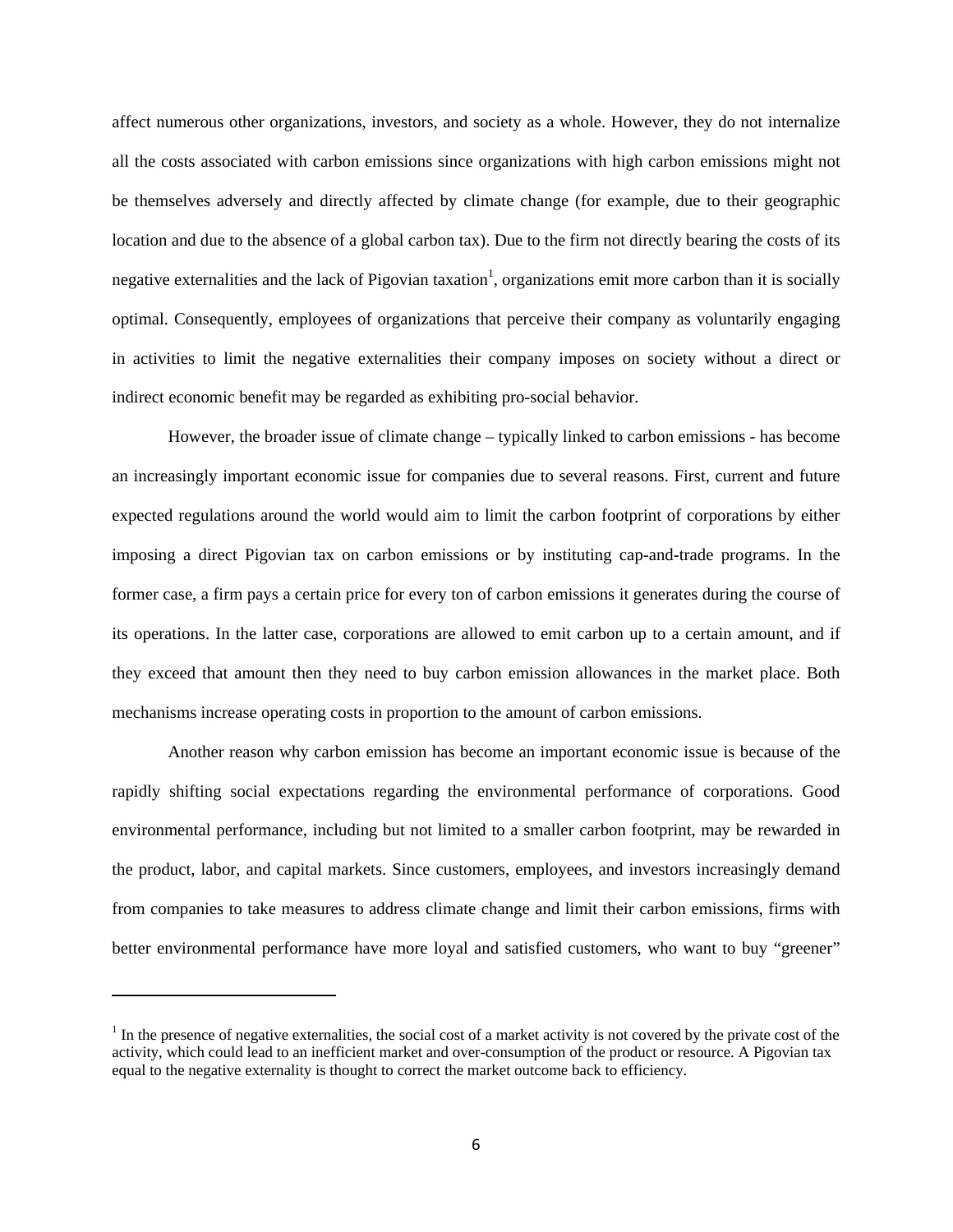products" (Bhattacharya and Sen 2004), more engaged and satisfied employees, who want to work for a "greener" employer (Turban and Greening 1996), and face lower capital constraints since investors are building future carbon prices into their valuation decisions (Cheng, Ioannou, and Serafeim 2011). However, currently these market forces are pushing companies to only partially internalize the negative externalities of carbon emissions since the consequences of climate change are not yet equally understood by all stakeholders. In fact, such market imperfections are the reason why "carbon markets" have not yet been established.

Moreover, the partial internalization of the negative externality generates ambiguity at the level of the employees with regards to how tasks aimed at reducing carbon emissions will be perceived. On the one hand, if reducing carbon emissions is integrated as part of business strategy, then employees are more likely to perceive the associated tasks and efforts as part of their "regular" job responsibilities to support the economic interests of the firm. If, on the other hand, reducing carbon emissions is perceived as "doing good" for others (i.e., voluntarily dealing with the externality) at a short-term cost to the company and its investors, then employees will be more likely to perceive the tasks focused on carbon emissions as an expression of pro-social behavior, taking place in addition to their "regular" job responsibilities. Thus, regardless of the underlying motives at the company level for introducing an incentive scheme for reducing carbon emissions, the critical issue is understanding employees' motivation for reducing carbon emissions.

The academic literature includes many studies that have explored the effectiveness of monetary vs. nonmonetary incentives, in fields as diverse as economics, psychology, managerial accounting, education, and more. Within economics, agency theory studies the effect of monetary incentives on individual performance, arguing that monetary incentives are employed in order to align the principal's objectives with those of the agent's. Thus, the optimal contract is essentially a trade-off between risk sharing between the employee and the firm and incentive provisions, provided that the strength of the monetary incentives should be decreasing in proportion to the noise of the performance measures upon which the contract is based (Holmstrom 1979, Banker and Datar 1989). Empirical research on the effect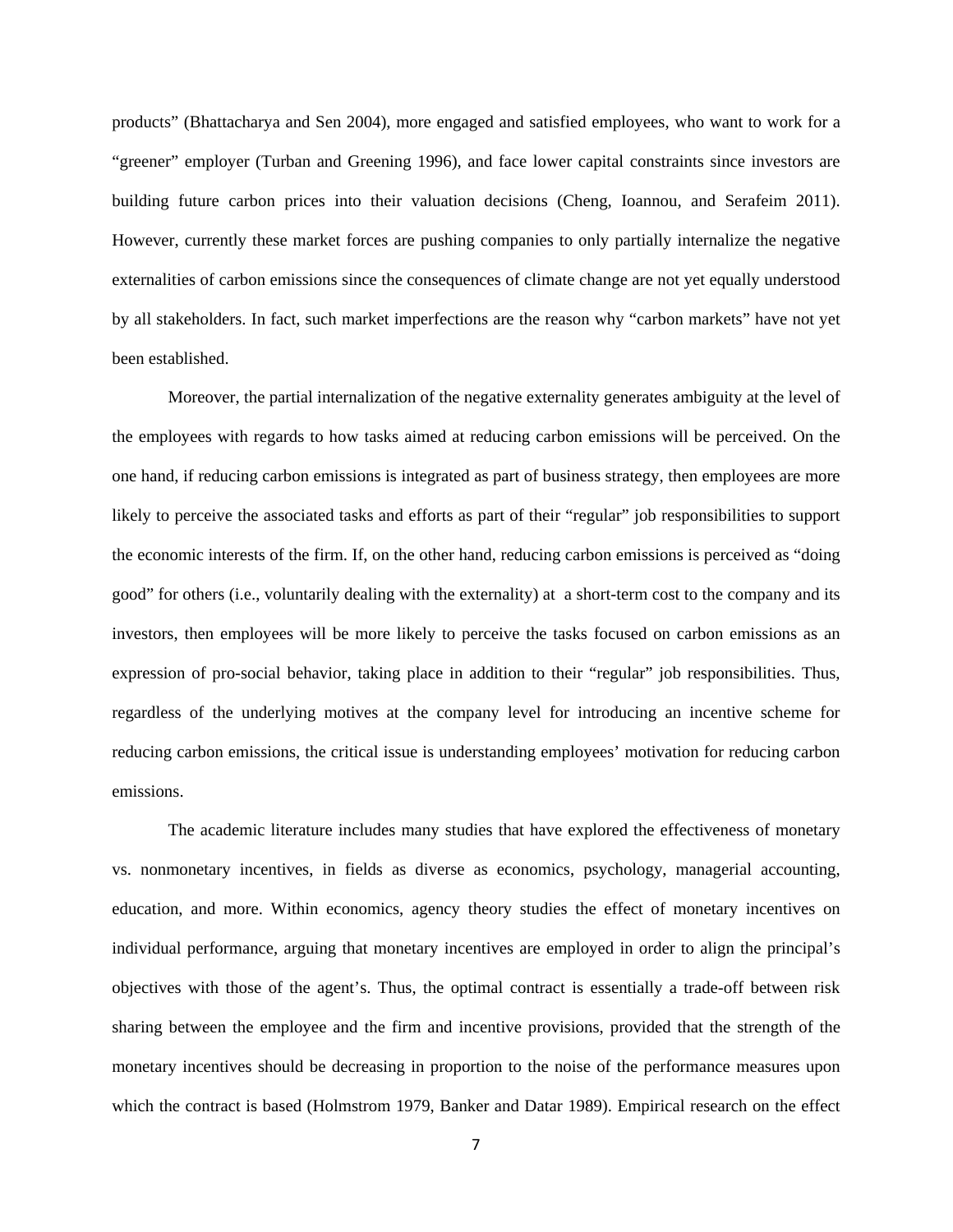of such monetary incentive contracts (i.e., pay-for-performance contracts) finds that individuals respond to monetary incentives either by working harder or by self-selecting into those pay-for-performance jobs that are the best match for their own ability level (Lazear, 2000). In psychology, the behavioral school also argues that monetary incentives have a positive effect on motivation by providing positive reinforcement, which in turn increases the frequency of the rewarded behaviors and results in enhanced performance (Skinner 1953).

However, monetary incentives may also induce distorted behaviors either through the individual's misallocation of efforts into task dimensions that are easier to quantify and generate performance pay (Milgrom and Holmstrom 1991), or through the crowding-out of intrinsic motivation. More specifically, cognitive evaluation theory (CET) argues that people perform a given task driven by intrinsic motivation (e.g., playing a game could be fun in itself even without getting paid or getting praise), asserting that such an intrinsic motivation originates from the psychological need for autonomy and competence. Accordingly, the effects of an incentive scheme or a reward depend on how it affects the perceived selfdetermination and the perceived competence of the individual. Therefore, rewards or incentives may be interpreted by individuals primarily as being external controllers of their behavior or as being indicators of their competence. In the former case, the theory argues, rewards or incentives are predicted to thwart the need for autonomy and, therefore, to undermine intrinsic motivation. In the latter case however, when rewards are positively informational, they satisfy the individual's need for recognition of her competence and thus result in enhanced intrinsic motivation (Deci et al. 1999). Employees may take actions to reduce carbon emissions because they *choose* to do something that makes them feel good, in which case a bonus plan might take that sense of autonomy away by making people feel that they are now paid or required to do so. Alternatively, employees may take carbon emissions reduction actions precisely because they consider such actions as their formal job functions they are paid to perform, in which case a bonus might be a quite effective tool to enhance job performance. Thus the question is whether reducing carbon emissions is perceived by the employee as intrinsically-motivation driven, either due to demonstrating the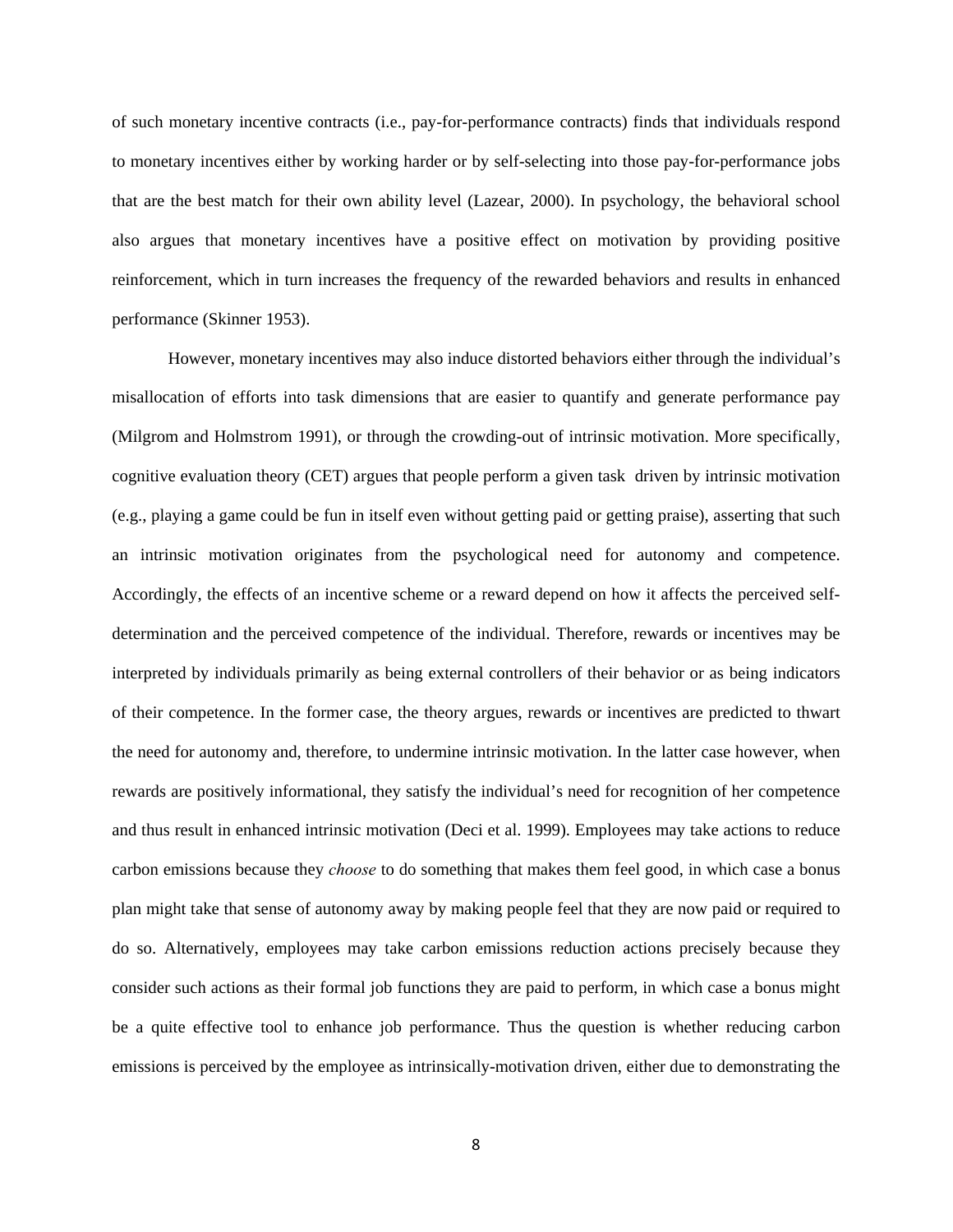exercise of autonomy or individual competence, or is based on external controls exercised on the individual's behavior.

The nature of the incentivized behavior  $-$  i.e., whether economically instrumental or pro-social can be a major determinant of the relative effectiveness of monetary vs. nonmonetary incentives. Relatedly, Benabou and Tirole (2006) develop a theory of pro-social behavior where the individual's behavior reflects an endogenous and unobservable mix of three motivations: intrinsic, extrinsic, and reputational motivation. Intrinsic motivation is the innate satisfaction accruing to the individual regardless of perceptions by others. Reputational motivation is the satisfaction accruing to the individual from positive perceptions others have of him or her. In our analysis, monetary incentives would fall under the category of extrinsic motivation, while nonmonetary incentives would fall under the category of intrinsic or reputational motivation. Furthermore, they find that the presence of extrinsic incentives diminishes the intrinsic value associated with performing good deeds, and therefore creating doubt regarding the extent to which such deeds were performed because of their benefit to the social good or because of the monetary incentives themselves. Furthermore, publicity and disclosure (e.g., public recognition) further strengthen the signaling motive in their model of pro-social behavior.

A large number of experimental as well as archival studies found empirical results that are consistent with these theoretical predictions. For example, Gneezy and Rustichini (2000a) conducted an experiment with Israeli day care providers, finding that when they instituted a fine for parents picking their children up late, late pickups in fat increased. Essentially, the fine was seen as a fee, an instrumental economic incentive, which parents could decide to pay and assuage any moral resistance to noncompliance. Frey and Oberholzer-Gee (1997) found that monetary incentives decreased the acceptance rate among citizens of a local community about whether a nuclear waste repository should have been located in their town. Kunreuther et al. (1990) found similar results for the siting of a nuclear repository in Nevada, where raising tax rebates failed to increase support for the project since they signaled the opposite of pro-social behavior. Gneezy and Rustichini (2000b) showed that for a group of pupils collecting donations for charity from households, only those groups that received substantial monetary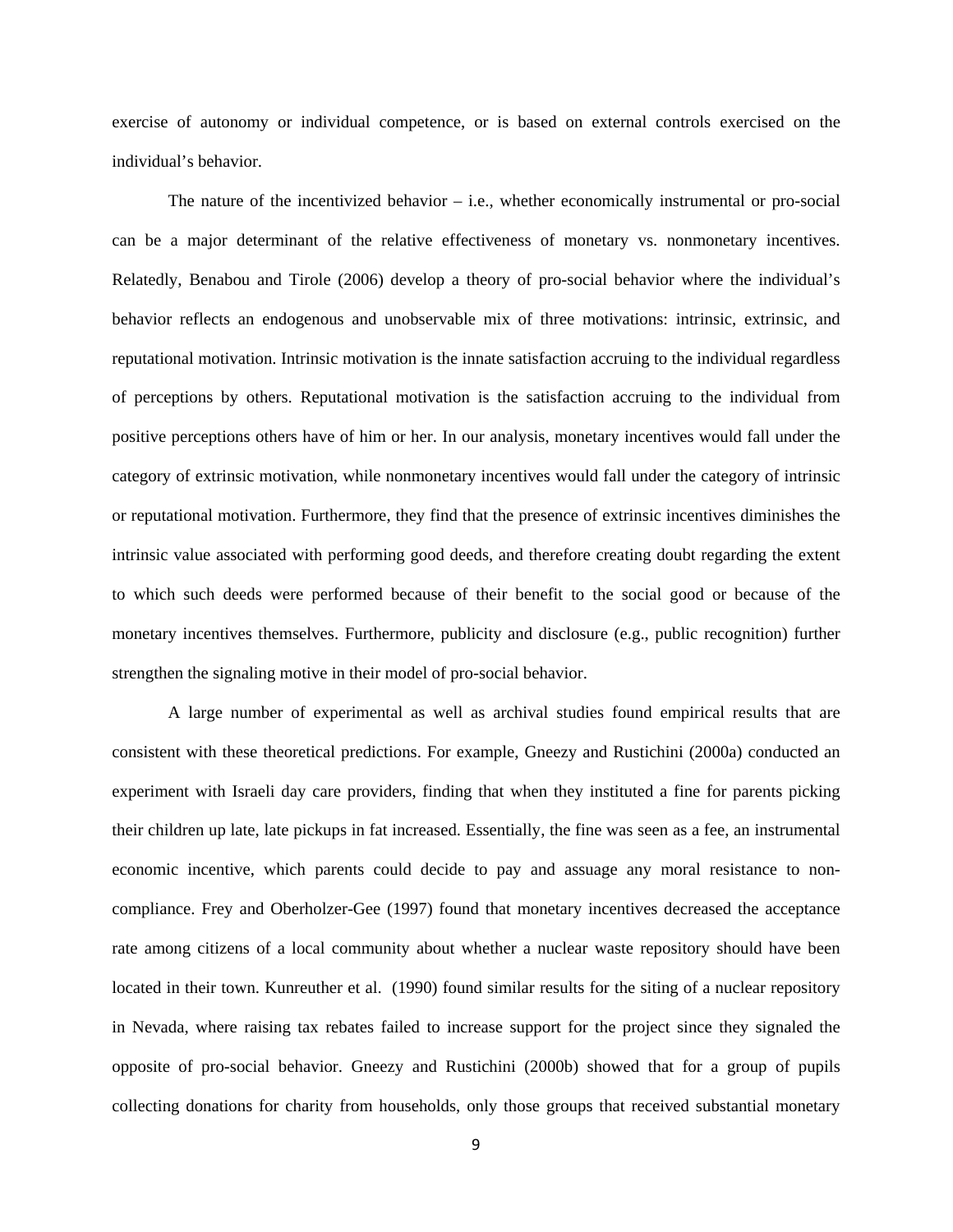rewards did as well as the groups that worked for free. All other groups that received moderate monetary rewards underperformed.

These studies that have explored the effectiveness of monetary vs. nonmonetary incentives have been conducted at the level of the individual by examining the effect of incentives on individual performance. The overall empirical and experimental evidence seem to point to mixed effects of monetary (nonmonetary) incentives depending on the nature of the tasks involved. The general lessons that can be drawn from this body of research are that monetary (nonmonetary) incentives tend to be less (more) effective when tasks are perceived as pro-social behavior (economically instrumental) motives.

We conduct our analysis on firm-level by examining the effectiveness of monetary vs. nonmonetary incentives on carbon emissions. On an aggregate level, we have no *a priori* predictions on the effectiveness of monetary incentives vs. nonmonetary incentives since we have no *a priori* knowledge on whether employees within the sample firms perceive reducing carbon emissions as pro-social behavior or not. However, we hypothesize that monetary incentives are less effective in reducing carbon emissions when firms place such monetary incentives on employees who perceive reducing carbon emissions as pro-social.

#### **3. Sample and Summary Statistics**

We obtain information on firms' incentive structures regarding climate change management through the investor survey of the Carbon Disclosure Project (CDP). The investor CDP survey requests information on the risks and opportunities of climate change from the world's largest companies (by market capitalization) on behalf of institutional investor signatories (in 2011, there were a total of 551 institutional investor signatories with a combined \$71 trillion in assets under management). The major goals of this survey are to provide investors with tools to assess the firms' climate risk, as well as to help firms develop abilities to provide comparable and relevant climate data to their shareholders. In the 2010 questionnaire, respondents included 84% of the European 300, 82% of the Global 500, 70% of the S&P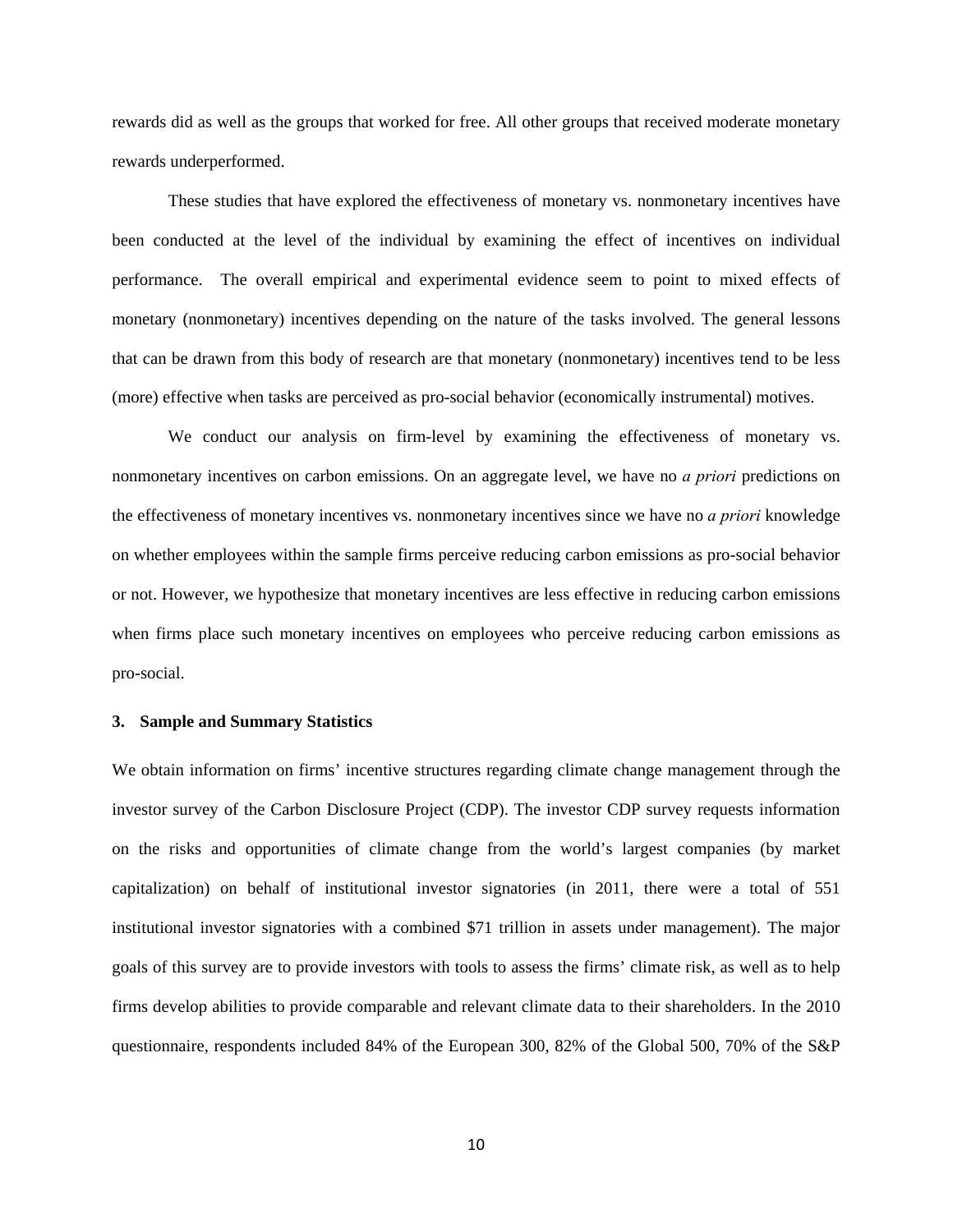500, and 74% of the South African 100 companies. See Appendix I for a more complete list of sample compositions around the world.

Starting in 2007, the investor CDP survey asked questions about whether firms provide incentives to manage climate change goals (e.g., carbon emission reduction targets), as well as the types of incentives provided (whether monetary or nonmonetary). Over the years, the response rate to these particular questions of incentive provision has increased from 76% to over 99% among survey participants. See Appendix II for a sample of answers from survey respondents.

These annual investor CDP surveys, to the best of our knowledge, are the first to provide direct, large-scale, cross-sectional data on the types of incentives provided by firms for a specific environmental performance dimension that would have otherwise not been available through archival datasets. The survey questions are designed to solicit answers on the existence of a particular management practice (e.g., yes/no answers), as opposed to answers on cognitive or affective assessment. Therefore, these questions are easier for generating more objective answers and are less subject to certain biases in survey studies, such as the scaling effects. $<sup>2</sup>$ </sup>

We merge the data from all the public responses in investor CDP surveys (2007 to 2010) with the Thomson Reuters' ASSET4 database to provide information on firms' carbon emissions data, sustainability governance structure, and the adoption of climate management policies.<sup>3</sup> After merging the datasets, we have a final sample size of 1,683 firm-year observations (794 unique firms).

Table 1 shows the summary statistics and variable definitions for this sample. We use the natural logarithm of carbon emissions and the natural logarithm of carbon emissions scaled by sales as dependent variables measuring a firm's environmental performance. The independent variables of interest are a pair

<sup>&</sup>lt;sup>2</sup> Scale design and anchor choice will influence respondents' ratings, making it difficult to make comparisons across respondents.

 $3$  ASSET4 was a privately held Swiss-based firm (acquired by Thomson Reuters in 2009). The firm collects data and scores firms on environmental and social dimensions since 2002. Research analysts of ASSET4 collect more than 900 evaluation points per firm, where all the primary data used must be objective and publically available. Subsequently, these 900 evaluation points are used as inputs to a default equal-weighted framework to calculate 250 key performance indicators (KPIs) that they further organize into 18 categories within 3 pillars: a) environmental performance score, b) social performance score and c) corporate governance score. Every year, a firm receives a zscore for each of the pillars, benchmarking its performance with the rest of the firms in the database.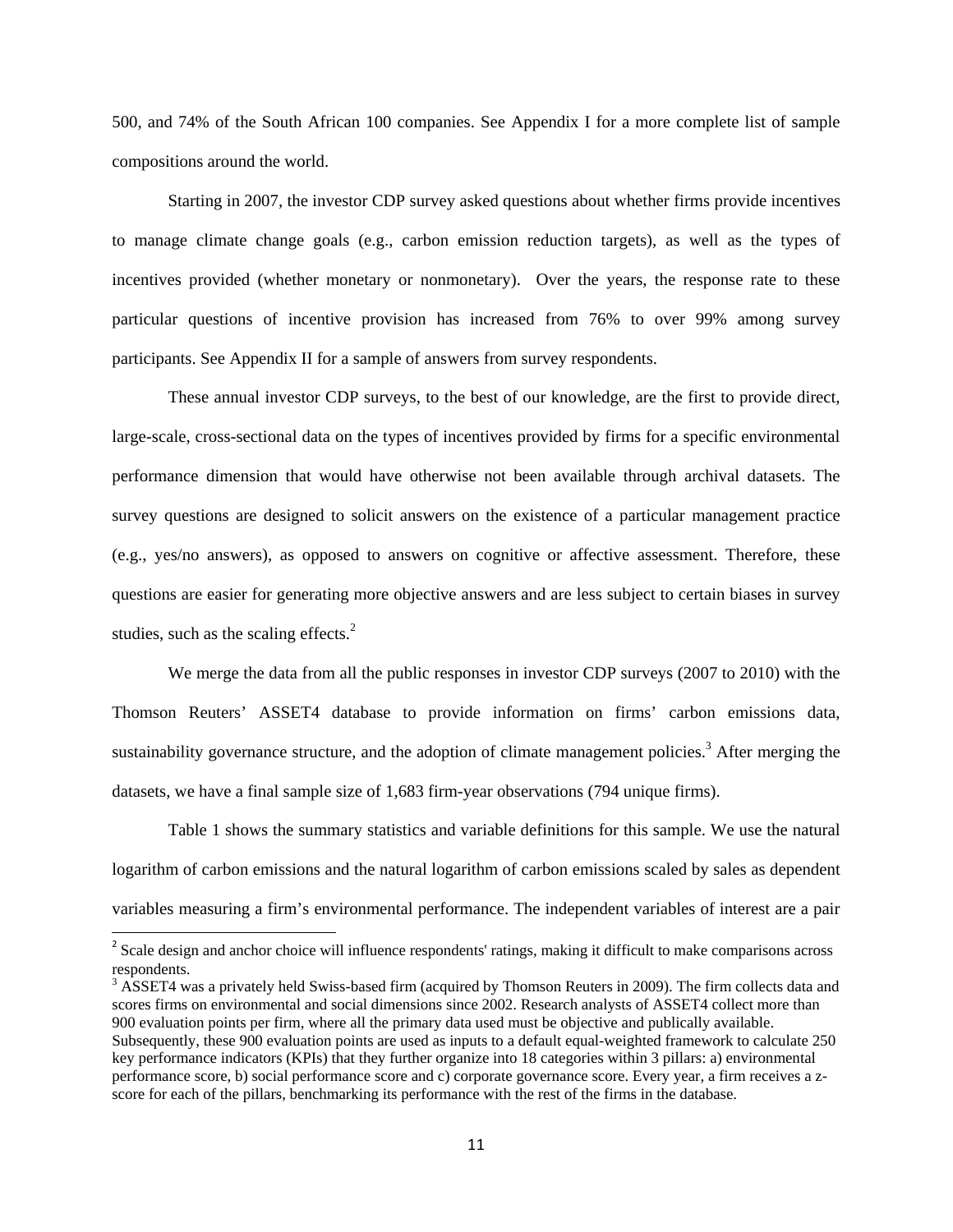of indicator variables indicating whether the focal firm provides monetary or nonmonetary incentives directly linked to environmental performance. 42.1% of the firm-years are associated with monetary incentives, while 18.5% of the firm-years are associated with nonmonetary incentives. The average size of the firms in our sample (as measured by sales, employees, or assets) is relatively large due to the inclusion criterion (largest firms by market capitalization) in the investor CDP survey. On average, the firms in the sample have \$8.6 billion in sales, 21 thousand employees, and \$16 billion in assets. Moreover, 60%, 70%, and 72% of the firm-years have corporate policies to reduce carbon emissions, transportation emissions, and supply chain emissions, respectively. Also, 70% of the firm-years are associated with the presence of a board committee responsible for sustainability and 65% identify commercial risks and opportunities from climate change. Finally, 47% provide an audit opinion on their sustainability disclosures.

Table 2 presents the correlation matrix for the variables considered in our analysis. Monetary incentives are positively correlated with carbon emissions scaled by sales, while nonmonetary incentives are negatively correlated with carbon emissions scaled by sales. The majority of the control variables (those not related to size) are positively correlated with carbon emissions, raising the possibility that these variables and the use of monetary incentives may be driven by the same underlying economic and technological forces. We use these variables to capture these potentially unobservable factors when estimating the effect of monetary and nonmonetary incentives on firms' environmental performance.

#### **4. Results**

#### *Base-line Analysis*

We first estimate the association between the adoption of incentives and carbon emissions by employing ordinary least squares (OLS) models that control for year, industry, and country fixed effects. The model employed in Table 3 column (1) is:

*(1) Carbon emissions*<sub>*i,t*</sub> =  $\alpha_0$  +  $\alpha_1$  *Sales*<sub>*i,t*</sub> +  $\beta_1$ *Monetary*<sub>*i,t*</sub> +  $\beta_2$ *Nonmonetary*<sub>*i,t*</sub> + *Country Fixed Effects + Industry Fixed Effects + Year Fixed Effects*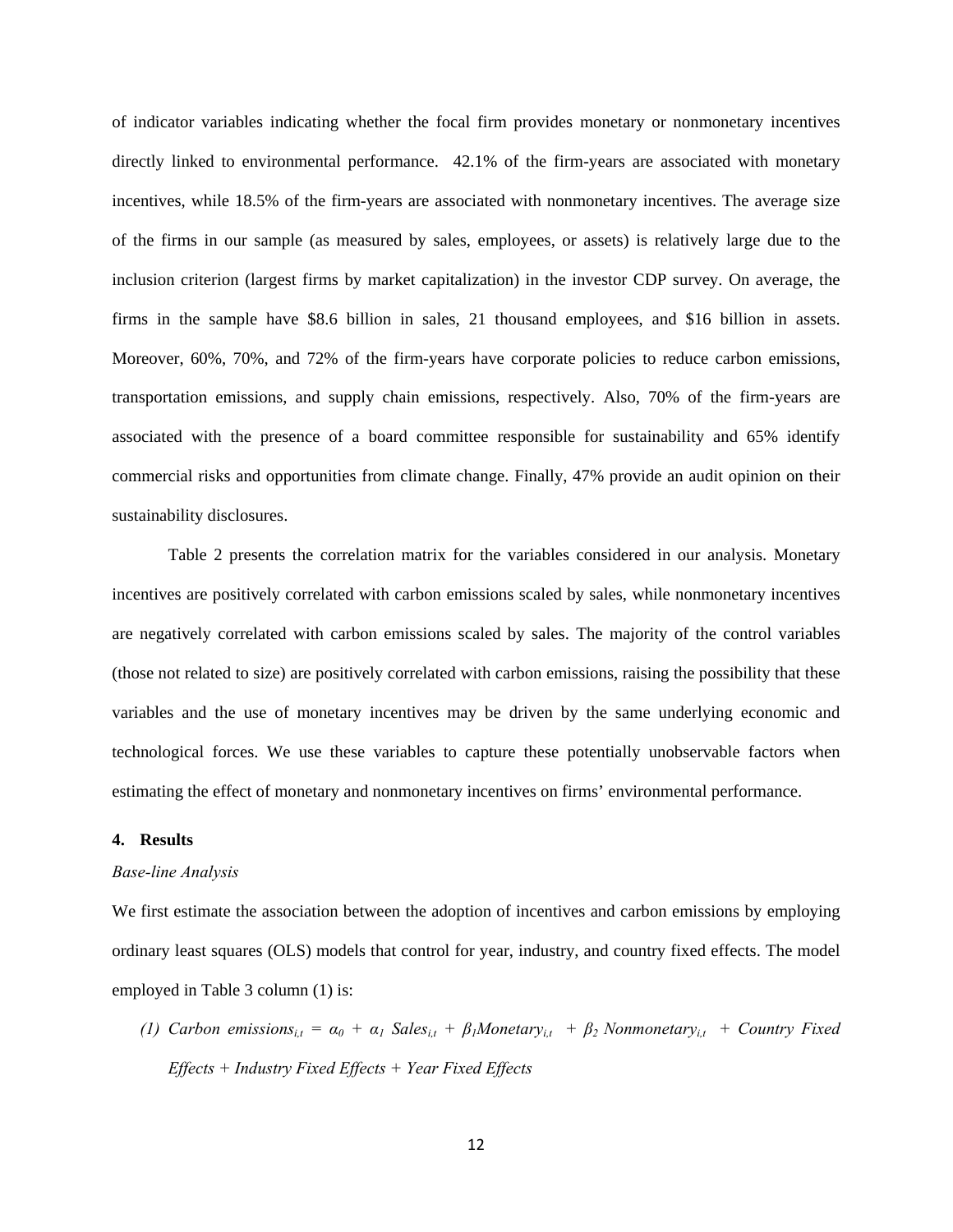The dependent variable is the natural logarithm of carbon emissions. Furthermore, we include a control for the scale of operations since the level of emissions is closely linked to the size of a firm's operations; we use the natural logarithm of sales to proxy for size. The independent variables of interest are two indicator variables that characterize whether a firm provides monetary or nonmonetary incentives to its employees. Table 3 column (1) shows the estimated coefficients and their statistical significance.

 The model in column (1) explains 83.3% of the variation in the natural logarithm of carbon emissions. The coefficient on *Monetary* is positive and significant (0.215, t=3.08). In contrast, the coefficient on *Nonmonetary* is negative and marginally significant (-0.141, t=-1.76).

A potential explanation for the documented association between monetary incentives and the level of carbon emissions is that both are correlated with an unobserved third factor. For example, firms that make a clear commitment towards reducing their carbon footprint based on a solid business case will be more likely to provide monetary incentives but may very well have higher carbon emissions. The model in Table 3 column (2) addresses this alternative explanation by including more control variables that are likely to contribute to carbon emissions as well as affect the incentive policies.

*(2) Carbon emissions*<sub>*i,t*</sub> =  $\alpha_0 + \alpha_1$  *Sales*<sub>*i,t*</sub> +  $\beta_1$ *Monetary*<sub>*i,t*</sub> +  $\beta_2$  *Nonmonetary*<sub>*i,t*</sub> +  $\gamma_1$  *Corporate Policies*<sub>i,t</sub> + *γ*<sub>2</sub> Business Case for Climate Change Action<sub>i,t</sub> + *γ*<sub>3</sub> Sustainability Governance<sub>i,t</sub> + *Country Fixed Effects + Industry Fixed Effects + Year Fixed Effects* 

We include controls for the adoption of corporate policies to reduce carbon emissions, transportation and supply chain emissions, because corporate policies on reducing carbon emissions would have a direct effect on a firm's carbon emission level and also correlates with a firm's decision of providing incentives to reduce carbon emissions. Moreover, we include a control variable for firms that discuss in their annual or sustainability report the commercial opportunities and risks caused by climate change since such firms have a business case for climate change actions and are thus more likely to be affected by forces in the operating environment that both impact their carbon emissions and their incentive provisions on carbon emissions. Also, to capture the firm's sustainability governance structure, we include controls for the commitment of the company towards sustainability, the presence of a board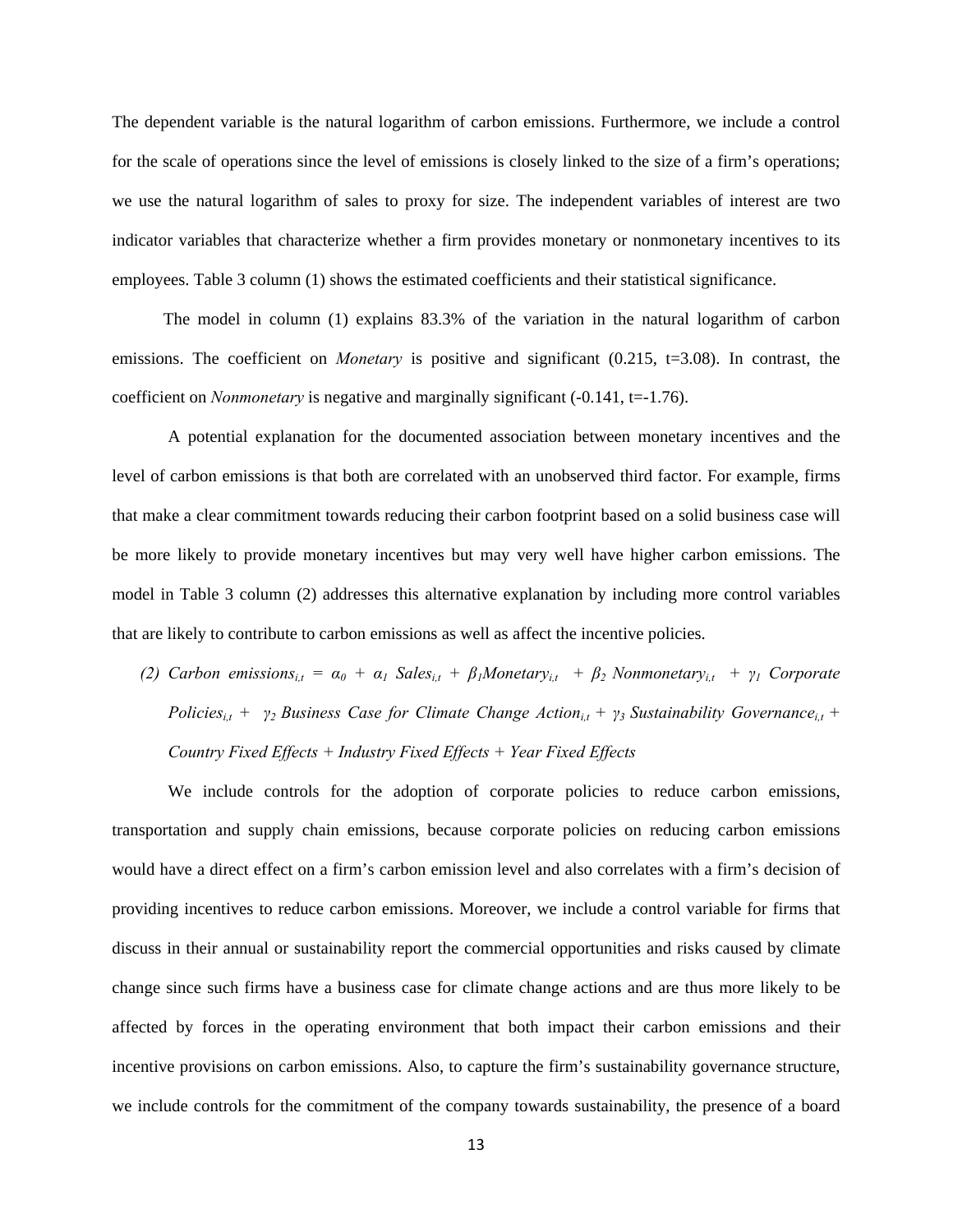committee for sustainability, and a control for whether the firm undertakes an audit of its sustainability report.

Table 3 column (2) shows that the coefficients on *Monetary* and *Nonmonetary* remain positive and negative, respectively. Both are significant but the magnitude of the coefficient for monetary incentives somewhat decreases suggesting that this alternative explanation partly drives the association between *Monetary* and *Emissions*. All else equal, firms that provide monetary incentives have 17.8 percent higher emissions and firms that provide nonmonetary incentives have 14.6 percent lower emissions compared to firms that provide no carbon emission incentives at all.

Another potential explanation for the association between incentives and emissions is that we have imperfectly controlled for the scale of the firm's operations. To address this concern we include additional controls including the natural logarithm of the company's total assets and number of employees.

*(3) Carbon emissions*<sub>it</sub> =  $\alpha_0 + \alpha_1$  *Sales*<sub>it</sub> +  $\alpha_2$  *Employees*<sub>it</sub> +  $\alpha_3$  *Assets*<sub>it</sub> +  $\beta_1$ *Monetary*<sub>it</sub> +  $\beta_2$ *NonMonetary*<sub>*i,t*</sub> +  $\gamma$ <sup>*1*</sup> Corporate Policies<sub>*i,t*</sub> +  $\gamma$ <sub>2</sub> Business Case for Climate Change Action<sub>*i,t*</sub> +  $\gamma$ <sub>3</sub> *Sustainability Governance<sub>i,t</sub>* + *Country Fixed Effects* + *Industry Fixed Effects* + *Year Fixed Effects* 

Column (3) shows that the results do not significantly change. All three scale variables load with a positive and significant coefficient, as expected. Moreover, when we alternatively use the natural logarithm of carbon emissions over sales as the dependent variable, our results effectively remain the same. Table 4, column (1) shows that the coefficient on *Monetary* is positive and significant (0.169, t=2.59) while the coefficient on *Nonmonetary* is negative and significant (-0.154, t=-1.99).

An additional concern is that we have inadequately controlled for industry membership by including 64 indicator variables; a more fine classification might be necessary. In column (2) of Table 4 we use an alternative industry classification that generates instead 104 indicator variables. Both coefficients of interest remain significant. The coefficient on *Monetary* is positive and significant (0.131, t=1.99) while the coefficient on *Nonmonetary* is negative and significant (-0.136, t= -1.97).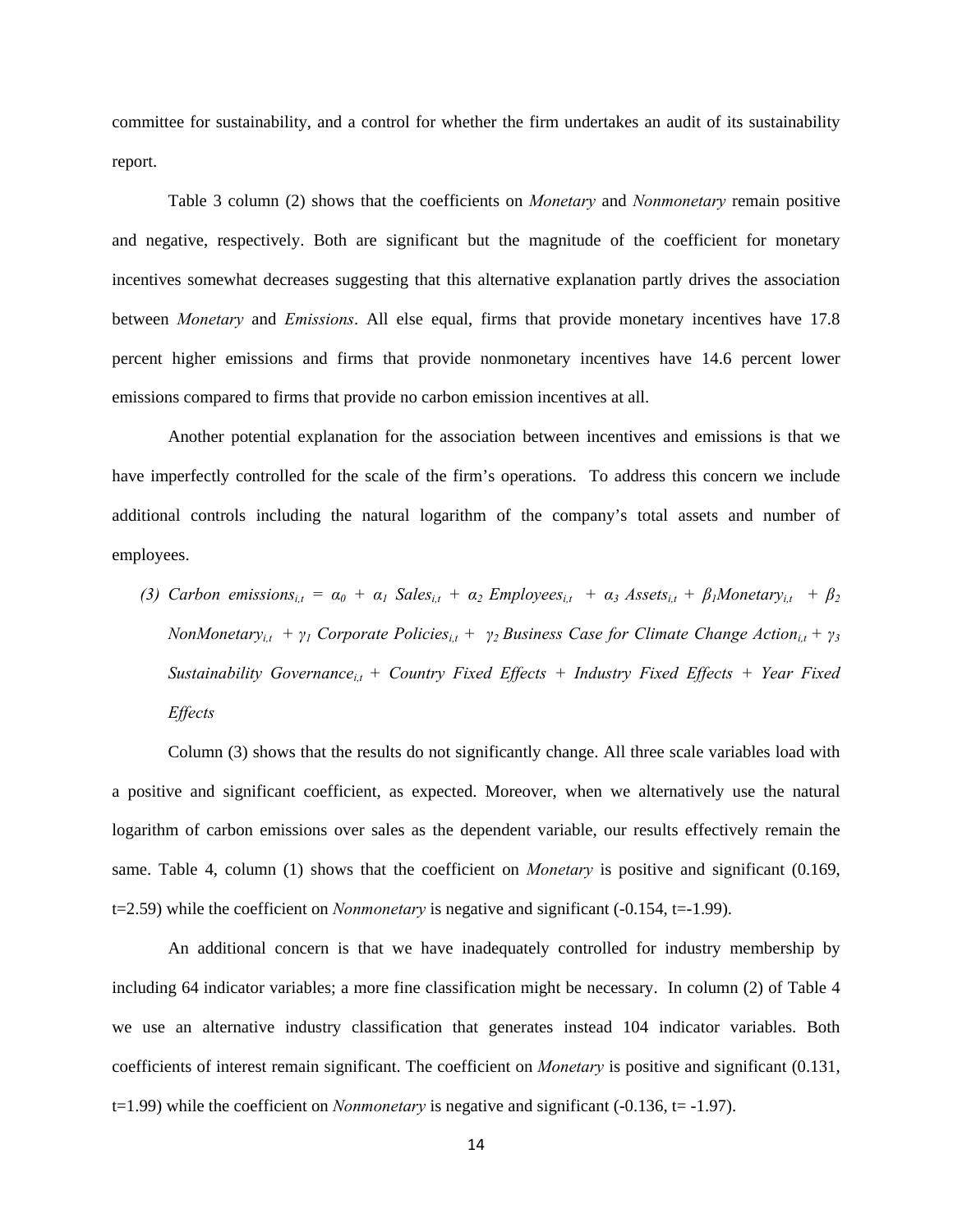A similar concern is that fixed effects are inadequately controlling for systematic shifts at the country or/and industry level in emission activity. To control for this effect, we introduce 130 timevarying country and 281 time-varying industry effects. A disadvantage of this approach is that introducing such a large number of indicator variables reduces the power of the statistical test. Column (3) shows that the coefficient on *Monetary* remains positive and significant. The coefficient on *Nonmonetary* remains negative*,* though it becomes insignificant.

#### *Firm Fixed Effects Model and Matching Analysis*

In Table 5 we introduce firm fixed effects in the specification to isolate any time-invariant firm-specific effects that might be creating a spurious correlation between the independent variables of interest and the dependent variable.

*(4) Carbon emissions*<sub>*i,t*</sub> =  $\alpha_0 + \alpha_1$  *Sales*<sub>*i,t*</sub> +  $\beta_1$ *Monetary*<sub>*i,t*</sub> +  $\beta_2$  *NonMonetary*<sub>*i,t*</sub> +  $\gamma_1$  *Corporate Policies*<sub>i,t</sub> + *γ*<sub>2</sub> Business Case for Climate Change Action<sub>i,t</sub> + *γ*<sub>3</sub> Sustainability Governance<sub>i,t</sub> + *Firm Fixed Effects + Country-year Fixed Effects + Industry-year Fixed Effects* 

The disadvantage of this approach is that the statistical power is significantly impaired because we do not have data for a long time-series available for each firm. We estimate this model using only 906 observations for 275 firms that individually have at least three observations. In column (1) of Table 5 the dependent variable is the natural logarithm of emissions while in column (2) it is the natural logarithm of emissions over sales. The results from these models are similar to the results of Tables 3 and 4 but, as expected, they are statistically weaker. Column (1) suggests that firms that provide monetary incentives have 7.1 percent higher emissions and firms that provide nonmonetary incentives have 9.9 percent lower emissions compared to firms that provide no incentives. Column (2) suggests that firms that provide monetary incentives have 11.3 percent higher emissions and firms that provide nonmonetary incentives have 12.8 percent lower emissions compared to firms that provide no incentives. These findings increase our confidence towards arguing that it is incentives that lead to the change in emissions rather than other factors.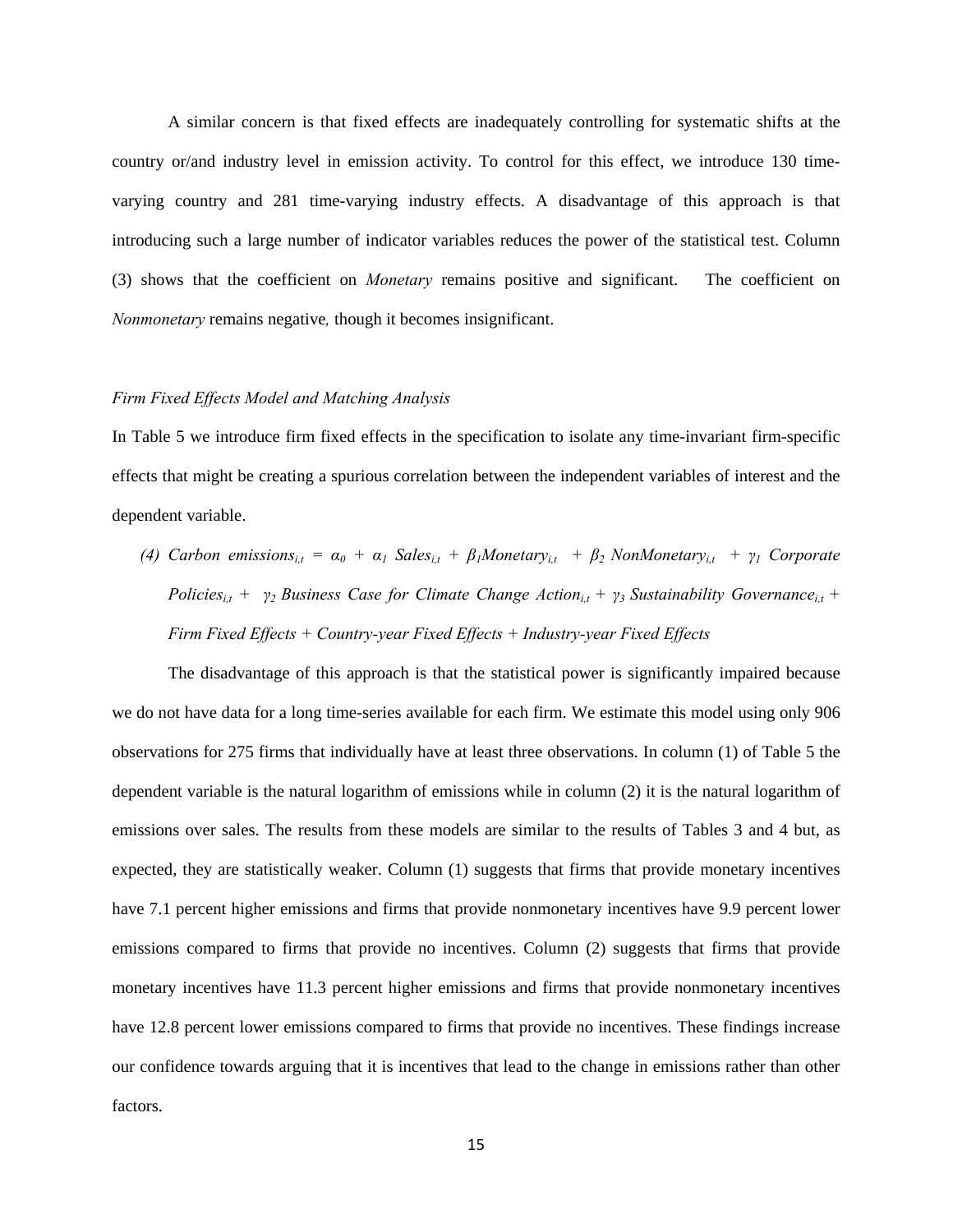Table 6 reinforces the findings of Table 5 by showing the results of an analysis on a matched sample of firms. There are 103 units (firm-years) that switched from no incentive to monetary incentives only from year *t-1* to year *t*. We label this group as the "treatment group." There are also 401 units providing no incentives from year *t-1* to year *t*, which we label as the "control group."4 We first take all the units in the treatment group, and match each unit with two units in the control group that have: 1) exactly the same industry membership; 2) the closest value in carbon emissions scaled by sales in year *t-* $1^5$ . Then we measure emissions over sales in years *t* and  $t+1$  to examine whether the treatment group that starts providing monetary incentives experiences an increase in emissions relative to the control group. Panel A of Table 6 shows the difference between treatment and control group for 185 pairs in years *t-1* and *t*. The matching procedure appears to be working effectively since there is no statistical difference in emissions between the treatment and control group in year *t-1*. In contrast, emissions are actually higher for the treatment group in year *t*. The differences-in-differences estimate is 0.122 and significant at the 5 percent level. The results remain statistically significant when we consider emissions at year *t+1* (Panel B).

#### *Interaction Effects between Incentive Types and the Perceived Task Nature*

As discussed in section 3, reduction of carbon emissions may also be conceptualized as pro-social behavior. Our findings are consistent with this idea by suggesting that monetary incentives might not only be ineffective but also detrimental in terms of task performance. In other words, monetary incentives may well crowd out intrinsic and reputational motivation for reducing carbon emissions. To provide more direct evidence of this mechanism, we generate interaction terms between the type of incentives provided

 $4$  Among the 103 (401) units in the treatment (treatment) group, 2 (6) units miss emission variables for year t-1; 4 (11) units miss emission variables for year t; and 63 (204) units miss emission variables for year t+1.

 $\frac{5}{5}$  The reason that we choose from the control group two matching units for a treatment unit is because it offers the benefit of not relying on too little information without incorporating observations that are not sufficiently similar. And the fact that we have more control units than treatment units can afford us the opportunity of providing more than 1 matching unit. Some of the treatment units only find one control unit that meets the above criteria (hence we adjust the weight of such units to make every treatment unit carry the same weight).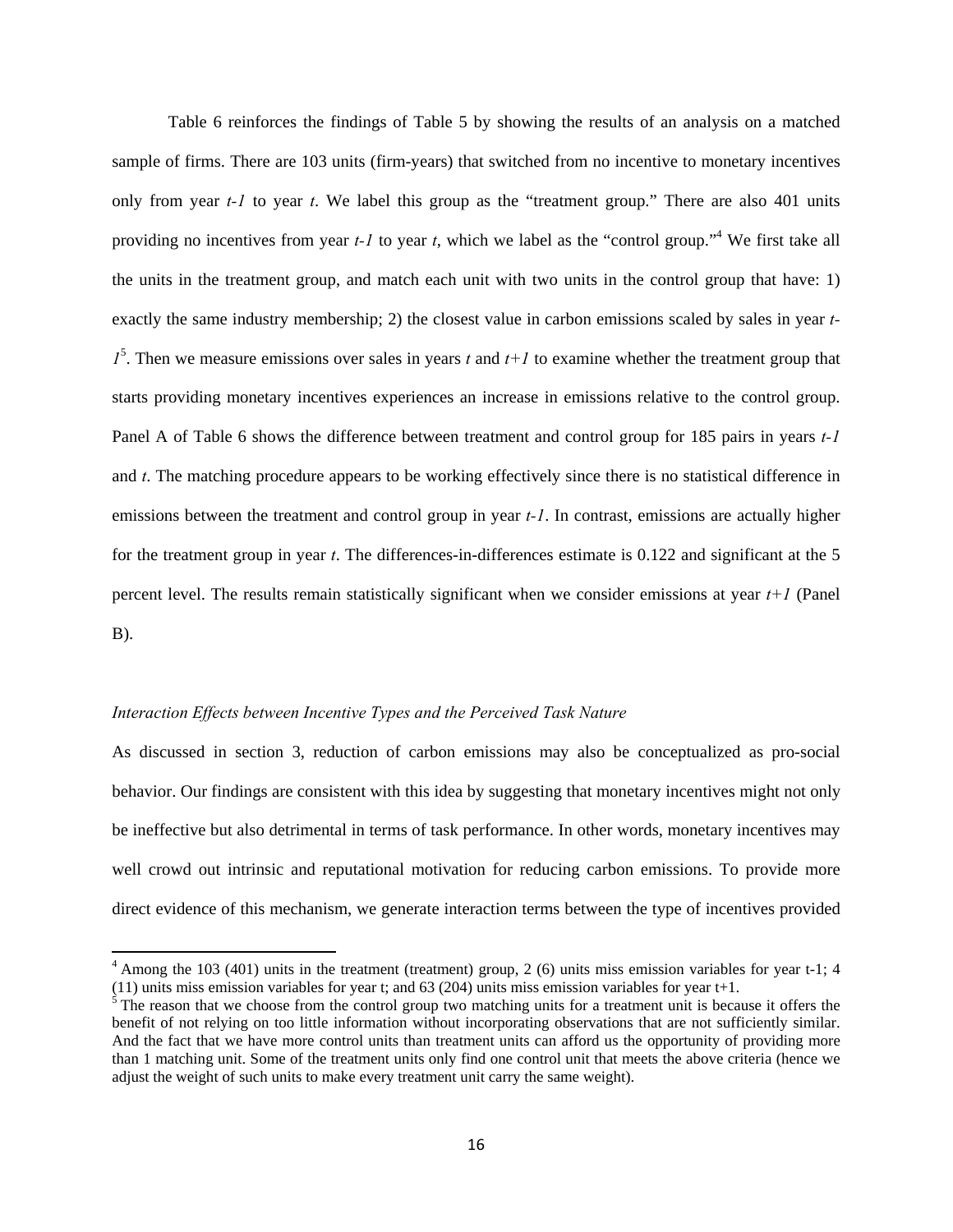and the type of formal position that the incentivized employee occupies. In this respect, we argue that for employees whose job description specifically and directly includes environmental responsibilities, it would be less likely that monetary incentives will crowd out pro-social behavior (in contrast to senior executives, board members, geographic subsidiaries, or business unit managers). Exactly because of the nature of the position and the formally assigned responsibility, tasks or actions related to the environment, and environmental performance more broadly, would be considered as part of the typical contractual arrangement between the firm and the employee and, therefore, they would be perceived as legitimate for economically-instrumental reasons and not as based on pro-social behavior. In other words, the effect of monetary incentives on carbon emissions is likely to be mitigated when these incentives are provided to employees with assigned responsibility for environmental performance. The model used for this test is:

*(5) Carbon emissions*<sub>*i,t*</sub> =  $\alpha_0 + \alpha_1$  *Sales*<sub>*i,t*</sub> +  $\beta_1$ *Monetary*<sub>*i,t*</sub> +  $\beta_2$ *Nonmonetary*<sub>*i,t*</sub> +  $\beta_3$ *Environmental Position<sub>i,t</sub>* +  $\beta$ <sup>*4</sup> Monetary<sub>i,t</sub>* \* *Environmental Position<sub>i,t</sub>* +  $\beta$ <sup>*5*</sup> *Nonmonetary<sub>i,t</sub>* \* *Environmental*</sup> *Position<sub>i,t</sub>* +  $\gamma$ <sup>*1</sup> Corporate Policies<sub>i,t</sub>* +  $\gamma$ <sup>2</sup> *Business Case for Climate Change Action*<sub>*i,t*</sub> +  $\gamma$ <sup>3</sup></sup> *Sustainability Governance*<sub>it</sub> + Country Fixed Effects + Industry Fixed Effects + Year Fixed *Effects* 

"*Environmental Position*" is an indicator variable that equals to one if the firm provides incentives to employees in positions directly responsible for environmental performance. In our sample, 27 percent of the total observations (i.e. across incentive types) and 55 percent of those providing monetary incentives offer these incentives to employees in roles and positions related to environmental performance. The results in Table 7 support our prediction. The coefficient on the interaction term between *Monetary* incentives and *Environmental Position* (an indicator variable that takes the value of one if the incentives are provided to employees with climate change relevant roles) is negative and significant when the dependent variable is the natural logarithm of carbon emissions  $(-0.393, t=-2.78)$  or the natural logarithm of carbon emissions over sales  $(-0.385, t=-2.74)$ .

#### *Two-stage Multinomial Logistic Model*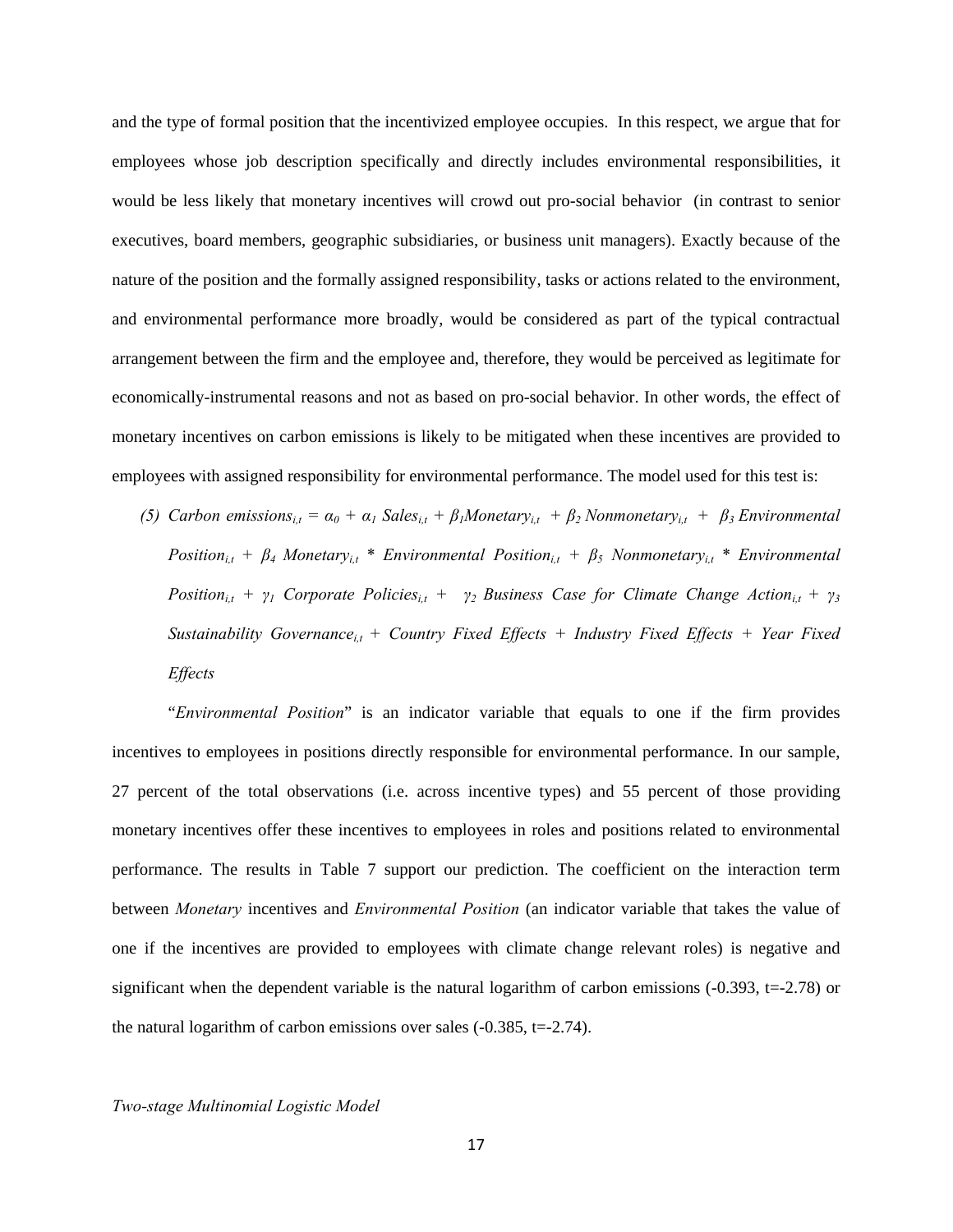Up to this point, we have discussed and empirically documented a statistically significant relationship between both monetary (negative association) and nonmonetary (positive association) incentives and reducing carbon emissions. Yet there is clearly an underlying selection issue that we still need to address: not all firms choose to provide employee incentives that are linked to environmental performance, and some may even provide both monetary and nonmonetary incentives to achieve their environmental goals (i.e., the adoption of an incentive scheme is not random as an experimental research design would dictate). In other words, we need to explicitly account for a first stage in which a focal firm decides whether or not to adopt some type of incentive scheme since doing so will allow us to address any potential selection bias in our findings. The existing literature on the issue of antecedents to pro-social behavior (e.g. Bansal & Roth, 2000; Aguilera et al. 2007; Sharma & Starik, 2002) argues that firms are driven towards engaging in socially responsible activities, such as the reduction of carbon emissions, by: a) potentially profitable economic opportunities, b) legitimacy seeking activities, typically resulting from institutional pressures and c) ethical, moral and/or normative concerns. Potentially profitable economic opportunities equates to economic instrumentality. Legitimacy-seeking activities equates to the reputational benefits of pro-social behaviour. Ethical, moral, and/or normative concerns equates to the intrinsic motivation aspect of pro-social behaviour. Accordingly, such motives may be classified in three distinct categories: economic (or instrumental) motives, reputational (or institutional) motives and ethical (or moral) motives (Aguilera et al. 2007; Bansal & Roth, 2000; Bronn & Vidaver-Cohen, 2009; Massa, 2012).

We argue that the adoption or not of an incentive scheme that aims to reduce carbon emissions will also be driven by these categories of motivation, economic, reputational, and ethical and therefore we propose a first stage multinomial logistic specification, modeling four distinct choices: a) no adoption, b) adoption of nonmonetary incentives only, c) adoption of monetary incentives only and d) adoption of both monetary and nonmonetary incentives.

First stage model: *Probability (Incentive type<sub>i,t</sub>)* =  $\alpha_0 + \alpha_1$  *Economic Motives<sub>it</sub> +*  $\alpha_2$  *Reputational Motive<sub>it</sub> + α3 Ethical Motivesit*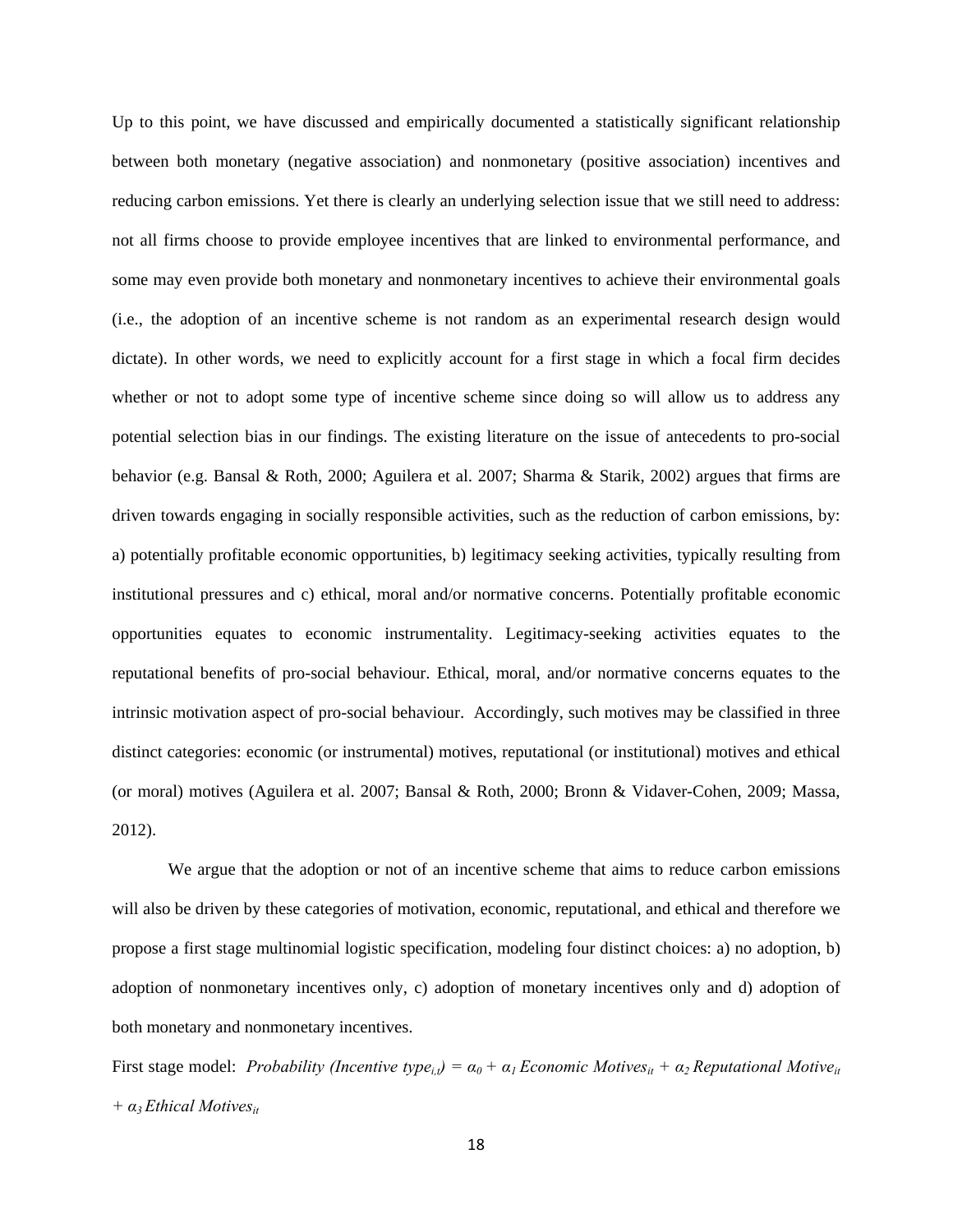"*Incentive Type*" is a firm's actual choice from the aforementioned four choices. "*Economic (reputational or ethical) Motives*" represent variables that proxy for a firm's tendency to adopt incentive plans to reduce carbon emissions due to economic (reputational or ethical) motives. For all categories, we include several controls in order to capture as comprehensively as possible the three categories of motives discussed above. In particular, firms that are larger (*Sales)* may be more likely to adopt an incentive scheme since due to their scale of operations they are better positioned to realize efficiency gains or cost reductions linked to reducing carbon emissions (i.e., more likely to be motivated by economic opportunities). The size of a firm is also likely to affect its reputational concerns due to its visibility in a business environment. In addition, firms that specifically explore *Commercial Opportunities/Risks* associated with sustainability as indicated by their public disclosures would be more likely to adopt an incentive scheme since they are structurally better positioned to understand and explore economic opportunities linked to carbon emissions. We also include "*Bonus Plan*" as a control variable for economic motives to adopt a certain incentive plan since whether a firm already has a performance-based bonus plan reflects a firm's belief in the effectiveness of monetary incentives as well as the difficulty of implementing an incentive plan.

Moreover, we proxy for a firm's reputational motives or institutional pressures for legitimacy that a firm may be facing (e.g., mimetic pressures) by calculating the percentage of other firms in any given country-year pair that have adopted monetary or nonmonetary incentives (*% monetary incentives for the country-year* and *% nonmonetary incentives for the country-year*).

We control for firms' ethical motives which will be perceived as pro-social by its employees in several ways. First, we argue that if a focal firm has been an early (pre-2002) signatory of the UN Global Compact (*Join UN Global Compact by 2002*) it did so based on ethical or reputational (rather than economic) motives and therefore we include an indicator variable as a predictor for incentive scheme adoption. Second, we argue that firms that have adopted a range of corporate policies that characterize a strong underlying sustainability culture (Eccles et. al, 2011) will also be more likely to adopt an incentive scheme linked to carbon emissions. Therefore, we control for a corporate policy to *Reduce carbon*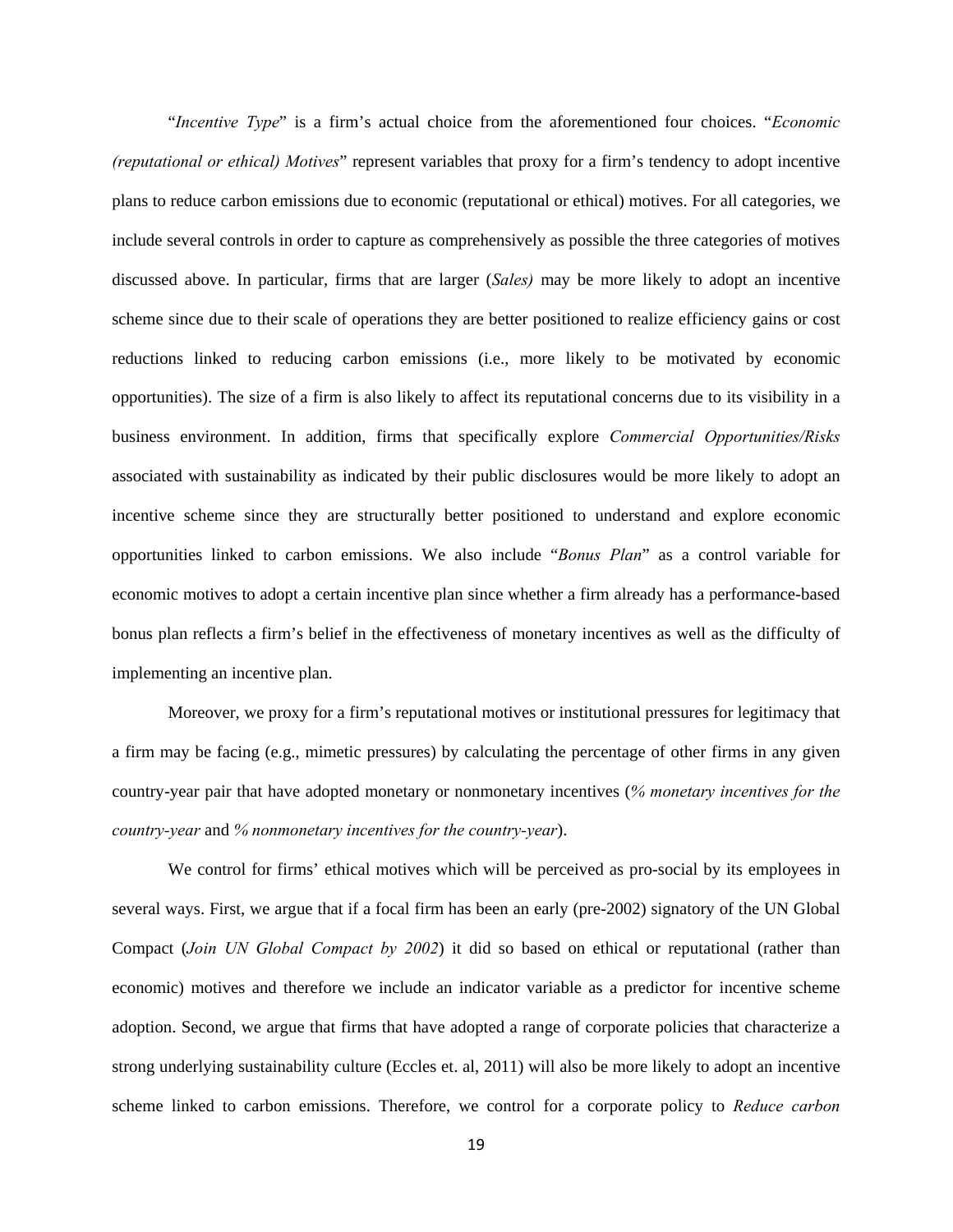*emissions*, to *Reduce transportation emissions*, and to *Reduce supply chain emissions.* Finally, firms that have a *Sustainability Committee* or perform a *Sustainability Audit* and are therefore relatively more transparent and credible with regards to their sustainability initiatives, and thus exhibit a stronger commitment towards this goal, will also be more likely to adopt incentive schemes linked to carbon emissions.

Panel A of Table 8 presents the results of the first stage multinomial logistic specification. In the first stage selection model, the probability of adopting a monetary (nonmonetary) incentive scheme is positively and significantly associated with the percentage of other firms in any given country-year pair that have adopted monetary (nonmonetary) incentives. The size of a firm, the existence of a sustainability committee, a bonus plan, and a corporate policy of reducing carbon emissions, as well as whether the firm is an early adopter of UN Global Compact, are all positively and significantly associated with the adoption of a monetary incentive scheme. That is to say, a larger firm that has established sustainability governance structure, carbon emissions reduction policy, and an existing bonus plan and that has joined UN Global Compact early is most likely to adopt a monetary incentive scheme. The adoption of both monetary and non-monetary incentive schemes is also positively and significantly related to the size of a firm and the existence of a bonus plan. In addition, a firm that has assessed the commercial opportunities and risks associated with carbon emissions is also more likely to adopt both incentive schemes.

Panel B of Table 8 presents the second stage results from an OLS regression where we control for the estimated (from the first stage) probability of adopting a specific type of incentive, in addition to country, industry and year fixed effects. Second stage model:

*Carbon emissions*<sub>i,t</sub> =  $\alpha_0$  +  $\alpha_1$  Sales<sub>i,t</sub> +  $\beta_1$ Monetary<sub>i,t</sub> +  $\beta_2$  Nonmonetary<sub>i,t</sub> +  $\beta_3$  Both Monetary and *Nonmonetary*<sub>*i* $t$ </sub> +  $\beta$ <sup>*4*</sup> Predicted Probability of Adopting a Certain Incentive Type (from first stage) +  $\gamma$ <sup>1</sup> *Corporate Policies<sub>i,t</sub> +*  $γ$ *<sub>2</sub> Business Case for Climate Change Action<sub>i,t</sub> +*  $γ$ *<sub>3</sub> Sustainability Governance<sub>i,t</sub> + γ4 Other Control Variables Used in the First Stage + Country Fixed Effects + Industry Fixed Effects + Year Fixed Effects*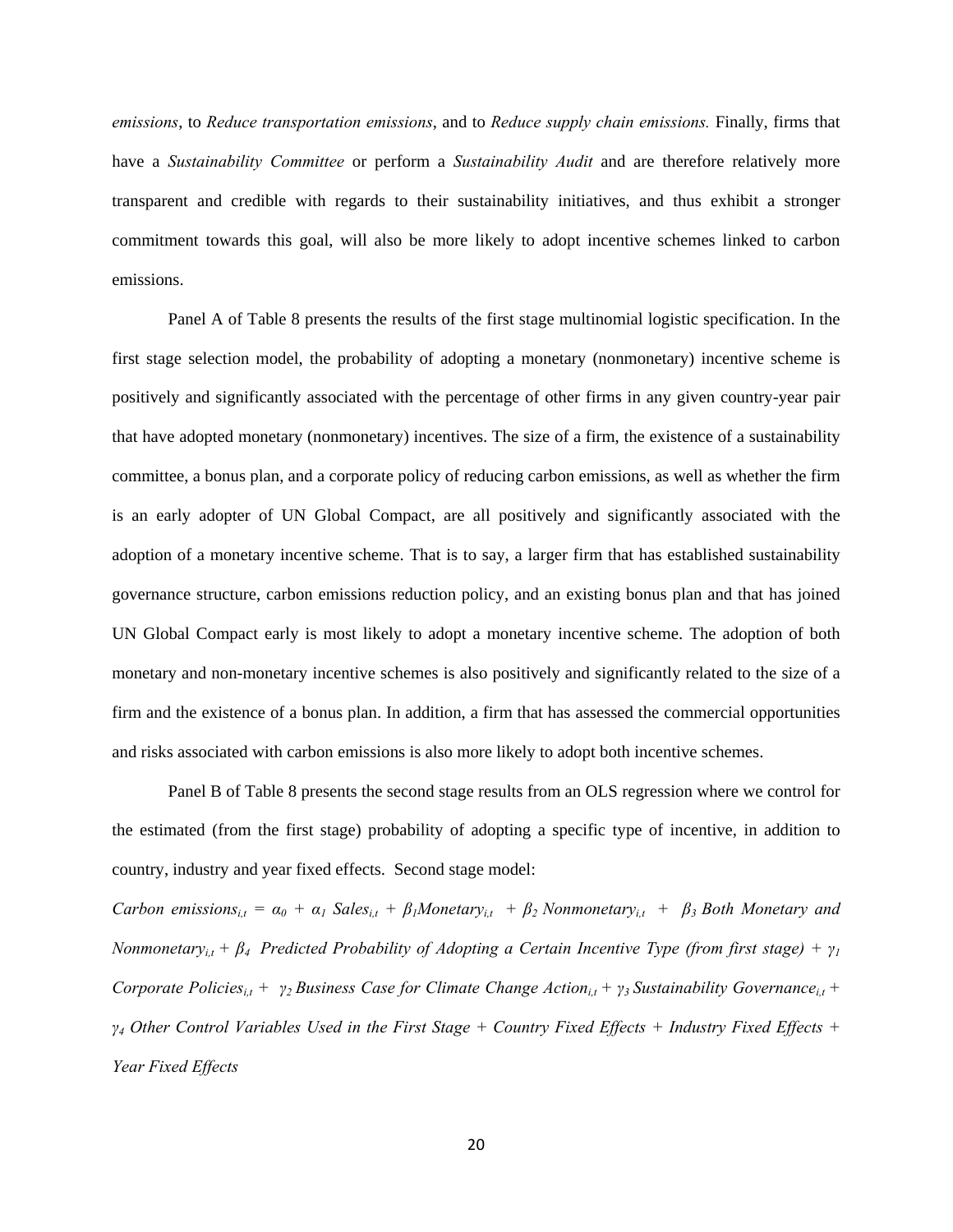In the second stage analysis, consistent with our previous results, we find that the exclusive adoption of monetary incentives significantly increases carbon emissions, whereas we find directionally consistent but insignificant results for nonmonetary incentives. Moreover, we find no effect on carbon emissions by the concurrent adoption of both monetary and nonmonetary incentives, suggesting a potential "cancel-out" of opposite effects from monetary and nonmonetary incentives. The coefficients on the control variables are similar to those in baseline regressions. Notice that the predicted probability of providing monetary incentives (calculated from the first stage) is positively and significantly associated with carbon emissions, indicating that there indeed exists a selection bias at least in the group that adopts monetary incentives (i.e. those who have a higher probability of adopting monetary incentives also have higher carbon emissions). Therefore, our additional tests to address those selection issues (through matching and two-stage selection model) are worthwhile.

Future research may seek to gain a deeper understanding of why this is the case by employing more fine grained data describing, for example, the relative share of monetary vs. nonmonetary incentives within an organization and also by exploring how different incentive schemes may be more or less effective if provided to different positions within an organizational hierarchy.

#### **5. Conclusion**

While past research has demonstrated that reducing carbon emissions and exhibiting good environmental performance is important for corporations, to the best of our knowledge no study has investigated the mechanisms of how these environmental goals may be achieved at a micro level within organizations. In this paper, we characterize and assess the effectiveness of different types of incentive schemes that corporations have adopted to incentivize behavior by their employees towards reducing carbon emissions. Our results show that contrary to the belief in the "seriousness" and effectiveness of monetary incentives on reducing carbon emissions, the adoption of monetary incentives is associated with higher carbon emissions. In contrast, the use of nonmonetary incentives is associated with lower carbon emissions. These results hold in cross-sectional analyses where we control for the size of the corporation, adoption of corporate policies to reduce emissions, the presence of commercial risks and opportunities due to climate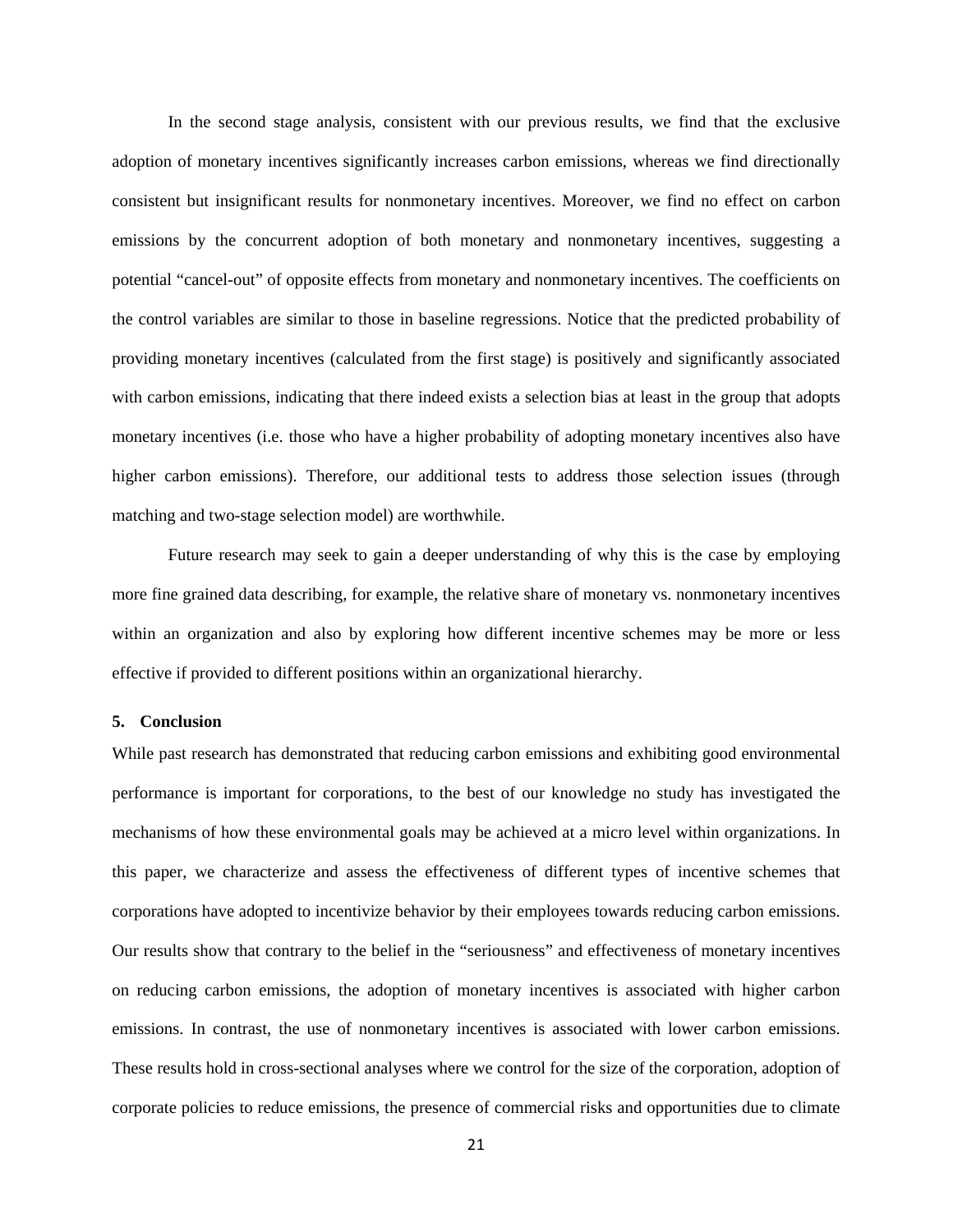change, and the quality of the organization's sustainability governance. Moreover, we find the same result when we introduce firm fixed effects and we use in the identification only within-firm variation or when we use a matched sample and we track carbon emissions over time. Importantly, we also find support for our results –directionally consistent but not significant for nonmonetary incentives – when we control for potential selection bias by explicitly accounting for the factors that may drive the decision of an organization of whether or not to adopt any incentive system at all aimed at reducing carbon emissions.

These results suggest that under some conditions (i.e., when employees perceive their action as pro-social behavior) the adoption of nonmonetary incentives might be more effective in reducing carbon emissions compared to monetary incentives. However, as in any non-laboratory analysis where the treatment effect is non-randomly applied, it is difficult to identify the causal effect. While it is conceivable that an unobservable factor exists that is positively correlated with monetary incentives, negatively correlated with nonmonetary incentives, and positively correlated with carbon emissions, we have not been able to identify such a factor. An alternative explanation is that reverse causality, at least with respect to monetary incentives, is generating our findings. In other words, firms that provide monetary incentives have higher carbon emissions. The analysis where we introduce firm fixed-effects partially addresses this concern and suggests that within the same firm, after the introduction of monetary incentives, carbon emissions increase relative to firms that do not provide monetary incentives. Moreover, the two-stage multinomial logistic model that we present yields results consistent with our initial analyses, at least with regard to monetary incentives, and suggests that any potential selection bias may not be as severe. A slightly different alternative explanation that introduces more complexity is that firms that have higher carbon emissions and that *expect* their carbon emissions to increase in the future years provide monetary incentives.

We recognize a number of other caveats related to our work. Our sample is comprised of large predominantly multinational organizations. It is possible that the effects documented here do not obtain for small firms that are competing only locally. Moreover, we have been able to examine only four years of data. It could well be that analyzing data over a longer time horizon may produce somewhat different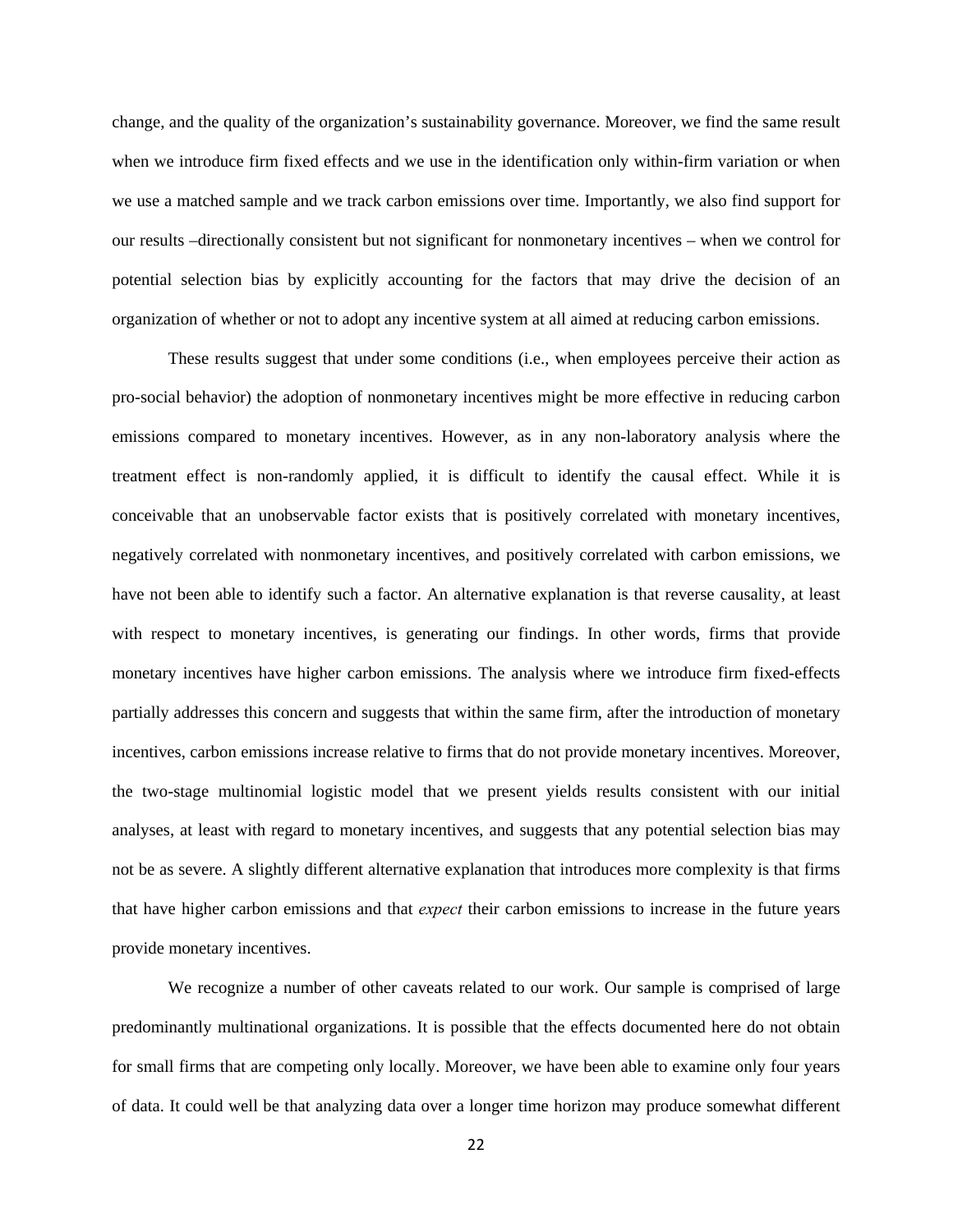results if there is a time lag between the introduction of incentive systems and their eventual effect. We believe that all of these issues are fruitful areas for future research.

Still, this study raises an important practical question. The practical question is what is the best way for a firm to explain the voluntary adoption of a carbon reduction program and its related incentives? The economically instrumental argument is most palatable to investors and begs for a matching incentive scheme in order to be perceived as "real" rather than "greenwashing." Ironically, though, the associated monetary incentives may actually be counterproductive except for these few employees whose jobs are directly focused on energy efficiency and the reduction of carbon emissions. The firm's explanation of its motives as normative in support of pro-social behavior, reinforced by nonmonetary incentive schemes for all other employees, may be more effective in reducing carbon emissions.

#### **References**

Aguilera, R.V., Rupp, D.E., Williams, C.A., & Ganapathi, J. 2007. Putting the S back in corporate social responsibility: A multilevel theory of social change in organizations. *Academy of Management Review, 32*: 836–863.

Banker R. and S. Datar 1989. Sensitivity, Precision, and Linear Aggregation of Signals for Performance Evaluation. Journal of Accounting Research, 27 (1): 21-39.

Bansal, P. & Roth, K. 2000. Why Companies Go Green: A Model of Ecological Responsiveness, *Academy of Management Journal 43:* 717–736.

Bénabou, R. and J. Tirole. 2006. Incentives and Prosocial Behavior. *The American Economic Review* 96 (5): 1652-1678.

Bonner, S. E., R. Hastie, G. B. Sprinkle, and S. M. Young 2000. A review of the effects of financial incentives on performance by laboratory tasks: Implications for management accounting. *Journal of Management Accounting Research* 12(1): 19–64.

Cheng, B., Ioannou, I., and Serafeim, G. 2011. Corporate Social Responsibility and Access to Finance. Harvard Business School Working Paper.

Deci, E., Koestner, R. and R. Ryan 1999. A Meta-Analytic Review of Experiments Examining the Effects of Extrinsic Rewards on Intrinsic Motivation. Psychological Bulletin, 125 (6): 627-668.

Frey, B. and F. Oberholzer-Gee 1997. The Cost of Price Incentives: An Empirical Analysis of Motivation Crowding-out. *The American Economic Review*, 87 (4): 746-755.

Gibbons, R. 1998. Incentives in Organizations. NBER Working Paper Series.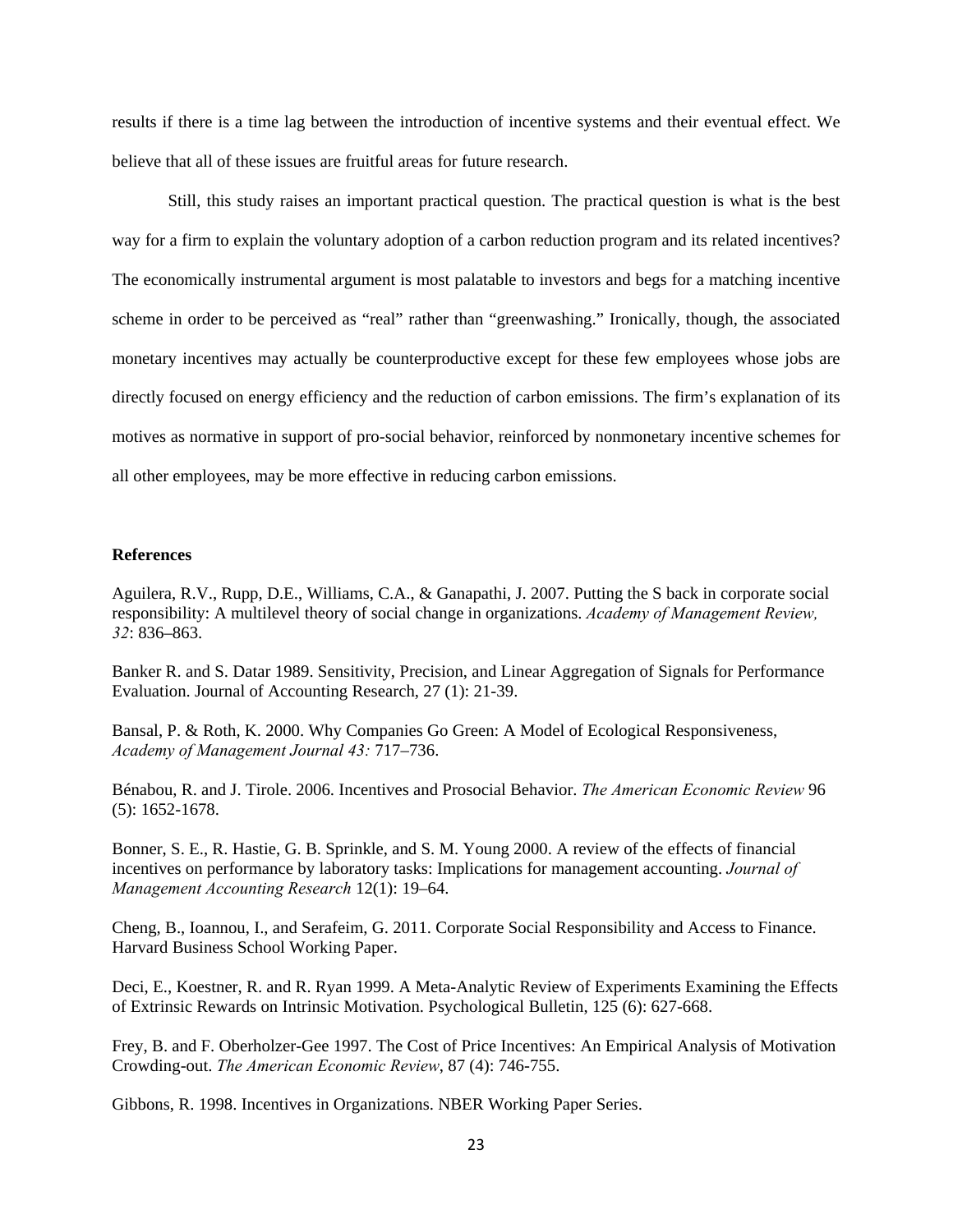Gneezy, U. and A. Rustichini 2000a. A Fine is a Price. *Journal of Legal Studies*, vol. XXIX.

Gneezy, U. and A. Rustichini 2000b. Pay Enough or Don't Pay At All. *The Quarterly Journal of Economics*, 115 (3): 791-810.

Holmstrom, B. 1979. Moral Hazard and Observability. *The Bell Journal of Economics*, 10 (1): 74-91

Holmstrom, B. and P. Milgrom 1991. Multitask Principal-Agent Analyses: Incentive Contracts, Asset Ownership, and Job Design. *Journal of Law, Economics and Organization*, 7: 24-52.

Kunreuther, H., Easterling D., Desvousges, W. and P. Slovic 1990. Public Attitudes Toward Siting a High Level Nuclear Waste Depository in Nevada. *Risk Analysis*, 10: 469-484.

Lazear, E.P. 1999. Personnel economics. Past lessons and future directions. *Journal of Labor Economics* 17(2): 199-236.

Massa, L. 2012. Achieving superior sustainability performance: Instrumentality, legitimacy, ethics and slack resources. *IESE Business School, Working Paper* 

Prendergast, C. 1999. The Provision of Incentives in Firms. *Journal of Economic Literature*, 37 (1): 7-63

Sharma S. & Starik M., 2002 *Research in corporate sustainability,* Northampton, Massachusetts: Edward Elgar Publishing.

Skinner, B. F. 1953. *Science and human behavior*. New York: Macmillan.

Stern, N. 2007. *Stern Review on the Economics of Climate Change*. Cambridge University Press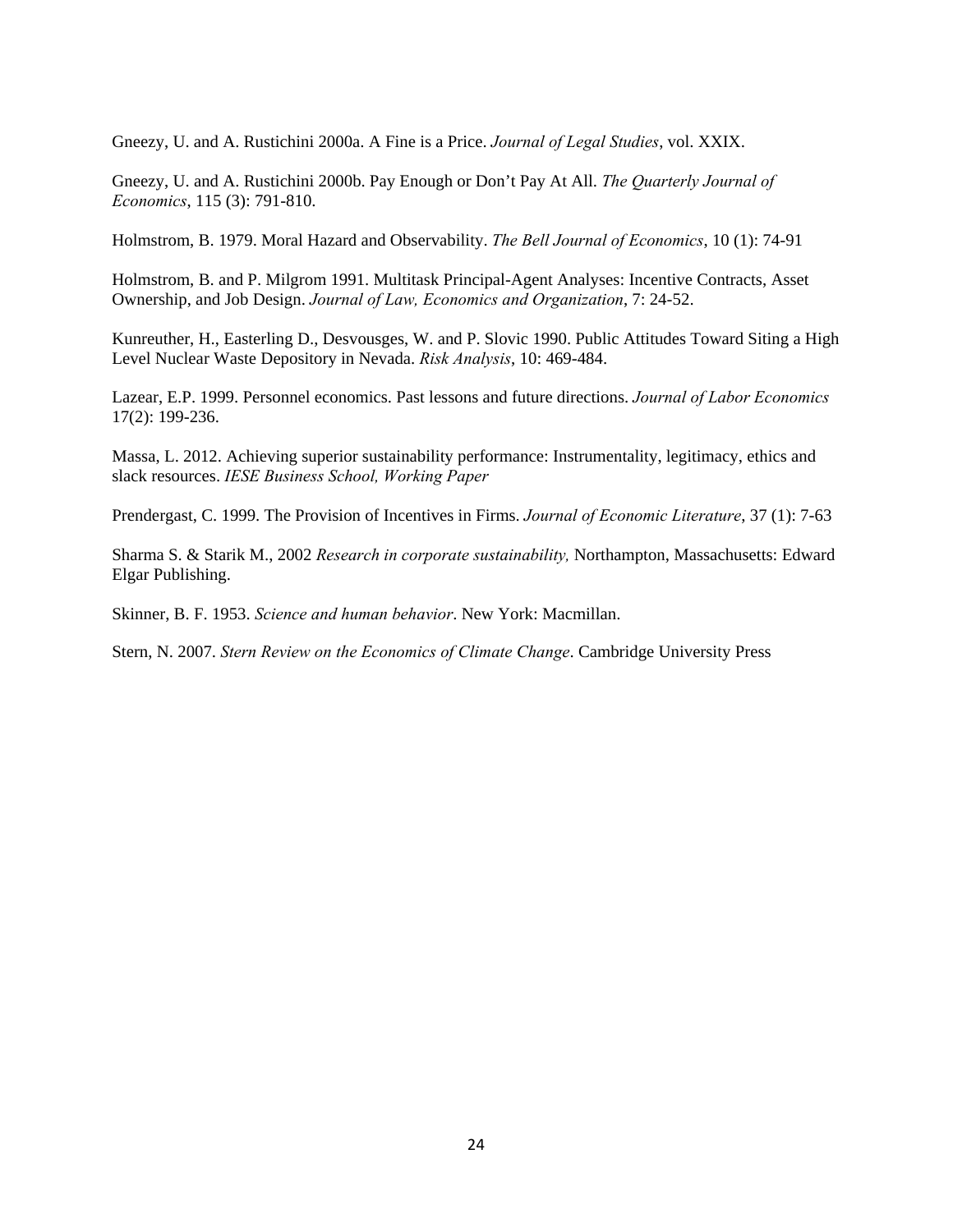Table 1: Descriptive Statistics and Variable Definitions

| <b>Variable</b>                                                                                                                              | <b>Variable Definition</b>                                                                                                                        | <b>Observations</b> | <b>Mean</b> | Std. Dev. |
|----------------------------------------------------------------------------------------------------------------------------------------------|---------------------------------------------------------------------------------------------------------------------------------------------------|---------------------|-------------|-----------|
| carbon emissions                                                                                                                             | Natural logarithm of carbon emissions<br>(scope 1 and 2 as measured in tons)                                                                      | 1,683               | 13.258      | 2.387     |
| carbon emissions scaled by<br>sales                                                                                                          | Natural logarithm of carbon emissions<br>(scope 1 and 2 as measured in tons) over sales                                                           | 1,683               | 4.196       | 2.040     |
| Monetary                                                                                                                                     | An indicator variable that equals to 1 if the firm provides<br>monetary incentives in that year                                                   | 1,683               | 0.421       | 0.494     |
| Nonmonetary                                                                                                                                  | An indicator variable that equals to 1 if the firm provides<br>non-monetary incentives in that year                                               | 1,683               | 0.185       | 0.388     |
| <b>Sales</b>                                                                                                                                 | Natural logarithm of sales<br>(measured in million USDs)                                                                                          |                     | 9.062       | 1.449     |
| Employees                                                                                                                                    | Natural logarithm of number of employees                                                                                                          |                     | 9.945       | 1.525     |
| Assets                                                                                                                                       | Natural logarithm of assets<br>(measured in million USDs)                                                                                         |                     | 9.692       | 1.661     |
| Reduce carbon emissions                                                                                                                      | An indicator variable that equals to 1 if the firm has a policy<br>to reduce carbon emissions                                                     | 1,683               | 0.596       | 0.491     |
| Sustainability committee                                                                                                                     | An indicator variable that equals to 1 if the firm has a<br>sustainability committee on the board                                                 | 1,683               | 0.704       | 0.457     |
| Commercial<br>opportunities/risks                                                                                                            | An indicator variable that equals to 1 if the firm has assessed<br>commercial opportunities/risks related to climate change                       | 1,683               | 0.647       | 0.478     |
| Reduce transportation<br>emissions                                                                                                           | An indicator variable that equals to 1 if the firm has a policy<br>to reduce carbon emissions related to transportation                           | 1,683               | 0.694       | 0.461     |
| Reduce supply chain emissions                                                                                                                | An indicator variable that equals to 1 if the firm has a policy<br>to reduce carbon emissions from its supply chain                               |                     | 0.720       | 0.449     |
| An indicator variable that equals to 1 if the firm has its<br>Sustainability audit<br>sustainability performance measures externally audited |                                                                                                                                                   | 1,683               | 0.473       | 0.499     |
| <b>Environmental positions</b>                                                                                                               | An indicator variable that equals to 1 if the firm provides<br>incentives to employees in positions responsible for<br>environmental performance. | 1,659               | 0.269       | 0.443     |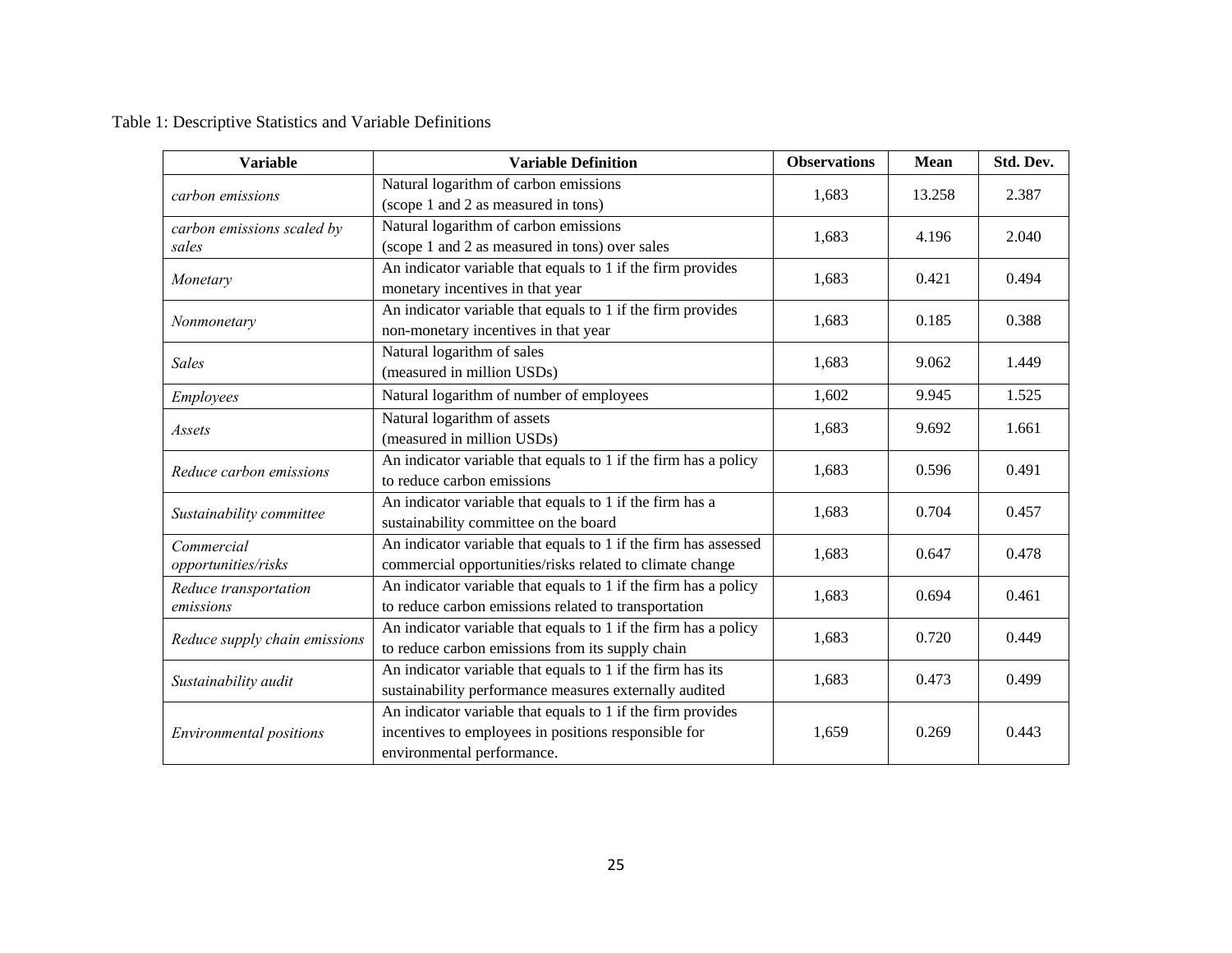#### Table 2: Correlation Matrix

|                                     | Ι        | $\rm{II}$ | III   | IV    | V     | <b>VI</b> | <b>VIII</b> | IX    | X     | XI    | XII   | XIII  | XIV   | XV    |
|-------------------------------------|----------|-----------|-------|-------|-------|-----------|-------------|-------|-------|-------|-------|-------|-------|-------|
| carbon emissions                    | 1.000    |           |       |       |       |           |             |       |       |       |       |       |       |       |
| carbon emissions scaled by<br>sales | 0.806    | 1.000     |       |       |       |           |             |       |       |       |       |       |       |       |
| Monetary                            | 0.187    | 0.102     | 1.000 |       |       |           |             |       |       |       |       |       |       |       |
| Nonmonetary                         | 0.038    | $-0.018$  | 0.287 | 1.000 |       |           |             |       |       |       |       |       |       |       |
| <b>Sales</b>                        | 0.529    | $-0.076$  | 0.168 | 0.089 | 1.000 |           |             |       |       |       |       |       |       |       |
| Employees                           | 0.432    | $-0.072$  | 0.150 | 0.084 | 0.831 | 1.000     |             |       |       |       |       |       |       |       |
| Assets                              | 0.323    | $-0.181$  | 0.149 | 0.067 | 0.803 | 0.568     | 1.000       |       |       |       |       |       |       |       |
| Reduce carbon emissions             | 0.374    | 0.291     | 0.175 | 0.108 | 0.213 | 0.158     | 0.079       | 1.000 |       |       |       |       |       |       |
| Sustainability committee            | 0.168    | 0.076     | 0.238 | 0.142 | 0.175 | 0.143     | 0.186       | 0.168 | 1.000 |       |       |       |       |       |
| Commercial opportunities/risks      | 0.152    | 0.067     | 0.117 | 0.007 | 0.159 | 0.125     | 0.185       | 0.110 | 0.149 | 1.000 |       |       |       |       |
| Reduce transportation<br>emissions  | $-0.059$ | $-0.180$  | 0.105 | 0.103 | 0.159 | 0.181     | 0.111       | 0.225 | 0.123 | 0.053 | 1.000 |       |       |       |
| Reduce supply chain emissions       | 0.053    | $-0.087$  | 0.196 | 0.107 | 0.213 | 0.217     | 0.174       | 0.278 | 0.234 | 0.153 | 0.305 | 1.000 |       |       |
| Sustainability audit                | 0.169    | 0.071     | 0.174 | 0.081 | 0.184 | 0.135     | 0.205       | 0.184 | 0.201 | 0.137 | 0.098 | 0.215 | 1.000 |       |
| Environmental positions             | 0.082    | $-0.011$  | 0.547 | 0.336 | 0.154 | 0.151     | 0.176       | 0.122 | 0.163 | 0.128 | 0.113 | 0.155 | 0.104 | 1.000 |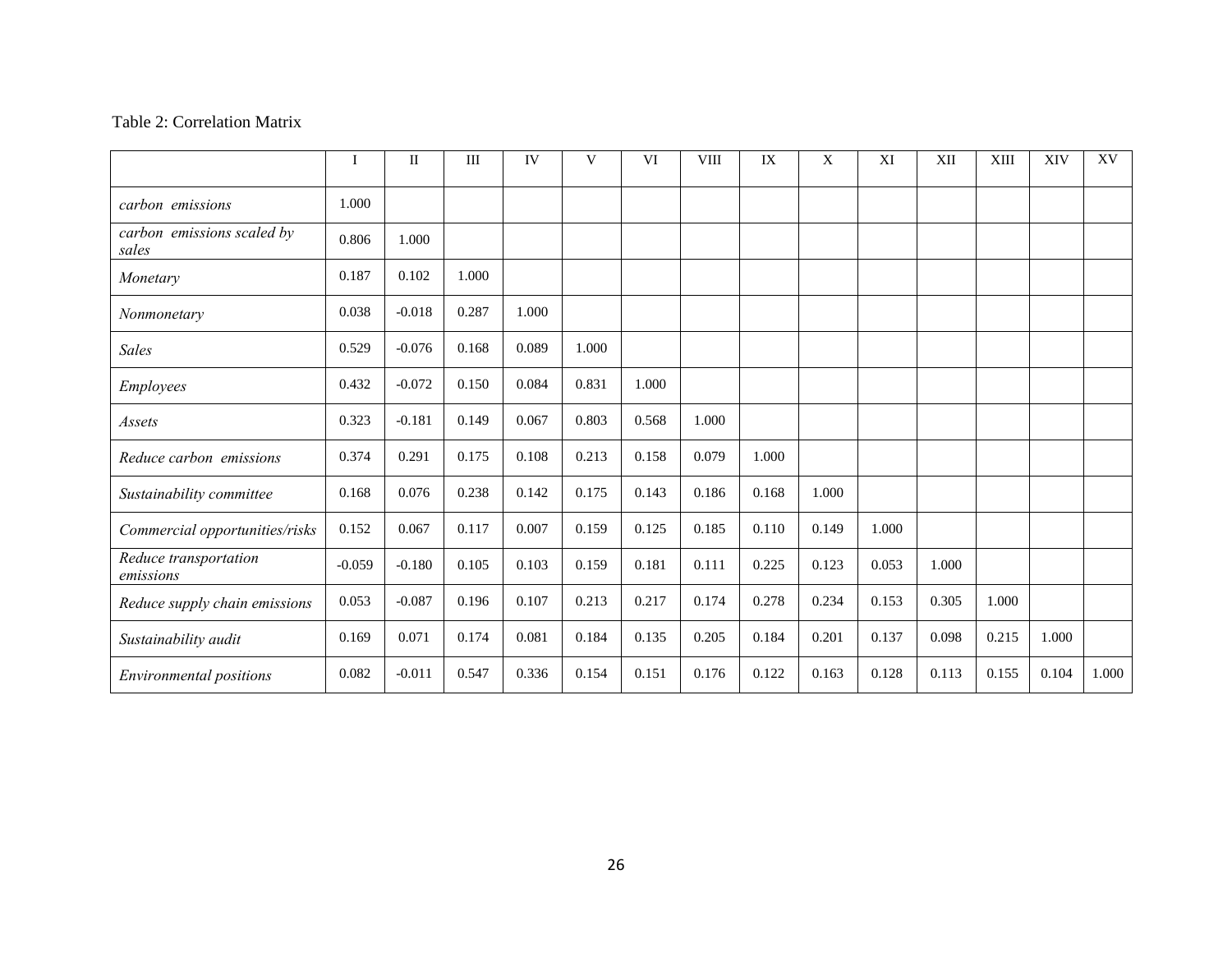#### Table 3: Incentives and Carbon Emissions

|                                                | <b>Carbon</b> emissions |                   |             |                      |             |                   |
|------------------------------------------------|-------------------------|-------------------|-------------|----------------------|-------------|-------------------|
|                                                | (1)                     |                   | (2)         |                      | (3)         |                   |
|                                                | Coefficient             | $t$ -stat.        | Coefficient | $t$ -stat.           | Coefficient | t-stat.           |
| <b>Incentives</b>                              |                         |                   |             |                      |             |                   |
| <b>Monetary</b>                                | 0.215                   | 3.08 <sup>a</sup> | 0.178       | $2.72^{\rm a}$       | 0.178       | 2.87 <sup>a</sup> |
| <b>Nonmonetary</b>                             | $-0.141$                | $-1.76^c$         | $-0.146$    | $-1.88^c$            | $-0.142$    | $-1.93^{\circ}$   |
|                                                |                         |                   |             |                      |             |                   |
| <b>Scale</b>                                   |                         |                   |             |                      |             |                   |
| <b>Sales</b>                                   | 1.004                   | $31.14^{a}$       | 0.964       | $26.23^a$            | 0.242       | $2.29^{b}$        |
| Employees                                      |                         |                   |             |                      | 0.467       | 4.63a             |
| Assets                                         |                         |                   |             |                      | 0.369       | 4.90 <sup>a</sup> |
|                                                |                         |                   |             |                      |             |                   |
| <b>Corporate Policies</b>                      |                         |                   |             |                      |             |                   |
| Reduce carbon emissions                        |                         |                   | 0.345       | $3.68^{a}$           | 0.291       | 3.01 <sup>a</sup> |
| Reduce transportation emissions                |                         |                   | $-0.171$    | $-1.87$ <sup>c</sup> | $-0.165$    | $-1.76^{\circ}$   |
| Reduce supply chain emissions                  |                         |                   | $-0.176$    | $-2.07^{\rm b}$      | $-0.190$    | $-2.35^{b}$       |
|                                                |                         |                   |             |                      |             |                   |
| <b>Business case for climate change action</b> |                         |                   |             |                      |             |                   |
| Commercial opportunities/risks                 |                         |                   | 0.076       | 1.11                 | 0.044       | 0.66              |
|                                                |                         |                   |             |                      |             |                   |
| <b>Sustainability Governance</b>               |                         |                   |             |                      |             |                   |
| Sustainability committee                       |                         |                   | 0.134       | 1.62                 | 0.081       | 1.08              |
| Sustainability audit                           |                         |                   | 0.267       | $3.48^{a}$           | 0.236       | 3.17 <sup>a</sup> |
| Intercept                                      | 5.839                   | 11.61             | 5.813       | 12.07                | 4.010       | 7.46              |
|                                                |                         |                   |             |                      |             |                   |
| Country fixed effects                          | Yes                     |                   | Yes         |                      | Yes         |                   |
| Industry fixed effects                         | Yes                     |                   | Yes         |                      | Yes         |                   |
| Year fixed effects                             | Yes                     |                   | Yes         |                      | Yes         |                   |
| Adj R-squared                                  | 83.3%                   |                   | 84.0%       |                      | 85.7%       |                   |
| ${\bf N}$                                      | 1,683                   |                   | 1,683       |                      | 1,602       |                   |

(1): OLS regression using Sales as a proxy for scale; (2): OLS regression controlling for corporate policies, business case for climate change action, and sustainability governance; (3) OLS regression using number of employees (Employees) and Assets as additional proxies for scale. All OLS regressions control for country fixed effects, industry fixed effects and year fixed effects. The dependent variable is the natural logarithm of carbon emissions.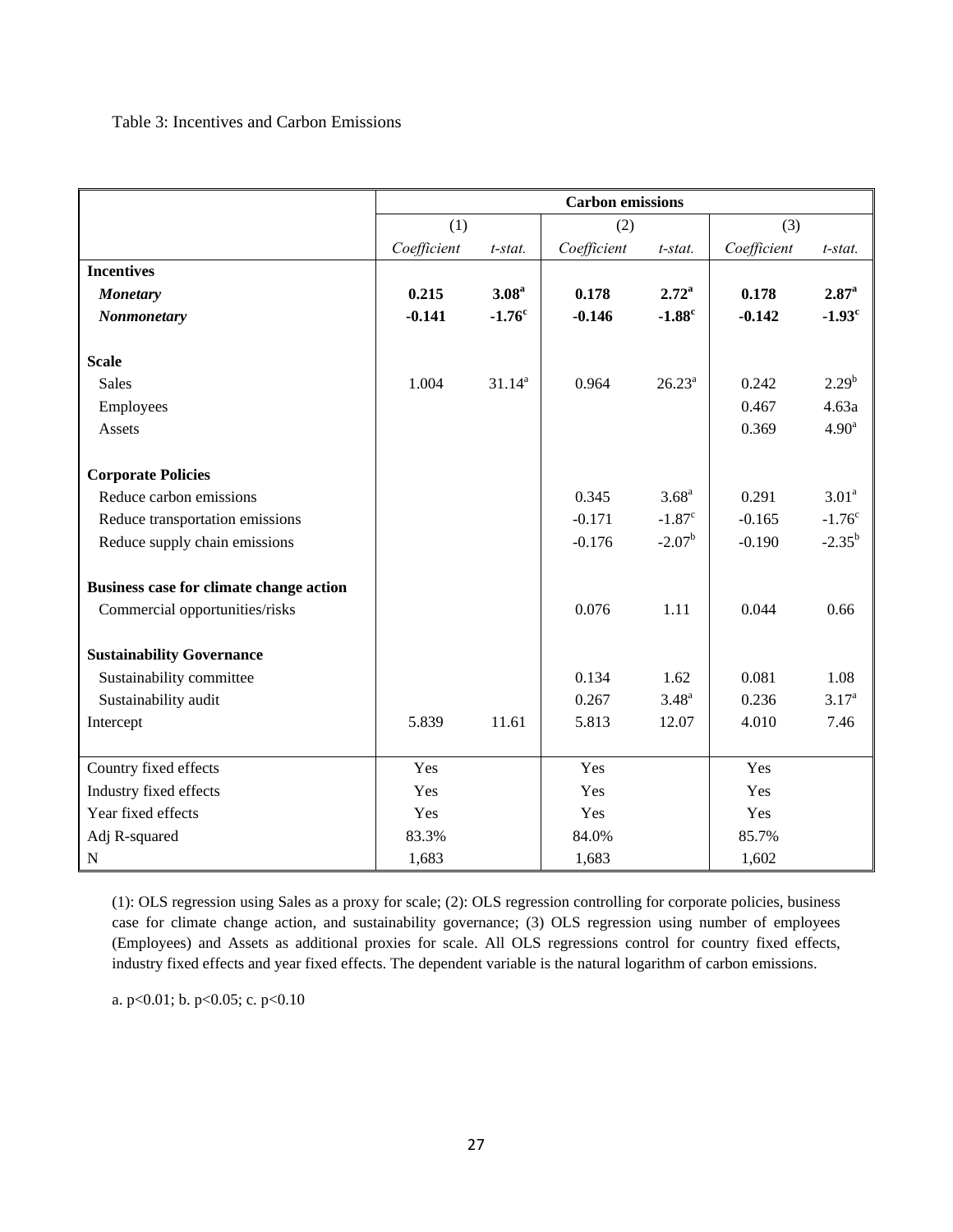Table 4: Incentives and Carbon Emissions – Robustness tests

|                                         | <b>Carbon emissions/sales</b> |                   | <b>Carbon</b> emissions |                      | <b>Carbon</b> emissions |                   |
|-----------------------------------------|-------------------------------|-------------------|-------------------------|----------------------|-------------------------|-------------------|
|                                         | (1)                           |                   | (2)                     |                      | (3)                     |                   |
|                                         | Coefficient                   | t-stat.           | Coefficient             | t-stat.              | Coefficient             | t-stat.           |
| <b>Incentives</b>                       |                               |                   |                         |                      |                         |                   |
| <b>Monetary</b>                         | 0.169                         | 2.59 <sup>a</sup> | 0.131                   | 1.99 <sup>b</sup>    | 0.185                   | 2.63 <sup>a</sup> |
| Nonmonetary                             | $-0.154$                      | $-1.99b$          | $-0.136$                | $-1.97b$             | $-0.107$                | $-1.21$           |
|                                         |                               |                   |                         |                      |                         |                   |
| <b>Scale</b>                            |                               |                   |                         |                      |                         |                   |
| <b>Sales</b>                            |                               |                   | 0.083                   | 0.81                 | 0.284                   | $2.56^{b}$        |
| Employees                               |                               |                   | 0.563                   | 7.07 <sup>a</sup>    | 0.442                   | 4.19 <sup>a</sup> |
| Assets                                  |                               |                   | 0.397                   | $4.74^{\rm a}$       | 0.345                   | $4.28^{a}$        |
|                                         |                               |                   |                         |                      |                         |                   |
| <b>Corporate Policies</b>               |                               |                   |                         |                      |                         |                   |
| Reduce carbon emissions                 | 0.338                         | 3.66 <sup>a</sup> | 0.197                   | $2.43^{b}$           | 0.338                   | $3.14^{a}$        |
| Reduce transportation emissions         | $-0.173$                      | $-1.88^{\circ}$   | $-0.148$                | $-1.67^{\circ}$      | $-0.173$                | $-1.65^{\circ}$   |
| Reduce supply chain emissions           | $-0.191$                      | $-2.36^{b}$       | $-0.158$                | $-1.87$ <sup>c</sup> | $-0.182$                | $-2.00b$          |
|                                         |                               |                   |                         |                      |                         |                   |
| Business case for climate change action |                               |                   |                         |                      |                         |                   |
| Commercial opportunities/risks          | 0.070                         | 1.03              | 0.040                   | 0.60                 | 0.062                   | 0.83              |
|                                         |                               |                   |                         |                      |                         |                   |
| <b>Sustainability Governance</b>        |                               |                   |                         |                      |                         |                   |
| Sustainability committee                | 0.122                         | 1.51              | 0.075                   | 0.97                 | 0.102                   | 1.21              |
| Sustainability audit                    | 0.253                         | $3.34^{a}$        | 0.264                   | $3.44^{\circ}$       | 0.233                   | $2.82^{a}$        |
| Intercept                               | 5.578                         | 12.88             | 4.083                   | 8.28                 | 3.811                   | 6.30              |
|                                         |                               |                   |                         |                      |                         |                   |
| Country fixed effects                   | Yes                           |                   | Yes                     |                      | N <sub>o</sub>          |                   |
| Industry fixed effects                  | Yes                           |                   | No                      |                      | N <sub>o</sub>          |                   |
| Year fixed effects                      | Yes                           |                   | Yes                     |                      | N <sub>o</sub>          |                   |
| Subsector fixed effects                 | N <sub>o</sub>                |                   | Yes                     |                      | N <sub>o</sub>          |                   |
| Country-year fixed effects              | No                            |                   | No                      |                      | Yes                     |                   |
| Industry-year fixed effects             | N <sub>o</sub>                |                   | No                      |                      | Yes                     |                   |
| Adj R-squared                           | 78.1%                         |                   | 86.3%                   |                      | 84.6%                   |                   |
| $\mathbf N$                             | 1,683                         |                   | 1,602                   |                      | 1,602                   |                   |

(1): OLS regression using the natural logarithm of carbon emissions scaled by sales as the dependent variable; (2) OLS regression using the natural logarithm of carbon emissions as the dependent variable and controlling for subsector fixed effects by using a finer classification of industry; (3) OLS regression using the natural logarithm of carbon emissions as the dependent variable and controlling for country-year fixed effects and industry-year fixed effects.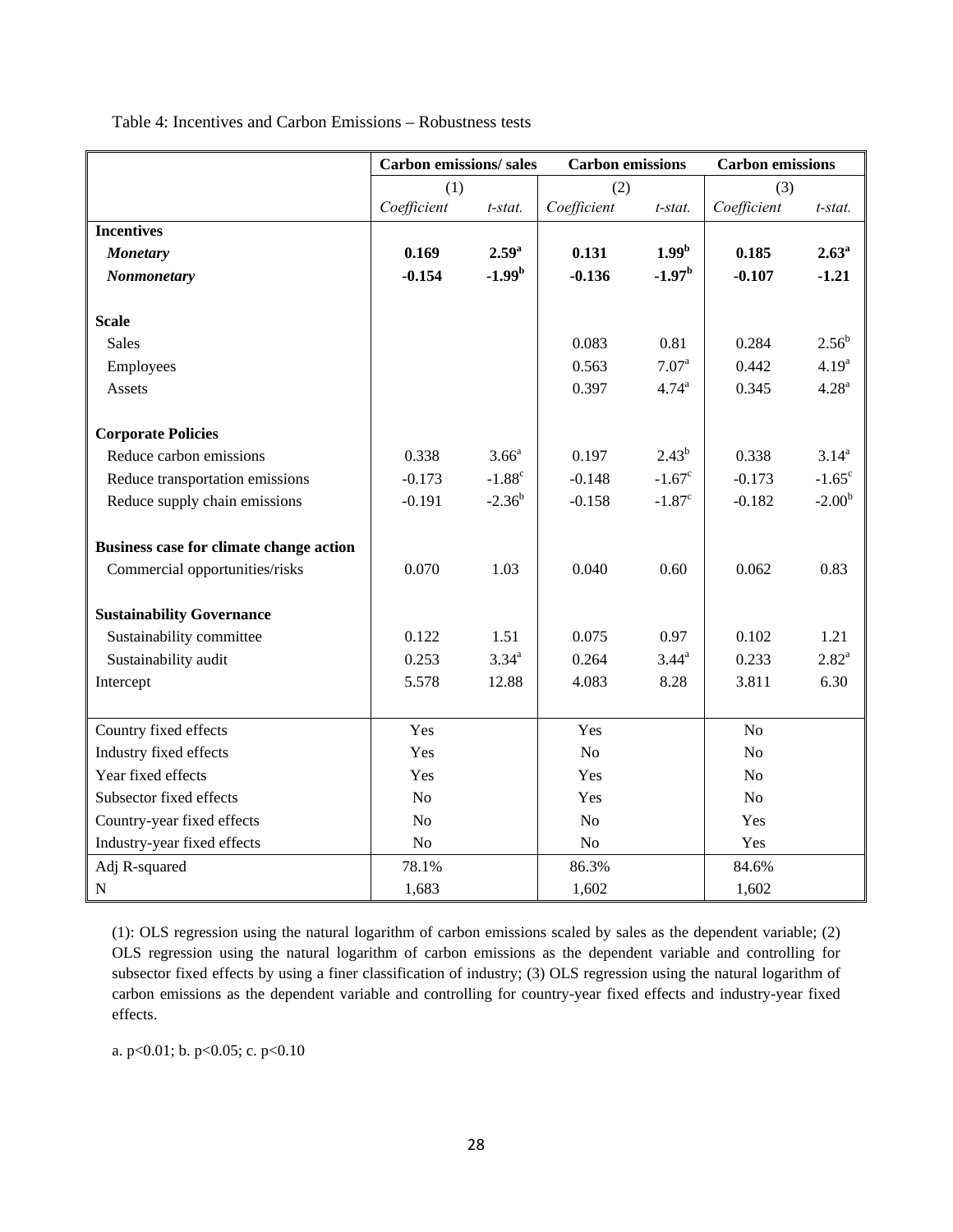|                                         | <b>Carbon emissions</b> |            | <b>Carbon emissions/sales</b> |            |
|-----------------------------------------|-------------------------|------------|-------------------------------|------------|
|                                         | (1)                     |            | (2)                           |            |
|                                         | Coefficient             | $t$ -stat. | Coefficient                   | $t$ -stat. |
| <b>Incentives</b>                       |                         |            |                               |            |
| <b>Monetary</b>                         | 0.071                   | 1.64       | 0.113                         | $2.29^{a}$ |
| <b>Nonmonetary</b>                      | $-0.099$                | $-1.39$    | $-0.128$                      | $-1.57$    |
| <b>Scale</b>                            |                         |            |                               |            |
| <b>Sales</b>                            | 0.117                   | 0.83       |                               |            |
| <b>Corporate Policies</b>               |                         |            |                               |            |
| Reduce carbon emissions                 | 0.042                   | 0.43       | 0.060                         | 0.58       |
| Reduce transportation emissions         | $-0.122$                | $-1.17$    | $-0.089$                      | $-0.77$    |
| Reduce supply chain emissions           | 0.079                   | 1.10       | 0.096                         | 1.30       |
| Business case for climate change action |                         |            |                               |            |
| Commercial opportunities/risks          | 0.091                   | 0.76       | 0.149                         | 1.18       |
| <b>Sustainability Governance</b>        |                         |            |                               |            |
| Sustainability committee                | 0.000                   | 0.00       | $-0.018$                      | $-0.25$    |
| Sustainability audit                    | 0.187                   | 1.47       | 0.193                         | 1.33       |
| Firm fixed effects                      | Yes                     |            | Yes                           |            |
| Country-year fixed effects              | Yes                     |            | Yes                           |            |
| Industry-year fixed effects             | Yes                     |            | Yes                           |            |
| Adj R-squared                           | 97.8%                   |            | 98.6%                         |            |
| N                                       | 906                     |            | 906                           |            |

(1): OLS regression using the natural logarithm of carbon emissions as the dependent variable and controlling for firm fixed effects; (2): OLS regression using the natural logarithm of carbon emissions scaled by sales as the dependent variable and controlling for firm fixed effects.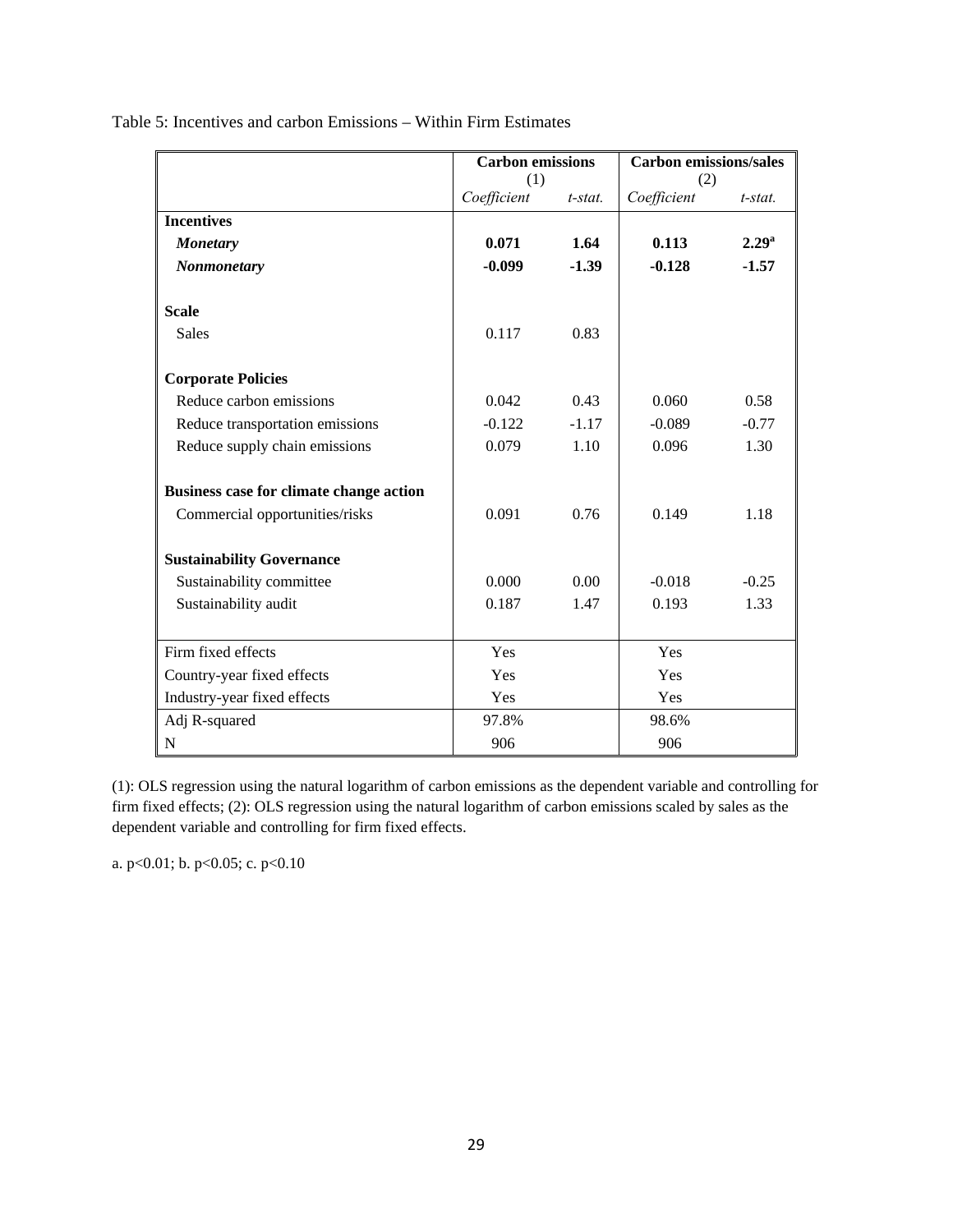#### Table 6: Incentives and carbon Emissions Scaled by Sales – Matched Sample

Panel A: Effect in year t

|                | Diff=Treatment-Control | p-value         |
|----------------|------------------------|-----------------|
| $t-1$          | 0.021                  | 0.676           |
|                | 0.143                  | 0.028           |
| Diffs-in-diffs | 0.122                  | $0.046^{\rm b}$ |

Panel B: Effect in year t+1

|                | Diff=Treatment-Control | p-value            |
|----------------|------------------------|--------------------|
| $t-1$          | $-0.080$               | 0.504              |
| $t+1$          | 0.355                  | 0.057              |
| Diffs-in-diffs | 0.435                  | 0.049 <sup>b</sup> |

Panel A shows the differences in the natural logarithm of carbon emissions scaled by sales in year t-1 and year t between the treatment group and its matched sample of control units (matched by exact industry and the closest values of carbon emissions scaled by sales in year t-1).

Panel B shows the differences in the natural logarithm of carbon emissions scaled by sales in year t-1 and year t+1 between the treatment group and its matched sample of control units (matched by exact industry and the closest values of carbon emissions scaled by sales in year t-1).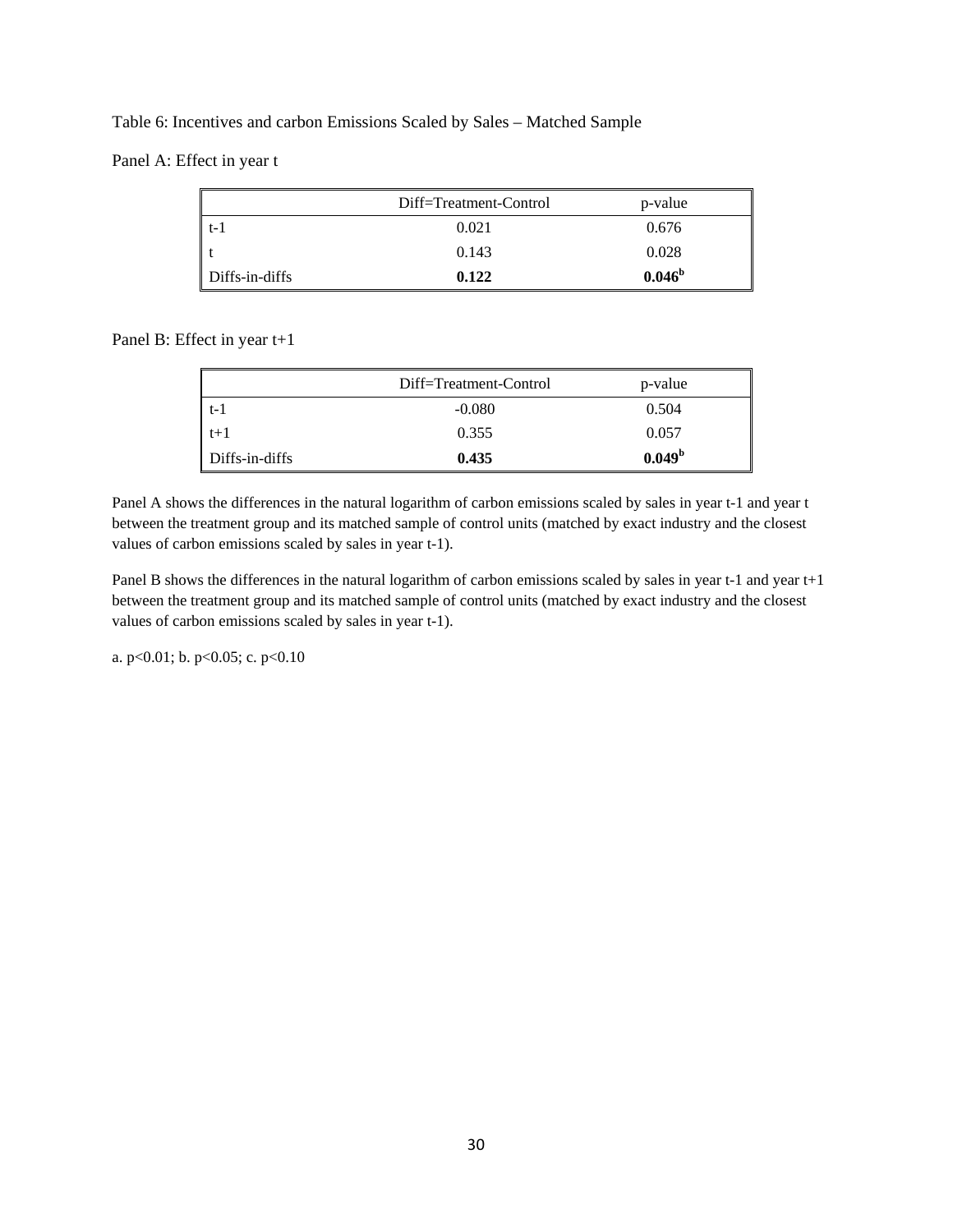|                                             | <b>Carbon</b> emissions |                    |             | <b>Carbon emissions/sales</b> |  |
|---------------------------------------------|-------------------------|--------------------|-------------|-------------------------------|--|
|                                             | (1)                     |                    | (2)         |                               |  |
|                                             | Coefficient             | t-stat.            | Coefficient | t-stat.                       |  |
| <b>Incentives</b>                           |                         |                    |             |                               |  |
| <b>Monetary</b>                             | 0.288                   | $3.50^{\rm a}$     | 0.278       | $3.39^{a}$                    |  |
| Nonmonetary                                 | $-0.223$                | $-2.12^a$          | $-0.227$    | $-2.18^{\circ}$               |  |
| <b>Environmental Position</b>               | 0.243                   | 1.94 <sup>c</sup>  | 0.231       | 1.86 <sup>c</sup>             |  |
| <b>Monetary * Environmental Position</b>    | $-0.393$                | $-2.78^{\rm a}$    | $-0.385$    | $-2.74^{\circ}$               |  |
| <b>Nonmonetary * Environmental Position</b> | 0.101                   | 0.76               | 0.098       | 0.74                          |  |
| <b>Scale</b>                                |                         |                    |             |                               |  |
| <b>Sales</b>                                | 0.961                   | $26.05^{\text{a}}$ |             |                               |  |
| <b>Corporate Policies</b>                   |                         |                    |             |                               |  |
| Reduce carbon emissions                     | 0.355                   | $3.75^{\rm a}$     | 0.347       | $3.73^{a}$                    |  |
| Reduce transportation emissions             | $-0.174$                | $-1.90^{\circ}$    | $-0.176$    | $-1.92^{\circ}$               |  |
| Reduce supply chain emissions               | $-0.181$                | $-2.14^{b}$        | $-0.196$    | $-2.42^{b}$                   |  |
| Business case for climate change action     |                         |                    |             |                               |  |
| Commercial opportunities/risks              | 0.093                   | 1.35               | 0.087       | 1.28                          |  |
| <b>Sustainability Governance</b>            |                         |                    |             |                               |  |
| Sustainability committee                    | 0.129                   | 1.55               | 0.116       | 1.43                          |  |
| Sustainability audit                        | 0.267                   | 3.47 <sup>a</sup>  | 0.252       | $3.31^{a}$                    |  |
| Intercept                                   | 5.771                   | 11.63              | 5.521       | 12.27                         |  |
| Country fixed effects                       | Yes                     |                    | Yes         |                               |  |
| Industry fixed effects                      | Yes                     |                    | Yes         |                               |  |
| Year fixed effects                          | Yes                     |                    | Yes         |                               |  |
| Adj R-squared                               | 84.1%                   |                    | 78.3%       |                               |  |
| ${\bf N}$                                   | 1,659                   |                    | 1,659       |                               |  |

Table 7: Incentives and carbon Emissions – Employee type

(1): OLS regression using the natural logarithm of carbon emissions as the dependent variable, with interaction terms between the type of incentives (Monetary or Nonmonetary) and Environmental Position; (2): OLS regression using the natural logarithm of carbon emissions scaled by sales as the dependent variable, with interaction terms between the type of incentives (Monetary or Nonmonetary) and Environmental Position.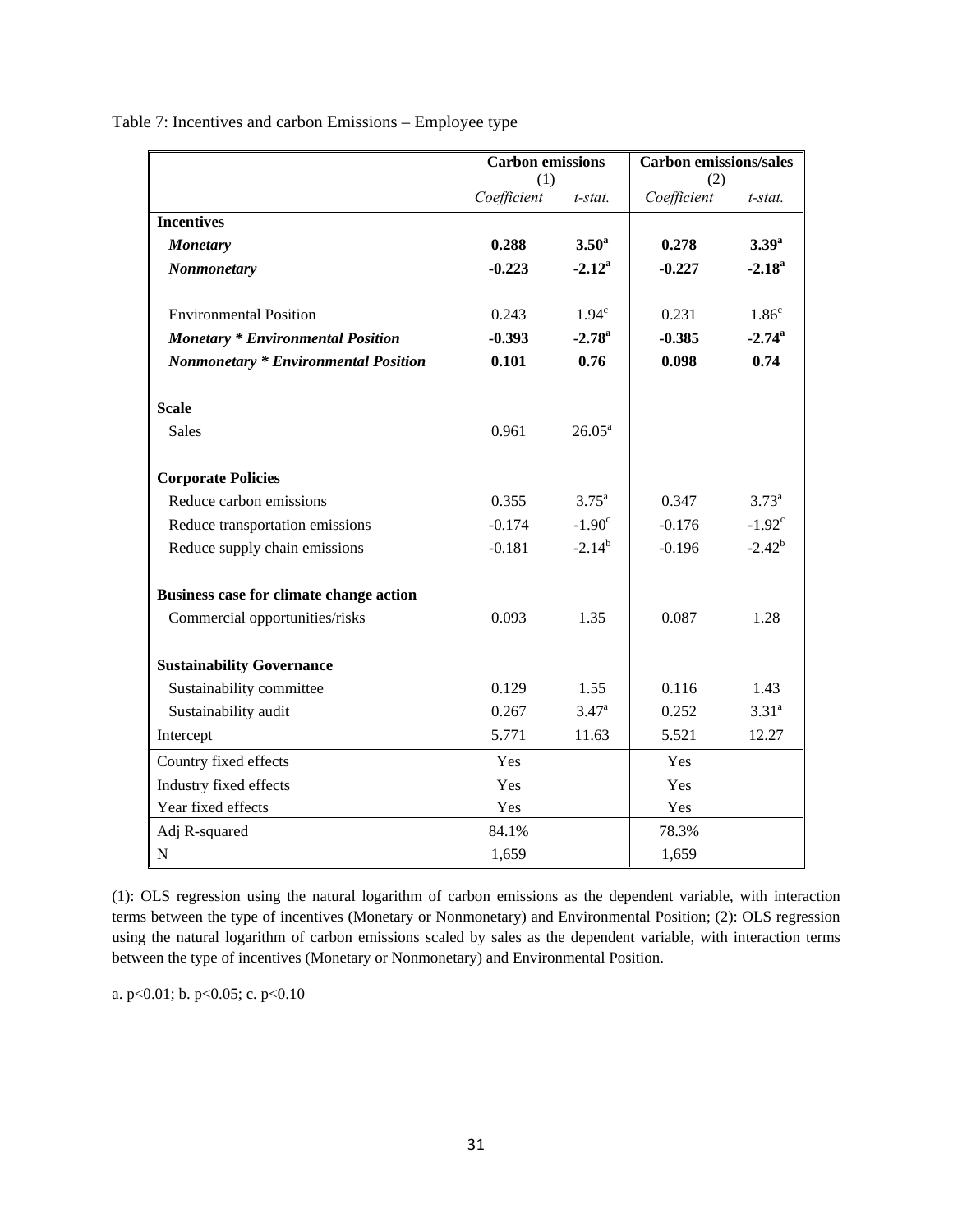| Incentive Type                                 | <b>Firm Motives</b>   | Coefficient    | t-stat.             |
|------------------------------------------------|-----------------------|----------------|---------------------|
| No Incentive                                   |                       | (base outcome) |                     |
| <b>Only Non-monetary</b>                       |                       |                |                     |
| <b>Sales</b>                                   | Economic/Reputational | $-0.014$       | $-0.13$             |
| <b>Commercial Opportunities/Risks</b>          | Economic              | 0.105          | 0.36                |
| <b>Bonus Plan</b>                              | Economic              | 0.280          | 0.93                |
| % monetary incentives for the country-year     | Reputational          | 0.020          | 0.02                |
| % non-monetary incentives for the country-year | Reputational          | 9.788          | $10.91^a$           |
| Join UN Global Compact by 2002                 | Reputational/Ethical  | 0.523          | 0.70                |
| <b>Sustainability Committee</b>                | Reputational/Ethical  | 0.286          | 0.86                |
| Sustainability audit                           | Reputational/Ethical  | 0.010          | 0.04                |
| Reduce carbon emissions                        | All three             | 0.472          | 1.56                |
| Reduce transportation emissions                | All three             | 0.064          | 0.20                |
| Reduce supply chain emissions                  | All three             | $-0.297$       | $-0.87$             |
| Intercept                                      |                       | $-5.465$       | $-5.03$             |
| <b>Only Monetary</b>                           |                       |                |                     |
| <b>Sales</b>                                   | Economic/Reputational | 0.103          | 1.72 <sup>c</sup>   |
| <b>Commercial Opportunities/Risks</b>          | Economic              | 0.173          | 1.05                |
| <b>Bonus Plan</b>                              | Economic              | 0.522          | 2.93 <sup>a</sup>   |
| % monetary incentives for the country-year     | Reputational          | 5.552          | $12.36^a$           |
| % non-monetary incentives for the country-year | Reputational          | $-0.708$       | $-1.47$             |
| Join UN Global Compact by 2002                 | Reputational/Ethical  | 0.881          | 2.60 <sup>a</sup>   |
| <b>Sustainability Committee</b>                | Reputational/Ethical  | 0.568          | 3.02 <sup>a</sup>   |
| Sustainability audit                           | Reputational/Ethical  | 0.194          | 1.19                |
| Reduce carbon emissions                        | All three             | 0.515          | $3.04^{\rm a}$      |
| Reduce transportation emissions                | All three             | $-0.160$       | $-0.90$             |
| Reduce supply chain emissions                  | All three             | 0.091          | 0.45                |
| Intercept                                      |                       | $-5.103$       | $-8.99$             |
| <b>Both Monetary and Non-monetary</b>          |                       |                |                     |
| <b>Sales</b>                                   | Economic/Reputational | 0.268          | 3.01 <sup>a</sup>   |
| <b>Commercial Opportunities/Risks</b>          | Economic              | 0.594          | 2.50 <sup>b</sup>   |
| <b>Bonus Plan</b>                              | Economic              | 0.714          | $2.87$ <sup>a</sup> |
| % monetary incentives for the country-year     | Reputational          | 5.646          | $7.54^{\circ}$      |
| % non-monetary incentives for the country-year | Reputational          | 6.371          | 10.08 <sup>a</sup>  |
| Join UN Global Compact by 2002                 | Reputational/Ethical  | $-0.059$       | $-0.11$             |
| <b>Sustainability Committee</b>                | Reputational/Ethical  | 0.399          | 1.30                |
| Sustainability audit                           | Reputational/Ethical  | 0.157          | 0.72                |
| Reduce carbon emissions                        | All three             | 0.268          | 1.14                |
| Reduce transportation emissions                | All three             | $-0.006$       | $-0.02$             |
| Reduce supply chain emissions                  | All three             | 0.389          | 1.26                |
| Intercept                                      |                       | $-9.997$       | $-10.25$            |
| Pseudo R <sub>2</sub>                          |                       | 0.2626         |                     |
| ${\bf N}$                                      |                       | 1,683          |                     |

Table 8: Panel A – First Step, Multinomial Logistic Regression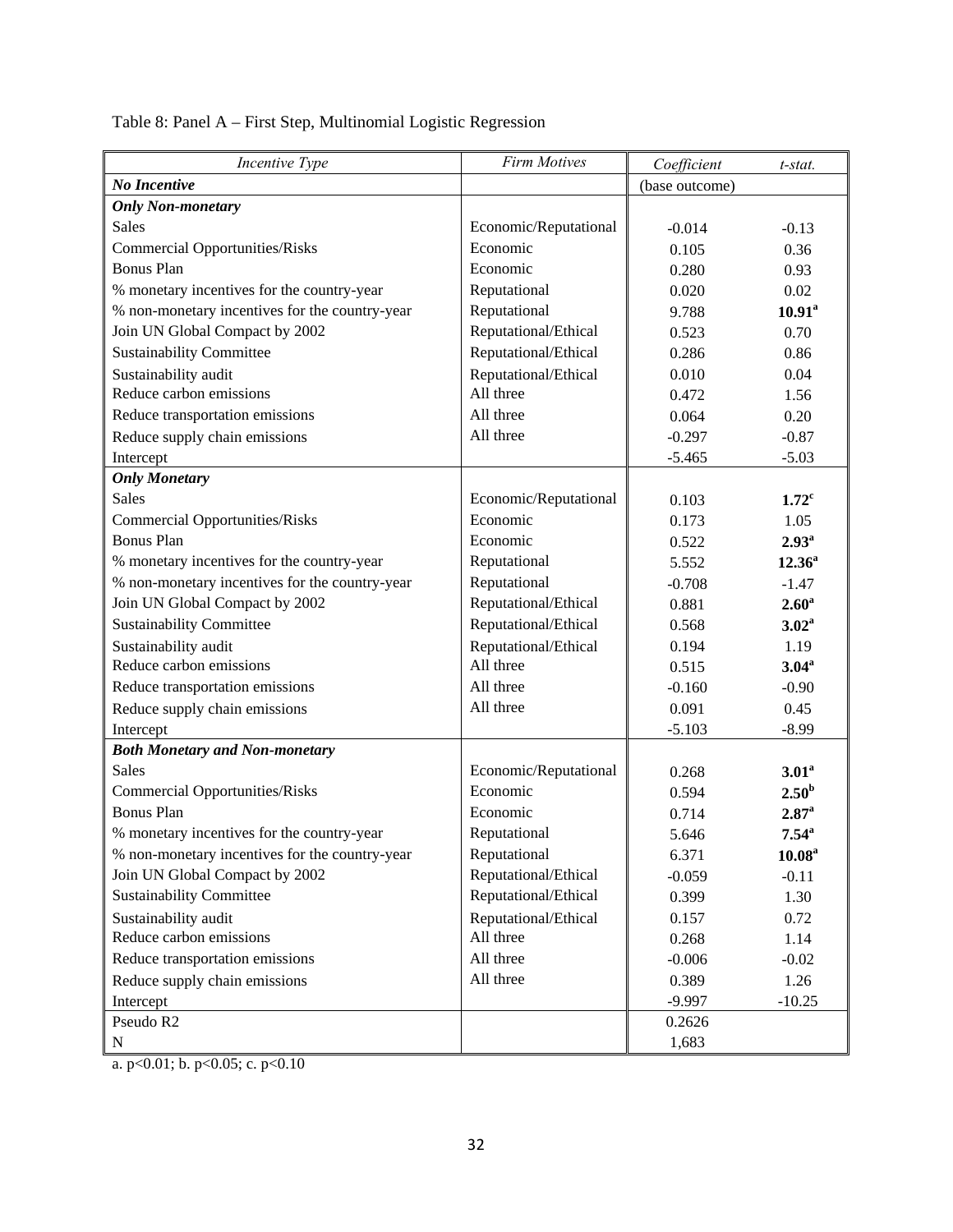Table 8: Panel B – Second Step, OLS estimation controlling for the predicted probabilities of adopting a particular incentive scheme (first stage)

|                                                | <b>Carbon emissions</b> |                   |
|------------------------------------------------|-------------------------|-------------------|
|                                                | Coefficient             | t-stat            |
| <b>Only Non-monetary</b>                       | $-0.188$                | $-1.40$           |
| <b>Only Monetary</b>                           | 0.139                   | 1.88 <sup>c</sup> |
| <b>Both Monetary and Non-monetary</b>          | 0.029                   | 0.28              |
|                                                |                         |                   |
| Predicted Prob. of Providing Only Non-monetary | $-0.728$                | $-1.07$           |
| Predicted Prob. of Providing Only Monetary     | 0.729                   | 1.73 <sup>c</sup> |
| Predicted Prob. of Providing Both Incentives   | 0.438                   | 0.94              |
|                                                |                         |                   |
| <b>Sales</b>                                   | 0.938                   | $22.14^a$         |
| <b>Sustainability Committee</b>                | 0.080                   | 0.91              |
| <b>Commercial Opportunities/Risks</b>          | 0.049                   | 0.70              |
| % monetary incentives for the country-year     | $-0.556$                | $-1.22$           |
| % non-monetary incentives for the country-year | 0.335                   | 0.57              |
| Bonus plan                                     | $-0.028$                | $-0.31$           |
| Join UN Global Compact by 2002                 | 0.013                   | 0.09              |
| Reduce carbon emissions                        | 0.301                   | 3.19 <sup>a</sup> |
| Reduce Transportation emissions                | $-0.151$                | $-1.63$           |
| Reduce supply chain emissions                  | $-0.210$                | $-2.46b$          |
| Sustainability Audit                           | 0.237                   | 3.06 <sup>a</sup> |
| Intercept                                      | 6.177                   | 15.51             |
| <b>Country Fixed Effects</b>                   | Yes                     |                   |
| <b>Industry Fixed Effects</b>                  | Yes                     |                   |
| <b>Year Fixed Effects</b>                      | Yes                     |                   |
| Adj R-Squared                                  | 85.11%                  |                   |
| N                                              | 1,683                   |                   |

OLS regression using the natural logarithm of carbon emissions as the dependent variable, country fixed effects, industry fixed effects, year fixed effects and controlling for the predicted probabilities of adopting a particular incentive scheme. All standard errors are clustered at the firm level.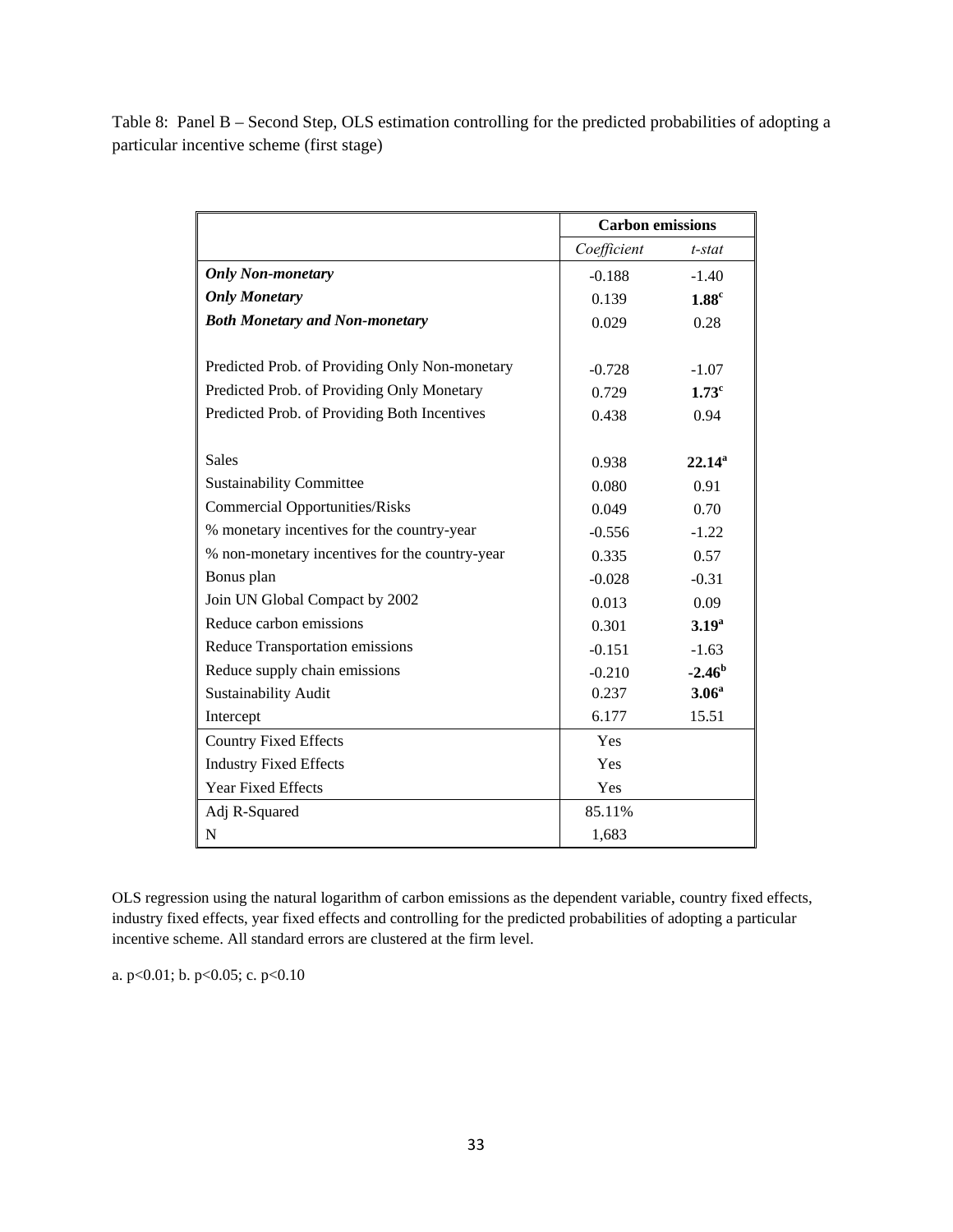| Country                                | Office                                                                                                                                                           | Sample size<br>(The largest companies, as measured by market capitalization)                                                                                                                                                                                                                                                                                                 |
|----------------------------------------|------------------------------------------------------------------------------------------------------------------------------------------------------------------|------------------------------------------------------------------------------------------------------------------------------------------------------------------------------------------------------------------------------------------------------------------------------------------------------------------------------------------------------------------------------|
| Asia (ex-Japan)                        | Association for Sustainable and<br>Responsible Investment in Asia<br>(ASrIA) - Partner to CDP                                                                    | 170 largest Asian companies (excluding Japan, China, India &<br>Korea) - Hong Kong (75), Taiwan (25 companies), Malaysia (15),<br>Singapore (23), Indonesia (10), Thailand (10), Philippines (10), and<br>China (2)                                                                                                                                                          |
| Australia and<br>New Zealand           | Investor Group on Climate Change<br>(IGCC) - Partners to CDP                                                                                                     | <b>ASX 200 / NZX 50</b>                                                                                                                                                                                                                                                                                                                                                      |
| Belgium,<br>Netherlands,<br>Luxembourg | CDP Germany                                                                                                                                                      | Benelux 150                                                                                                                                                                                                                                                                                                                                                                  |
| <b>Brazil</b>                          | CDP Brazil / Latin America together<br>with the Brazilian Association of<br>Pension Funds (ABRAPP), Fábrica<br>Éthica Brasil and BANCO REAL -<br>Partners to CDP | 80 largest companies in Brazil listed on the BOVESPA São Paolo<br><b>Stock Exchange</b>                                                                                                                                                                                                                                                                                      |
| Canada                                 | <b>CDP</b> North America                                                                                                                                         | Canada 200                                                                                                                                                                                                                                                                                                                                                                   |
| Central &<br>Eastern Europe<br>(CEE)   | Iparfejlesztési Közalapítvány (IFKA -<br>Public Foundation for the Progress of<br>the Industry) - Partner to CDP                                                 | CEE 100 largest companies in CEE - Poland (56), Hungary (9),<br>Slovenia (8), Czech Republic (6), Slovakia (4), Lithuania (4),<br>Romania (3), Austria (2), Netherlands (2), (Serbia (1), Croatia (1),<br>UK (1), Estonia (2) and USA (1)                                                                                                                                    |
| China                                  | Local Agent: SynTao                                                                                                                                              | China 100                                                                                                                                                                                                                                                                                                                                                                    |
| Europe                                 | Europe                                                                                                                                                           | FTSEurofirst 300 Eurozone: 300 largest companies in Europe - UK<br>(62), France (52), Germany (35), Switzerland (27), Spain (20),<br>Sweden (19), Italy (18), Netherlands (14), Belgium (10), Norway<br>$(7)$ , Austria $(6)$ , Denmark $(6)$ , Finland $(6)$ , Portugal $(5)$ , Ireland $(4)$ ,<br>Luxembourg (4), Greece (2), Australia (1), Mexico (1) and the USA<br>(1) |
| France                                 | <b>CDP</b> France                                                                                                                                                | <b>SBF 250</b>                                                                                                                                                                                                                                                                                                                                                               |
| Germany and<br>Austria                 | CDP Germany                                                                                                                                                      | Germany and Austria 250                                                                                                                                                                                                                                                                                                                                                      |
| Global CDP                             | UK and USA offices                                                                                                                                               | Global 500: Top 500 companies within the FTSE Global Equity<br><b>Index Series</b>                                                                                                                                                                                                                                                                                           |
| India                                  | Confederation of Indian Industry (CII                                                                                                                            | India 200                                                                                                                                                                                                                                                                                                                                                                    |

### **Appendix I – Investor CDP Survey Sample Compositions**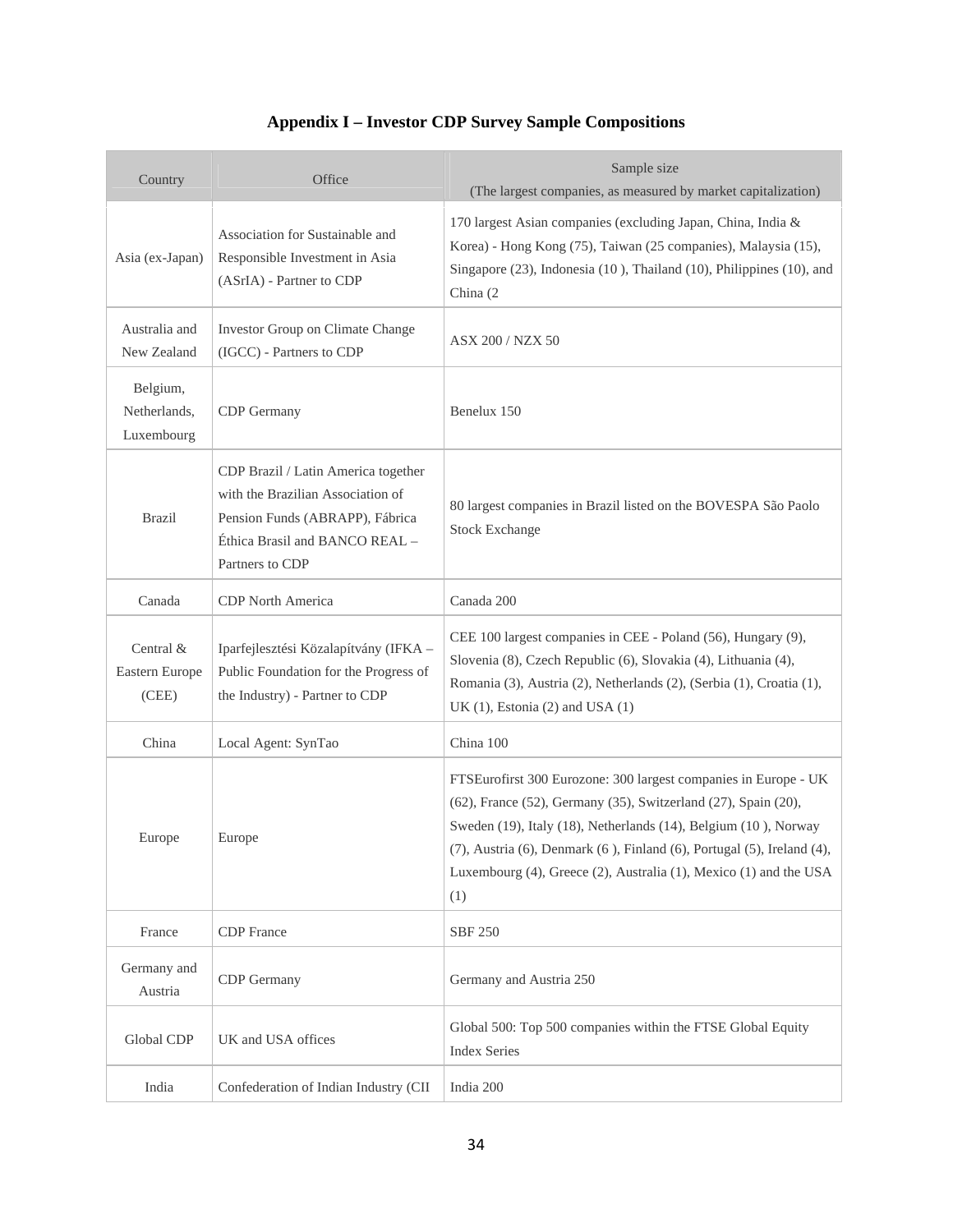|                           | CESD), and WWF India - Partners to<br><b>CDP</b>                                                                                                  |                                                                                                                                                                                                                  |
|---------------------------|---------------------------------------------------------------------------------------------------------------------------------------------------|------------------------------------------------------------------------------------------------------------------------------------------------------------------------------------------------------------------|
| Iberia 125                | CDP Southern Europe together with<br>ECODES and BBVA - Partners to<br><b>CDP</b>                                                                  | Spain 85: largest companies within IBEX 35 and FTSE Spain All<br>Cap Index and Portugal 40                                                                                                                       |
| Ireland                   | CDP Ireland                                                                                                                                       | Ireland 40                                                                                                                                                                                                       |
| Italy                     | CDPSouthern Europe, together with<br>Accenture, Banca Monte Paschi di<br>Sienna and the Kyoto Club - Partners<br>to CDP                           | Italy 100                                                                                                                                                                                                        |
| Japan                     | CDP Japan                                                                                                                                         | Japan 500                                                                                                                                                                                                        |
| Latin America             | CDP Brazil / Latin America together<br>with the Brazilian Institute of Investor<br>Relations (IBRI) and Fábrica Éthica<br>Brasil - Partner to CDP | Latin America 50: 50 largest companies in Latin America - Brazil<br>$(16)$ , Mexico $(14)$ , Chile $(13)$ , Peru $(5)$ and Argentina $(2)$                                                                       |
| Korea                     | Korean Sustainability Investing Forum<br>(KoSIF) and Eco-Frontier - Partners to<br><b>CDP</b>                                                     | KRX 200: Korea Exchange 200 Index                                                                                                                                                                                |
| Nordic Region             | CDP Nordic, together with ATP and<br>KLP Asset Management - Partners to<br>CDP                                                                    | Nordic 260: 260 largest companies in Nordic region - Sweden (90),<br>Norway (65), Denmark (44), Finland (48), Bermuda (3), UK (3),<br>and Canada (2), Cyprus (1), Iceland (1), Belgium (1), Malta (1),<br>USA(1) |
| Russia                    | CDP London                                                                                                                                        | RTS Index 50: 50 largest companies in Russia                                                                                                                                                                     |
| South Africa              | National Business Initiative (NBI) -<br>Partner to CDP                                                                                            | FTSE/JSE 100                                                                                                                                                                                                     |
| Switzerland               | CDP Germany, together with Ethos<br>and Pictet Asset Management -<br>Partners to CDP                                                              | Switzerland 100: 100 of the largest companies (SPI Large & Mid<br>Cap (SOCI))                                                                                                                                    |
| Turkey                    | Sabanci University Corporate<br>Governance Forum -Partners to CDP                                                                                 | ISE 100: 100 of the largest companies                                                                                                                                                                            |
| UK                        | CDP UK                                                                                                                                            | <b>FTSE 350</b>                                                                                                                                                                                                  |
| <b>USA</b>                | CDP North America                                                                                                                                 | S&P 500                                                                                                                                                                                                          |
| <b>Electric Utilities</b> | CDP UK and International Partners                                                                                                                 | 250 of the largest Electric Utilities companies globally                                                                                                                                                         |
| Transport                 | CDP UK and International Partners                                                                                                                 | 100 of the largest Transport companies globally                                                                                                                                                                  |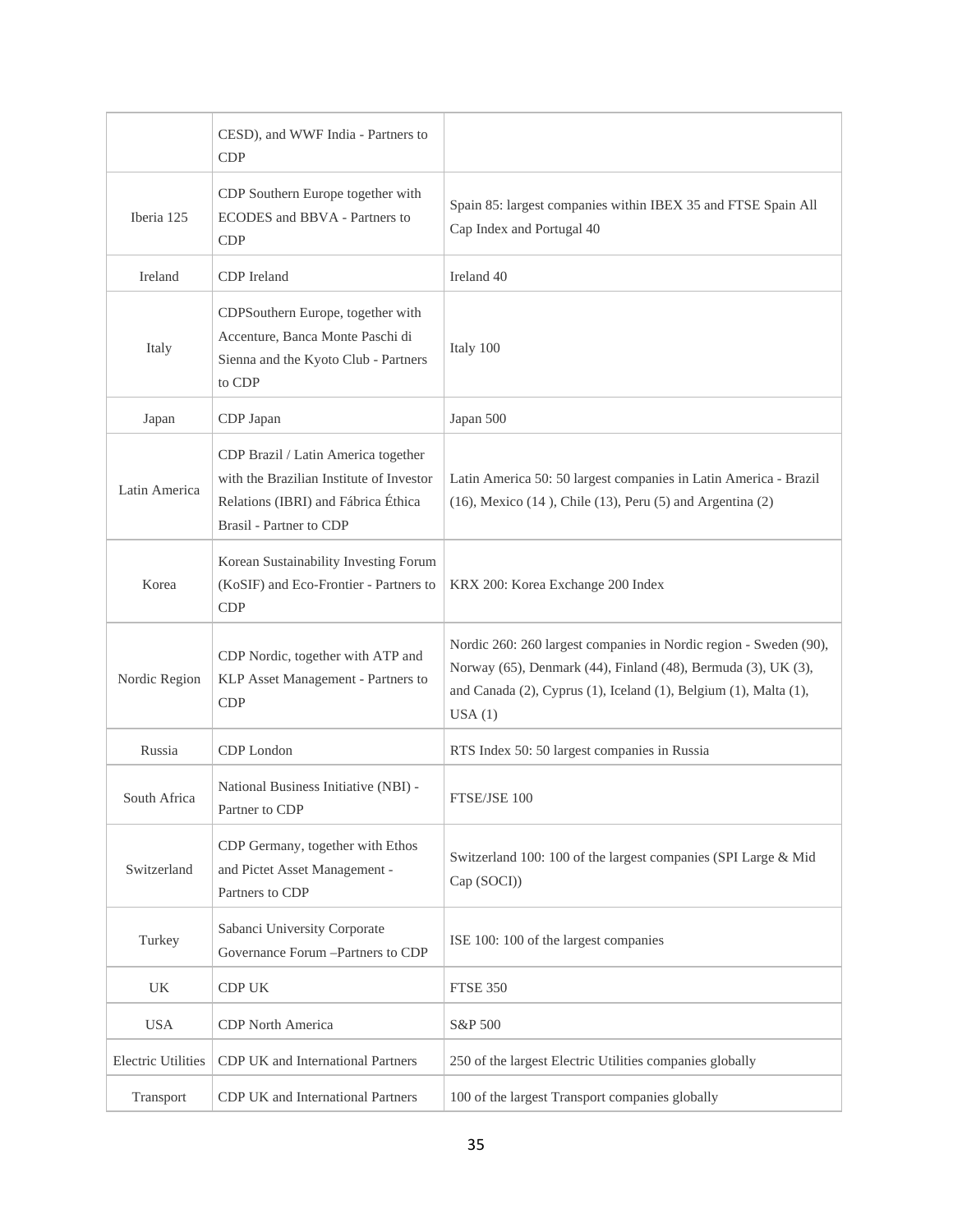#### **Appendix II – Investor CDP Survey Sample Answers**

The following 2009 sample answers to Q26.2 provide a glimpse into what firms mean by monetary incentives or non-monetary incentives when they answer the question.

#### *Monetary incentives***:**

…At a lower management level relevant managers' performance targets are related to the climate change program objectives and personal bonuses are influenced by the progress in achieving the goals. A senior manager owns the GHG target…

…Allianz managers that are in charge of climate change products and services have their incentives related to monetary rewards. Allianz Group is furthermore considering the introduction of a monetary incentive scheme for individual Allianz operating entities and executives that are responsible for the reduction of GHG emissions in line with our Group Climate Strategy. Such a bonus related incentive is already in place at Allianz Germany for respective managers implementing carbon emission reduction measures…

…BG Group operates a cash-based Annual Incentive Scheme (AIS) for its employees. The performance of both the company and the individual combine to determine the value of the award paid under the AIS. The GHG reductions targets form part of the scorecard for the group (which covers all employees) against which performance is evaluated…

#### *Non-monetary incentives***:**

…ConAgra Foods recognizes project teams for outstanding projects related to "Climate Change and Energy Efficiency" (as well as four other categories related to sustainability performance) through our internal Sustainable Development Awards program. Team members from the five project finalists in each